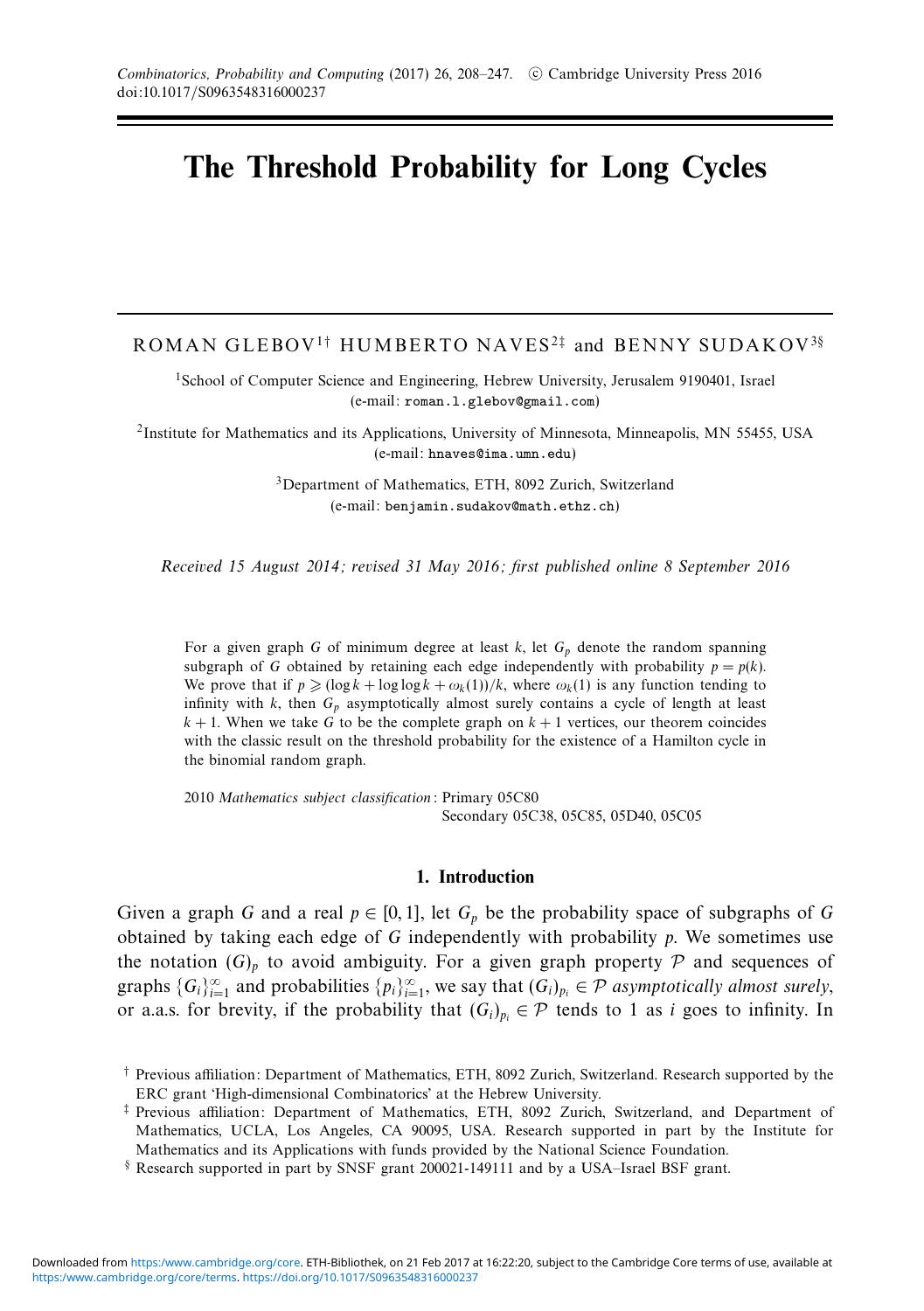this paper, when *G* and *p* depend upon some parameter, we abuse notation and consider *G* and *p* as sequences obtained by taking the parameter to tend to infinity, and we say that  $G_p$  has  $P$  a.a.s. if the sequence does.

When the host graph *G* is the complete graph on *n* vertices, the random graph model  $G_p$  coincides with the classic binomial random graph model  $G(n, p)$ , introduced independently by Gilbert in [7] and by Erdős and Rényi in [6]. This important model has been studied extensively for the past few decades. A result of Pósa [15] states that for some large constant  $C > 0$ , if  $p \geqslant (C \log n)/n$  then  $\mathbb{G}(n, p)$  a.a.s. contains a Hamilton cycle. This result was later strengthened by Korshunov [11], Komlós and Szemerédi [10], and independently by Bollobás [3]. They proved that the same statement holds for  $p \geq (\log n + \log \log n + \omega_n(1))/n$ , provided *n* is large.

In this paper we extend the aforementioned result to a more general class of graphs. More precisely, we would like to replace the host graph *G*, taken to be the complete graph in the classic setting, by a graph with minimum degree at least *k*, and to find a.a.s. a cycle of length at least  $k + 1$  in the random subgraph  $G_p$ . Our main result is as follows.

**Theorem 1.1.** Let *G* be a graph with minimum degree at least *k*. If

$$
p = p(k) \geqslant \frac{\log k + \log \log k + \omega_k(1)}{k},
$$

then  $G_p$  a.a.s. contains a cycle of length at least  $k + 1$ .

Our results are complementary to those of Krivelevich, Lee and Sudakov [12] and Riordan [16]. They proved that for  $p = \omega_k(1)/k$ , the graph  $G_p$  a.a.s. contains a cycle of length at least  $(1 + o(1))k$ , which might be slightly less than  $k + 1$ . Since the property stated in the main theorem is monotone increasing, we assume throughout the paper that  $p \leq (\log k + 2 \log \log k)/k$ .

The rest of this paper is organized as follows. Section 2 contains a variety of tools, which are used to prove Theorem 1.1. All propositions, statements and lemmas in that section are stated without proofs. In Section 3, we prove our main theorem. The final section contains some concluding remarks.

# **1.1. Notation**

A graph  $G = (V, E)$  is given by a pair of its (finite) vertex set  $V(G)$  and edge set  $E(G)$ . We use  $|G|$  or  $|V(G)|$  to denote the order of the graph. For a subset X of vertices, we use  $e(X)$  to denote the number of edges spanned by X, and for two disjoint sets  $X, Y$ , we use  $e(X, Y)$  to denote the number of edges with one endpoint in X and the other in Y. Let  $G[X]$  denote the subgraph of G induced by a subset of vertices X. We write  $N(X)$  to denote the collection of vertices outside *X* that have at least one neighbour in *X*. When *X* consists of a single vertex, we abbreviate  $N(v)$  for  $N({v})$ , and let deg(*v*) denote the cardinality of  $N(v)$ , that is, the degree of  $v$ . For two graphs  $G_1$  and  $G_2$ , not necessarily over the same vertex set, we define their intersection as

$$
G_1 \cap G_2 = (V(G_1) \cap V(G_2), E(G_1) \cap E(G_2))
$$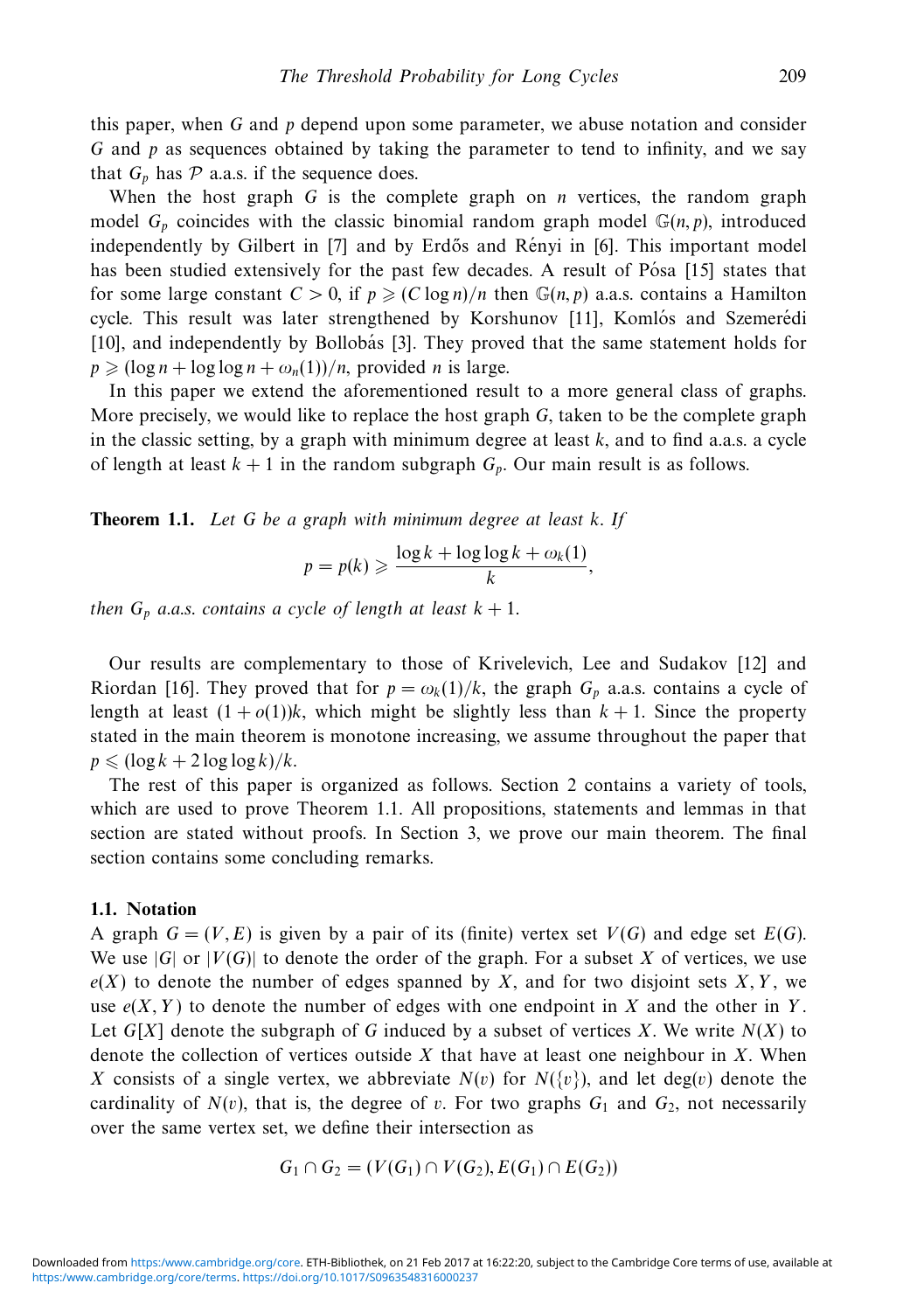and their union as

$$
G_1 \cup G_2 = (V(G_1) \cup V(G_2), E(G_1) \cup E(G_2)).
$$

Moreover, if *X* is a set of vertices, we let  $G \setminus X$  be the induced subgraph  $G[V(G) \setminus X]$ . Finally, if *G* is a graph and *E* is a collection of unordered pairs of vertices from  $V(G)$ , let  $G + E$  denote the graph obtained from G by adding the edges in E which are not already in *G*. When there are several graphs under consideration, we use subscripts such as  $N_G(X)$ indicating the relevant graph of interest.

The probability space  $G_p$  is a simple product space. When sampling from this model, one could unveil the graph  $G_p$  by successively answering queries of the form 'does  $e$  belong to  $G_p$ ?' for each edge  $e \in E(G)$ . Since the answers to these queries are independent, this process can be carried out regardless of the order of the queries, as long as each edge of *G* is queried exactly once. Throughout the paper we expose  $G_p$  in this manner. The edges of *G* not yet queried in *Gp* shall be named untested, while the others are called tested. When an edge *e* from *G* is queried and the outcome turns out to be positive, we say that *e* was successfully tested, or equivalently, *e* was successfully exposed. We write partially exposed *Gp* as a reminder that not all edges of *G* were tested in *Gp*. All probabilistic statements involving a partially exposed  $G_p$  must be conditioned on the outcome of the tested edges at that particular moment of the exposure process. More precisely, if *Q* is the set of tested edges, and  $E \subseteq Q$  is the set of successfully tested edges of the partially exposed  $G_p$ , then for each subgraph  $\Gamma \subseteq G$ , the probability that we obtain the graph  $\Gamma$  after we expose all the remaining untested edges is  $\mathbb{P}\left[G_p = \Gamma \mid E(G_p) \cap Q = E\right]$ .

To simplify the presentation, we often omit floor and ceiling signs whenever these are not crucial, and make no attempt to optimize the absolute constants involved. We also assume that the parameter *k* (which always denotes the minimum degree of the host graph) tends to infinity and therefore is sufficiently large whenever necessary. All our asymptotic notation symbols  $(0, o, \Omega, \omega, \Theta)$  are relative to this variable k, unless otherwise specified with a subscript. Finally, all logarithms are to base  $e \approx 2.718$ .

### **2. Preliminaries**

#### **2.1. Probabilistic tools**

We use extensively the following well-known bounds on the lower and upper tails of the binomial distribution due to Chernoff (see *e.g.* [1, Theorems A.1.11, A.1.13, and A.1.12]).

**Lemma 2.1.** If  $X \sim Bin(n, p)$ , then

• 
$$
\mathbb{P}[X < (1-a)np] < \exp\left(-\frac{a^2np}{2}\right)
$$
 for every  $a > 0$ ,

• 
$$
\mathbb{P}[X > (1+a)np] < \exp\left(-\frac{a^2np}{3}\right)
$$
 for every  $0 < a < 1$ .

**Lemma 2.2.** Let  $X \sim Bin(n, p)$  and  $a \in \mathbb{N}$ . Then  $\mathbb{P}[X \ge a] \le (enp/a)^a$ .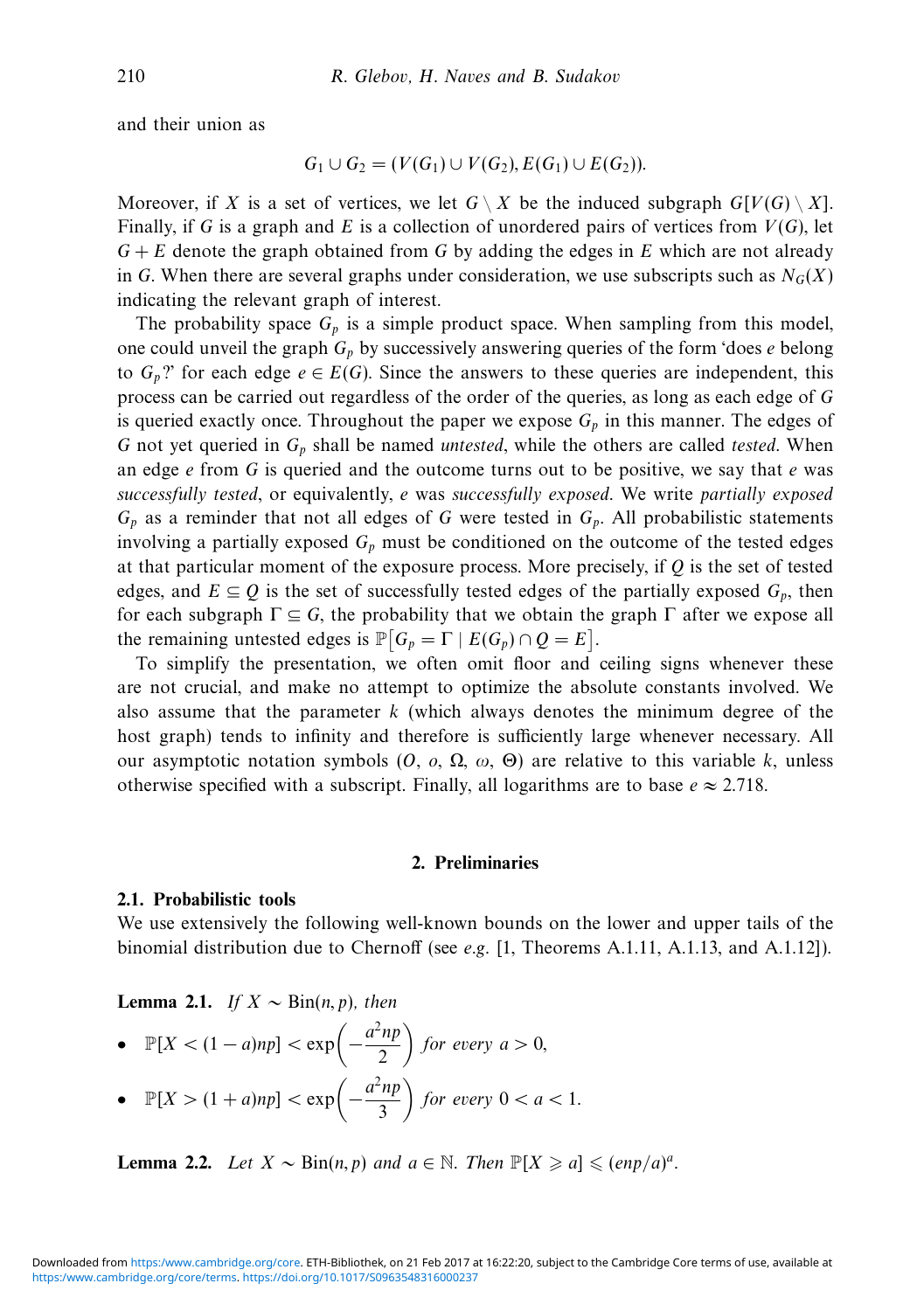### **2.2. Depth-first search algorithm**

Depth-first search (DFS) is a well-known graph exploration algorithm, usually applied to discover the connected components of an input graph. The algorithm visits all vertices of a graph *H* (the input of the DFS) and produces a rooted spanning forest *T* of *H* (the output). It also maintains a stack *S* (last-in/first-out data structure) of vertices. Initially, the stack is empty, and all vertices of *H* are active. Each active vertex *v* eventually gets reached, henceforth becoming inactive, and is then pushed into *S*. At some point later, the same vertex *v* is popped from *S* and is declared explored. Once a vertex becomes explored, it never changes its state back to active again. Indeed, the algorithm ends when all the vertices of *H* become explored. The main loop of the DFS is as follows.

- (i) If *S* is empty, choose an active vertex *v*, deactivate it, and push it onto the stack. The vertex *v* is the root of a new tree in *T*.
- (ii) Otherwise, let *u* be the unique vertex on top of the stack *S*. The algorithm then queries for active neighbours of *u* in *H*, that is, active vertices *w* such that *uw* forms an edge in *H*. If there is such an edge, we remove *w* from the set of active vertices and place it on top of *S*. Otherwise, we just pop *u* from the top of *S* and mark it as explored.

Notice that we specified neither how to choose the new vertex  $v$  in (i) nor the order in which the neighbours of *u* should be queried in (ii). It was implicitly assumed that these choices were made according to some predetermined order – the *priority* of the DFS.

The rooted spanning forest *T* produced by the DFS induces a partial order on the vertices of *H*. Namely, we say that  $u \leq_T v$  if *u* belongs to the (unique) path connecting *v* to a root of *T*. In this case, we say that *u* is an ancestor of *v*, or equivalently, *v* is a descendant of *u* with respect to *T*. Whenever  $uv \in E(T)$ , we say that *v* is an *immediate* descendant of *u*, or, equivalently, *u* is an immediate ancestor of *v*. A key observation is the following.

# **Proposition 2.3.** For every edge *uv* of *H*, *u* and *v* are comparable with respect to  $\leq_T$ .

In our setting, we utilize the DFS algorithm on the random graph  $G_p$ , and expose an edge only at the moment when its existence is queried by the algorithm. Note that the input graph *Gp* might already be partially exposed at the moment we start the DFS. In this case it is perfectly possible that the algorithm re-uses some of the successfully exposed edges (the algorithm never queries the same edge twice). We discuss this topic in more detail in Section 3.2.

Regardless of the portion of  $G_p$  that has already been exposed, the following is always true.

**Proposition 2.4.** The rooted forest *T* produced by the DFS algorithm running on a partially exposed G<sub>p</sub> contains all successfully tested edges revealed by the algorithm.

For instance, if we apply the DFS to  $G_p$  with all the edges of G initially untested, since the resulting forest *T* has at most  $n - 1$  edges, the algorithm must necessarily stop after the first  $n - 1$  successfully exposed edges. Moreover, the connected components of  $G_p$ ,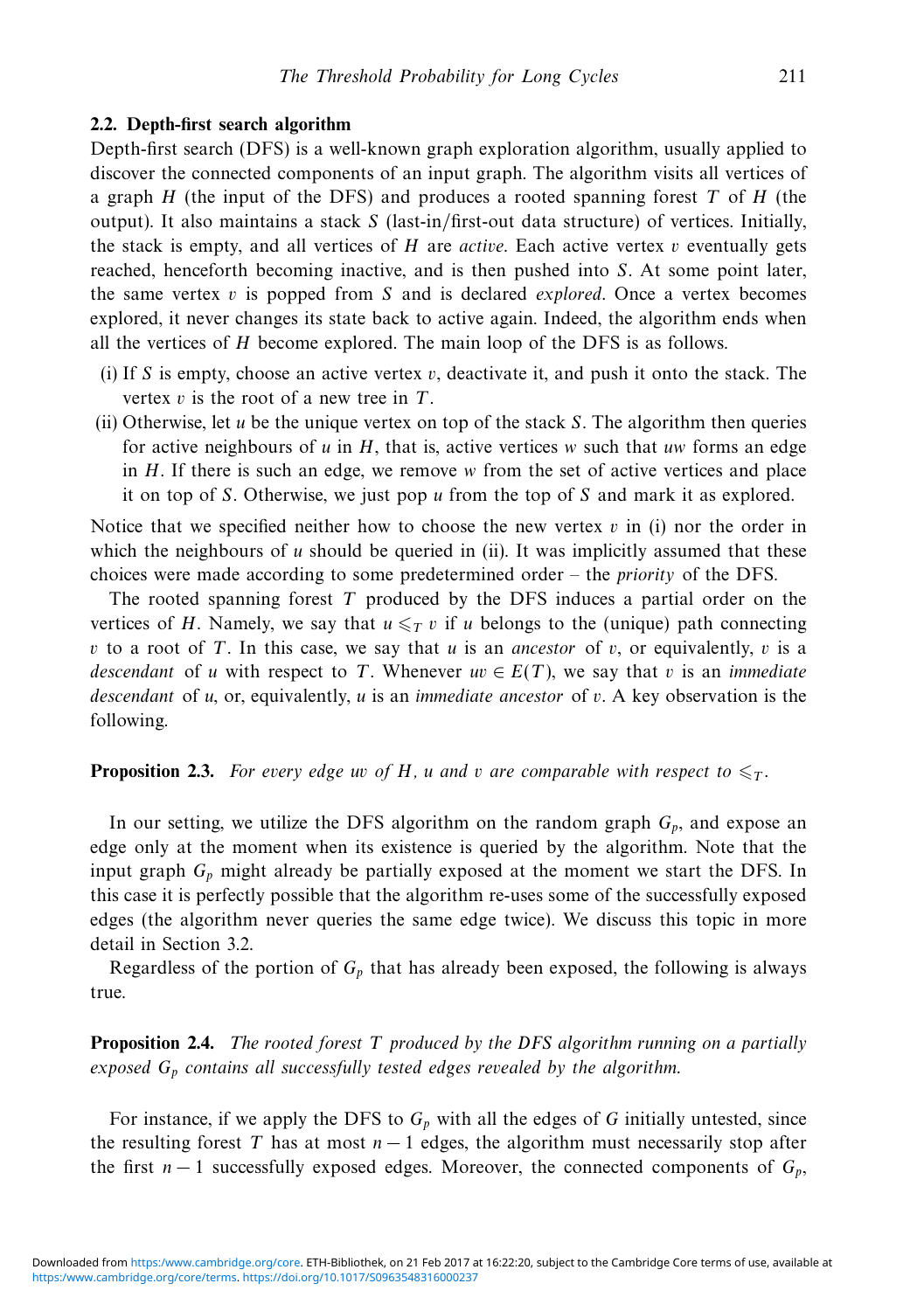

Figure 1. The block decomposition of a graph.

when viewed as vertex subsets of  $V(G)$ , are the same as the components of *T*, regardless of the outcome of the remaining untested edges from *Gp*. One noteworthy advantage of the DFS algorithm is that it produces this 'certificate' for the connected components of a random graph by testing very few of its edges. For more details on the application of the depth-first search algorithm to random graphs, we refer the reader to [13].

# **2.3. Block algorithm**

Let us briefly recall some standard definitions and notions in graph theory. Let *H* be a graph. A vertex in *H* is a cut-vertex if by removing it we increase the number of connected components of *H*. A maximal connected subgraph of *H* without a cut-vertex is called a block. A 2-connected graph is a graph of order at least 3 having no cut-vertex. In general, a *t*-connected graph is a graph *H* of order at least  $t + 1$  such that  $H \setminus X$  is connected for all subsets  $X \subseteq V(H)$  of size smaller than *t*.

In our quest to find long cycles, we will need to merge some already revealed cycles into longer ones. To merge two disjoint cycles, we need to find a collection of vertex-disjoint paths connecting them. A classic result of Menger [14] enables us to find these paths.

**Theorem 2.5 (Menger).** Let *H* be a *t*-connected graph. For every pair of subsets *A* and *B* of  $V(H)$ , there are at least  $\min\{t, |A|, |B|\}$  vertex-disjoint paths in *H* that connect *A* and *B*.

We extensively apply Menger's result inside the blocks of  $G_p$ . This can be done because a block having at least three vertices is necessarily 2-connected. To discover the blocks of *Gp* we use another algorithm. Our proposed algorithm produces a similar 'certificate' for the blocks of  $G_p$ , just like the DFS does for the connected components of  $G_p$ .

Unlike the connected components of a graph *H*, the blocks of *H* must not necessarily be disjoint, as Figure 1 shows. In fact two blocks can intersect, but in at most one vertex. Moreover, it is well known that blocks form a forest-like structure. More formally, let *H*<sub>block</sub> be the bipartite graph on the vertex set  $A \cup B$ , where A is the set of all cut-vertices of *H*, *B* is the set of all blocks of *H*, and the edges are formed by pairs  $\{v, B\}$  satisfying  $v \in A$ ,  $B \in B$  and  $v \in B$ . The resulting graph  $H_{block}$ , referred to as the block decomposition of *H*, is always cycle-free. This graph is also commonly known as the block-cutpoint graph of *H*.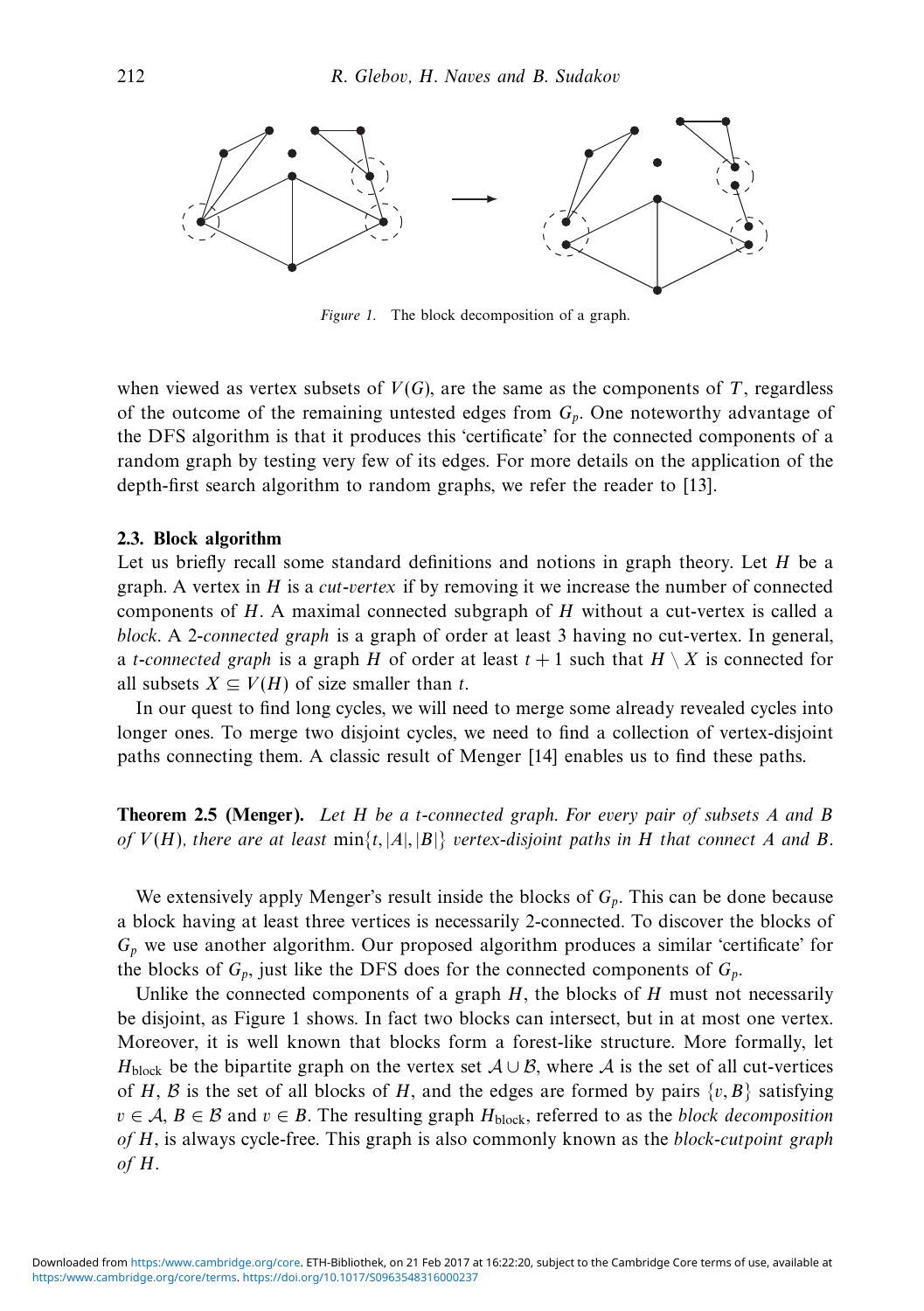We summarize some of the properties of the block decomposition in the next proposition. For more details, we refer the interested reader to [5, Chapter 3] and [17, Chapter 4].

**Proposition 2.6.** Let *H* be a graph and let  $H_{block}$  be its block decomposition with vertex set  $A \cup B$ .

- (i) The equality  $\bigcup_{B \in \mathcal{B}} V(B) = V(H)$  holds, and for every two distinct blocks  $B, B' \in \mathcal{B}$ , their intersection  $B \cap B'$  is either empty or contains exactly one cut-vertex from A. Furthermore, we have  $|\mathcal{B}| \leq |V(H)|$ .
- (ii) The sets  $E(B)$  for  $B \in \mathcal{B}$  form a partition of  $E(H)$ .
- (iii) The graph  $H_{block}$  is always cycle-free. Moreover,  $H_{block}$  is a tree if *H* is connected.

Furthermore, if *H* and *H*<sup>∗</sup> are two graphs having the same number of connected components, where *H* is a spanning subgraph of *H*<sup>∗</sup>, then the following statements hold.

- (iv) Every cut-vertex from *H*<sup>∗</sup> is also a cut-vertex in *H*.
- (v) If  $H_{block} \neq H_{block}^{*}$  then there exists an edge  $e \in E(H^{*}) \setminus E(H)$  such that no block of *H* contains both of its endpoints.

Algorithms that efficiently find the block decomposition of a graph are already known: see for instance [9] and [17, Chapter 4]. Let us briefly describe one possible approach to finding such a decomposition, which we shall call the block algorithm. The description of the algorithm is first given in the deterministic setting, and is later extended to the random setting.

Motivated by Proposition 2.6(v), we say that an unordered pair of vertices  $uv$ , where  $u, v \in V(H)$ , is crossing for *H* if *u* and *v* lie in the same connected component of *H*, and there is no block *B* in  $H_{block}$  containing both *u* and *v*. Note that by Proposition 2.6(ii), a crossing pair is necessarily a non-edge of *H*. Another important property of crossing pairs is the following.

**Proposition 2.7.** Let *e* be a crossing pair for *H*. Then the number of blocks of  $H + \{e\}$  is strictly smaller than the number of blocks of *H*.

The input of the block algorithm consists of a pair  $(H, H^*)$  of graphs, where *H* is a spanning subgraph of *H*<sup>∗</sup> having the same number of connected components as *H*<sup>∗</sup>. This requirement might seem rather artificial at first, but it greatly simplifies the description of the algorithm. The output of the block algorithm is a graph *M* such that  $H \subseteq M \subseteq H^*$ and  $M_{\text{block}} \simeq H_{\text{block}}^*$ .

Let *M* be the running graph. Initially we have  $M := H$ . The main loop of the algorithm proceeds as follows.

If there exists a crossing pair  $e \in E(H^*) \setminus E(M)$  for the graph *M*, we add *e* to *M* and iterate the loop again. Otherwise we stop and output *M*.

Clearly, at the end of the algorithm we obtain a graph *M* satisfying the required properties. Moreover, by Proposition 2.7, the number of iterations performed by the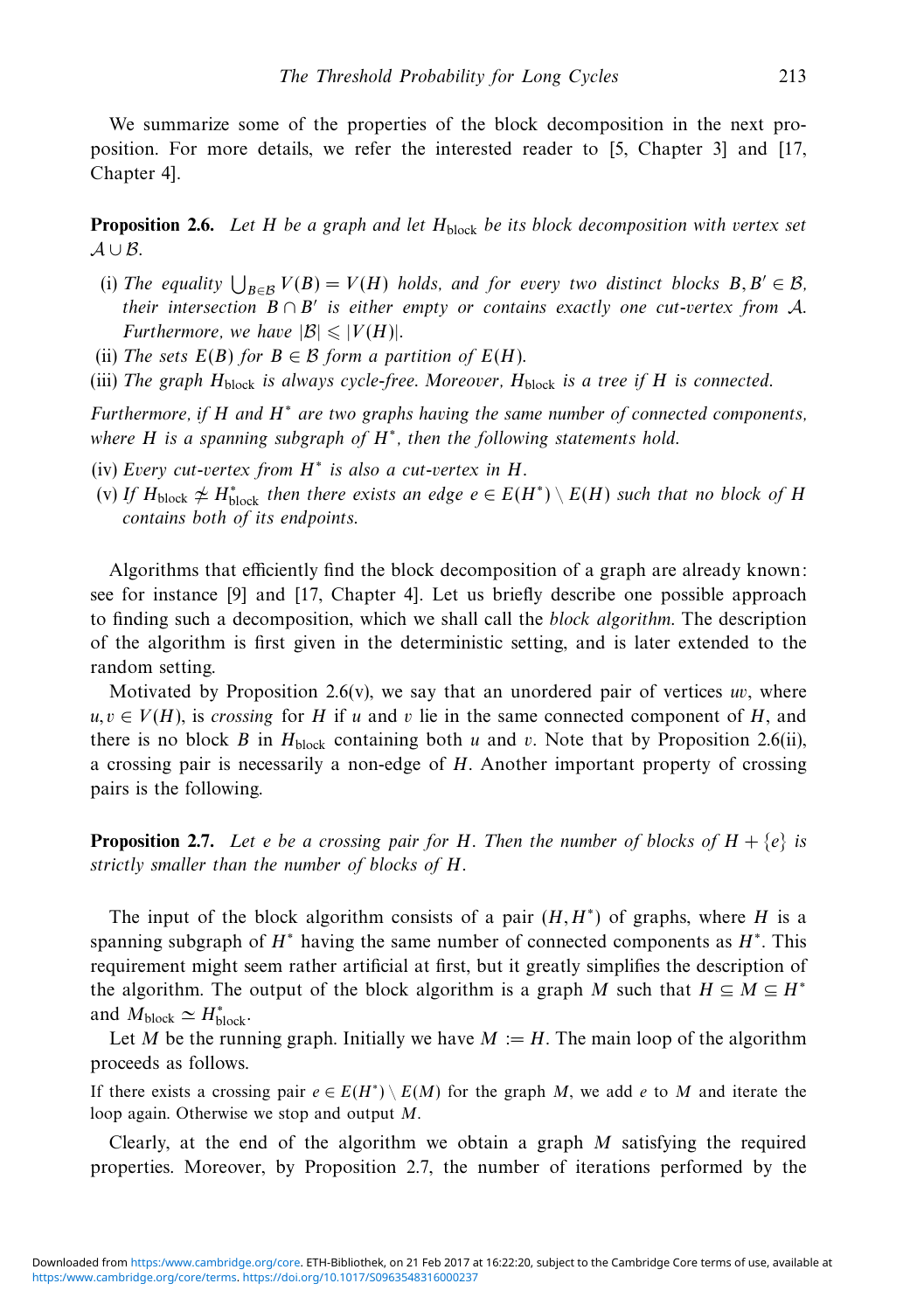algorithm is less than the number of blocks of *H*, as every new edge added to the running graph reduces the number of blocks of the graph *M*.

In the random setting, the input parameter  $H^*$  is a partially exposed random graph, and *H* is the graph containing the successfully exposed edges from  $H^*$ . As we did in the DFS algorithm, we only expose the edges of  $H^*$  when their existence is queried by the algorithm. One subtlety that should be remarked is that  $H_{\text{block}}^*$  is not known *a priori*, since the graph  $H^*$  is random. The algorithm works regardless. Moreover, Proposition 2.7 implies the following.

**Proposition 2.8.** The number of edges successfully tested by the block algorithm with input  $(H, H^*)$  is less than the number of blocks of  $H$ .

Recall that we need to ensure that *H* and *H*<sup>∗</sup> have the same number of connected components. To guarantee this assumption, before we start the block algorithm, we run the DFS on *H*<sup>∗</sup> and we always choose an input parameter *H* that contains the rooted spanning forest produced by the DFS.

# **2.4. Posa's rotation–extension technique ´**

In this section we present yet another technique for showing the existence of long paths and cycles in graphs. This technique was introduced by Pósa [15] in his research on Hamiltonicity of random graphs.

In quite informal terms, Posa's lemma guarantees that expanding graphs not only have long paths, but also provide a very convenient structure for augmenting a graph to a Hamiltonian one by adding new (random) edges. To formalize this assertion, we need some definitions. A graph *H* is an  $(m, 2)$ -expander if  $|N_H(X)| \geq 2|X|$  holds for every subset *X* ⊆ *V*(*G*) of size  $|X|$  ≤ *m*. Given a non-Hamiltonian graph *H*, a non-edge *e* of *H* is called a *booster* if  $H + \{e\}$  is either Hamiltonian, or contains a path which is longer than any path in  $H$ . The following consequence of Pósa's technique (see  $e.g.$  [4, Lemma 8.5]) shows that every connected and non-Hamiltonian graph *H* with good expansion properties has many boosters.

**Lemma 2.9.** If *H* is a connected non-Hamiltonian (*m,* 2)-expander, then the number of boosters for *H* is at least  $(m+1)^2/2$ .

## **3. Proof of the main result**

For the rest of the paper, let  $\varepsilon = \varepsilon(k) := \log^{-1/10} k$  and let *n* be the number of vertices of *G*. We begin with the analysis of the structure of *G*. For that purpose, we make use of the following definition.

**Definition.** A subset  $C \subseteq V(G)$  of the vertices of G is a *pseudo-clique* if its size is bounded by  $(1 - 4\varepsilon)k < |C| \leq (1 + \varepsilon)k$ , and the minimum degree of  $G[C]$  is at least  $(1 - 4\varepsilon)k$ .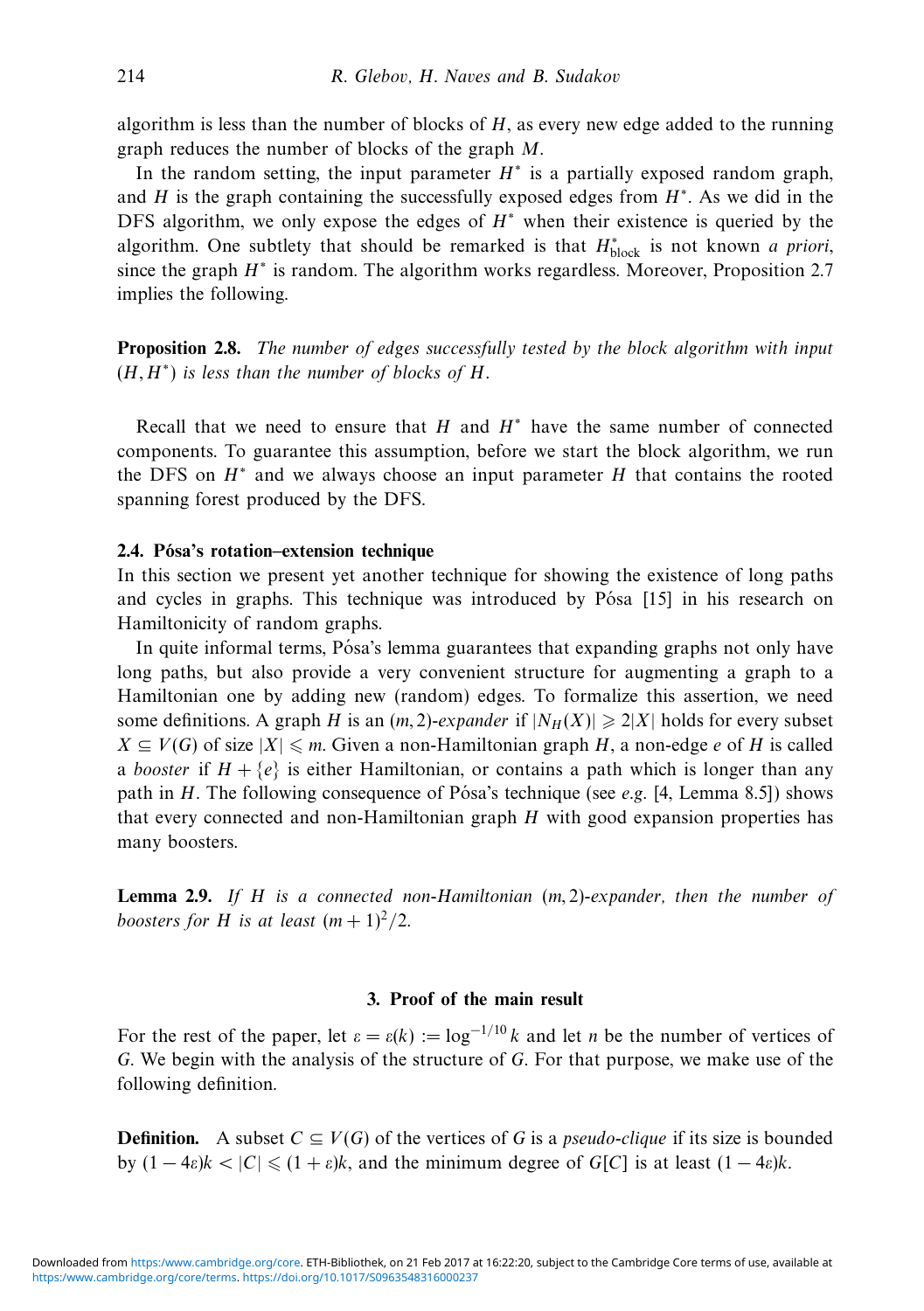This important notion plays a fundamental role in our analysis of *G*. We later prove that if *G* is not covered by many pseudo-cliques with very few remaining vertices uncovered, then a.a.s.  $G_p$  contains a cycle of length at least  $k + 1$ . To make this statement more precise, let  $C$  be a collection of vertex-disjoint pseudo-cliques in  $G$  such that the union of their vertices  $\bigcup_{C \in \mathcal{C}} C$  has maximum size. Vertices of *G* not in  $\bigcup_{C \in \mathcal{C}} C$  are called *outcast* vertices, and let  $\ell$  denote the number of such vertices. We prove the following.

**Lemma 3.1.** If  $\ell > 10^7 \cdot n/(ek)$  then a.a.s.  $G_p$  has a cycle of length at least  $k + 1$ .

For the case when  $\ell$  is small, we have the following.

**Lemma 3.2.** If  $\ell \leq 10^7 \cdot n/(ek)$ , then either a.a.s.  $G_p$  contains a cycle of length at least  $k + 1$ , or there exist a pseudo-clique  $C \in \mathcal{C}$  and a set *N* of size  $|N| \leq 10$  such that there are at most *εk* edges in *G* connecting  $C \setminus N$  to vertices not in  $C \cup N$ .

But if there exists such a pair  $(C, N)$  as stated in Lemma 3.2,  $G_p$  must also have a cycle of length at least  $k + 1$  a.a.s., as the next lemma shows.

**Lemma 3.3.** If there exist a pseudo-clique  $C \in \mathcal{C}$  and a set  $N \subseteq V(G)$  of size at most 10 such that  $e_G(C \setminus N, V(G) \setminus (C \cup N)) \leq k$ , then a.a.s.  $G_p[C \cup N]$  has a cycle of length at least  $k + 1$ .

One can verify that lemmas 3.1, 3.2, and 3.3 together imply Theorem 1.1. In the next subsections, we devote ourselves to the proofs of these lemmas. Our argument is divided into six steps. In each step, we may reveal a portion of  $G_p$  by testing some of the edges from *G*. The six steps are as follows.

Step 1: Pseudo-cliques were named for one clear reason: with respect to  $G_p$  they behave similarly as if they were cliques. We formalize this claim by exposing the edges inside pseudo-cliques and showing that a typical pseudo-clique contains a relatively long cycle in *Gp*. We further delete from *G* a few vertices such that in the remainder, every pseudo-clique induces a (large) Hamiltonian graph in *Gp*. Finally, we prove that this deletion does not affect the host graph much.

Step 2: We run a modified DFS algorithm on the resulting graph from Step 1, handling pseudo-cliques as if they were single vertices. This way, the number of edges revealed in this step is small and bounded by a function that depends only on  $\ell$  and the number of pseudo-cliques.

Step 3: We proceed with the block algorithm. The number of edges that are revealed in this step is bounded similarly as in Step 2. Hence, after this step, we know the vertex sets of the blocks of *Gp*, and a.a.s. most outcast vertices still have almost *k* untested edges incident to them.

Step 4: The study of the internal structure of the blocks provides some insight into how pseudo-cliques can interact with each other and with other cycles. For instance, we prove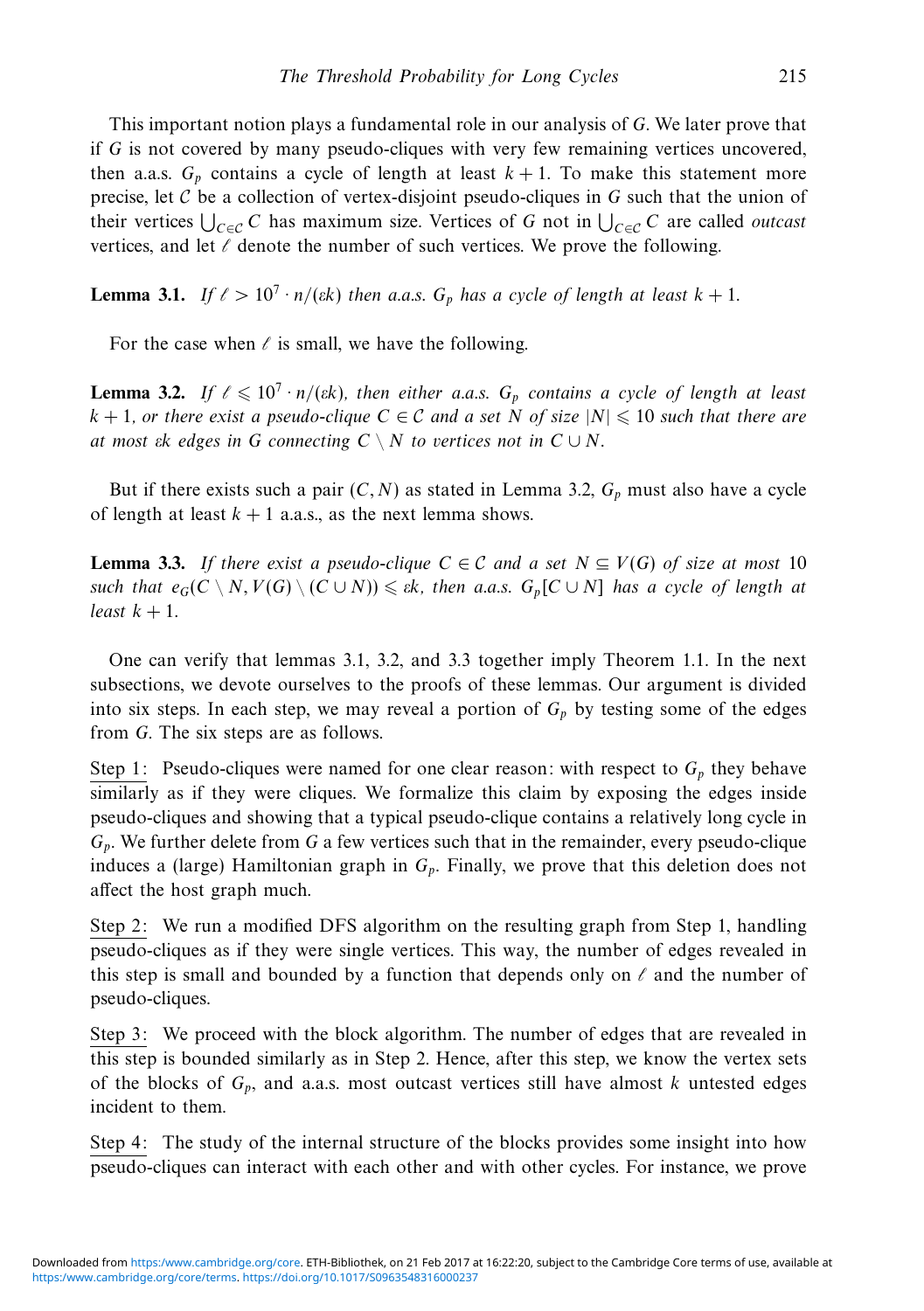that if a block contains at least two pseudo-cliques then we have already exposed all the edges of a cycle of length at least  $k + 1$ .

Step 5: We use the results from the previous step, combined with some double-counting arguments, to prove Lemmas 3.1 and 3.2. The only remaining case for the next step is the existence of a block in our graph with one pseudo-clique, just a constant number of outcast vertices, and only a few edges between the pseudo-clique and the vertex set outside the block.

Step 6: Finally, we analyse the case that remained after the previous step. In some sense, this case is very close to the usual  $\mathbb{G}(n, p)$  model: almost all vertices have degree close to *k* inside the block, and almost no edges leave the pseudo-clique to the outside the block. Using expansion properties of the random subgraph of the block, we show that in this case too, we find a cycle of length at least  $k + 1$  asymptotically almost surely.

# **3.1. Step 1: preparing the pseudo-cliques**

Pseudo-cliques behave similarly as if they were cliques in *G*. When exposed in *Gp*, pseudocliques typically contain large cycles of length close to *k*. However, there might be a certain small proportion of them not behaving in this typical way. The aim of this subsection is to show that this seldom happens, and therefore does not affect the remainder of the graph much.

Formally, let us consider a two-round exposure process. Recall that we fixed a collection  $\mathcal C$  of disjoint pseudo-cliques. In the first round, we test edges inside pseudo-cliques with probability  $p_1$ , where  $p_1$  is such that  $1 - p = (1 - p_1)^2$ . Observe that  $p_1$  is roughly  $\log k/2k$ and testing an edge with probability  $p$  (unsuccessfully) is the same as testing it twice (unsuccessfully) with probability  $p_1$ . Denote by  $G^-$  the resulting random subgraph. Let  $W_1$  be the set of vertices that have degree at most  $\log k/100$  inside their pseudo-cliques in *G*<sup>−</sup>.

In the second round we again expose with probability  $p_1$  the edges inside pseudo-cliques in  $C$  that were not successfully exposed during the first round; the resulting supergraph of *G*<sup>−</sup> is denoted by *G*+. For technical reasons, we would like the remainders *C* \ *W*<sup>1</sup> of pseudo-cliques  $C \in \mathcal{C}$  to satisfy the properties:

**(P1)**  $C \cap W_1$  has fewer than  $\frac{\varepsilon k}{2}$  vertices,

**(P2)**  $e_G$ −(*X,Y*) > 0 for any two disjoint sets *X,Y*  $\subseteq$  *C* \ *W*<sub>1</sub> of size at least 6*εk*,

**(P3)** the induced graph  $G^+[C \setminus W_1]$  is Hamiltonian.

We now define the set  $W_2$  to be the union of those pseudo-cliques  $C \in \mathcal{C}$ , for which the above properties do not simultaneously hold for *C* \ *W*<sub>1</sub>. We refer to the set *W* := *W*<sub>1</sub> ∪ *W*<sub>2</sub> as the waste. The set *W* contains the vertices we aim to delete from the graph *G* to obtain the new graph  $G' := G \setminus W$ . Finally, let  $Z_1$  be the set of all outcast vertices *u* such that at least an *ε/*3-proportion of its neighbours from *G* belong to *W*. The probability that  $u \in Z_1$  is bounded by the following statement.

**Lemma 3.4.** Let *u* be an outcast vertex. Then  $\mathbb{P}[u \in Z_1] \leq 1/k^3$ .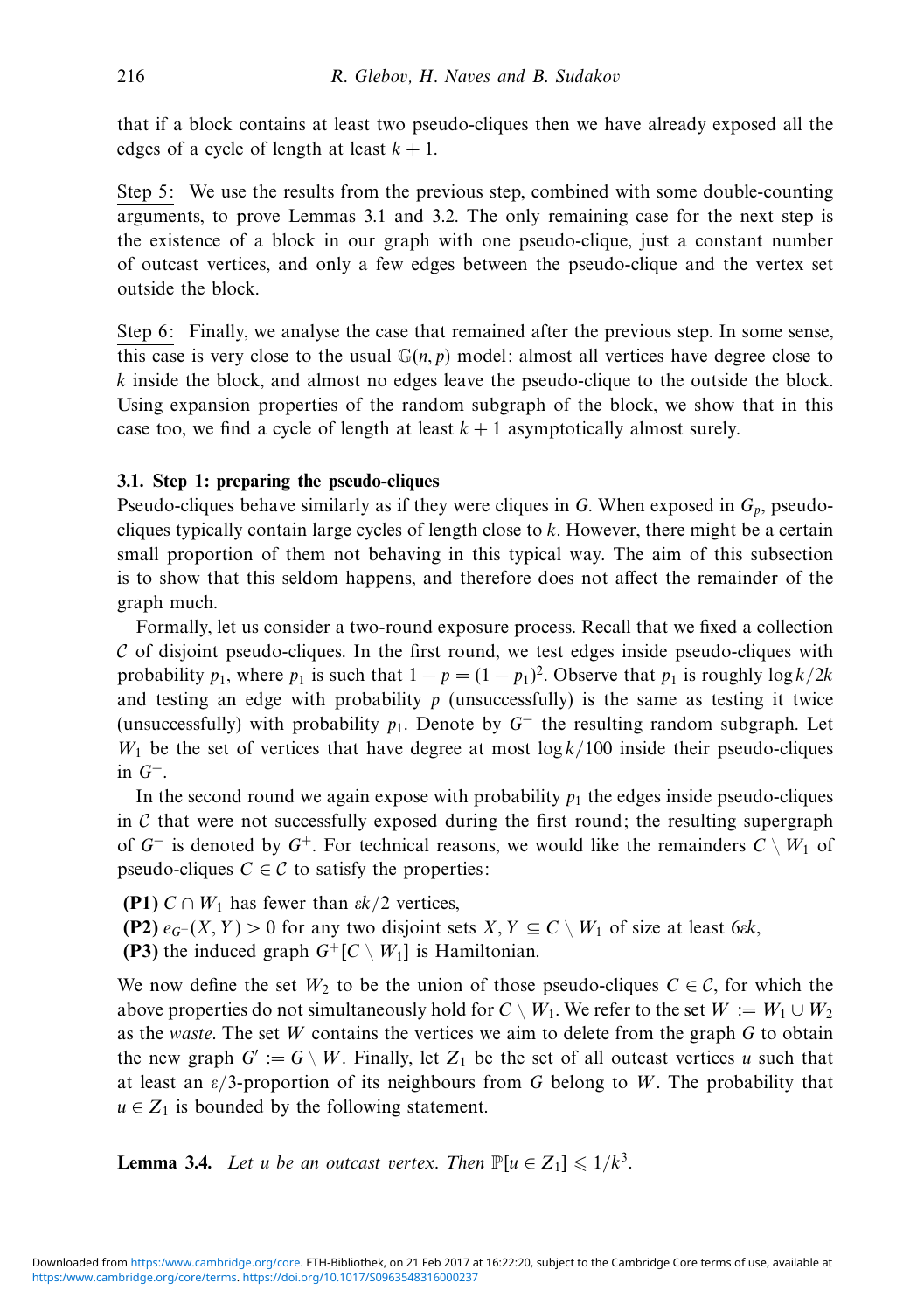We split the proof of Lemma 3.4 into several propositions, from which the statement of the lemma is a trivial consequence. The first proposition of the series ensures that a.a.s. most outcast vertices do not have many neighbours in *W*1.

**Proposition 3.5.** Let *u* be an outcast vertex and denote by  $d \geq k$  its degree in G. The probability that at least  $\frac{ed}{6}$  neighbours of *u* belong to  $W_1$  is at most  $1/k^4$ .

**Proof.** The probability that a vertex *v* from a pseudo-clique *C* has degree at most log *k/*100 in *G*−[*C*] is already sufficiently small. However, these events are not independent: the event that *v* has small degree in  $G<sup>-</sup>[C]$  is positively correlated with another vertex from the same pseudo-clique getting small degree in *G*<sup>−</sup>[*C*]. Since the statement of the proposition is far from being tight, one possibility to overcome this technicality is the following. Let  $\vec{G}$  be the digraph obtained from *G* by replacing each edge  $vw \in E(G)$ with two oriented edges  $v\tilde{w}$ ,  $\tilde{w}v \in E(\tilde{G})$ . We test each of the 2| $E(G[C])$ | oriented edges corresponding to the edges of  $G[C]$  independently with probability  $p_2$ , where  $p_2$  is such that  $1 - p_1 = (1 - p_2)^2$ , and roughly

$$
p_2 \approx \frac{p_1}{2} \approx \frac{\log k}{4k}.
$$

Next, we say that we successfully exposed the (non-oriented) edge  $vw \in E(G)$  if we successfully exposed at least one of the oriented edges  $v\ddot{w}$  or  $\vec{w}v$ . In this model, all nonoriented edges are exposed independently at random with probability  $p_1$ . Thus, we can assume that each edge *vw* of *G*[*C*] that became a non-edge also had two corresponding oriented non-edges,  $v\dot{w}$  and  $\dot{w}v$ , in the random digraph. Hence, in order for *v* to get at most  $\log k/100$  non-oriented edges, all but at most  $\log k/100$  of the oriented edges going out from *v* to other vertices of *C* must become non-edges. Now, these events ('all but at most log *k/*100 oriented edges going out from a fixed vertex from *C* to other vertices in *C* were tested as non-edges') are indeed independent for any two vertices from *C*.

For one vertex  $v \in C$ , since the minimum degree in  $G[C]$  is at least  $(1-4\varepsilon)k$ , the probability of this event is at most

$$
\mathbb{P}[\text{Bin}((1-4\varepsilon)k, p_2) \leq \log k / 100] < k^{-1/5} \tag{3.1}
$$

due to Lemma 2.1. Thus, the probability that at least *εd/*6 neighbours of *u* belong to *W*<sup>1</sup> is bounded by  $\mathbb{P}[\text{Bin}(d, k^{-1/5}) > \varepsilon d/6]$ , and another application of Lemma 2.1 finishes the proof of the proposition.  $\Box$ 

For a pseudo-clique *C*, let us denote by  $C^-$  the remainder  $C \setminus W_1$ . Similarly to Proposition 3.5, we need to ensure that also for a vertex from a pseudo-clique *C*, after the first round of exposure, a.a.s. only a few neighbours of this vertex are in  $C \cap W_1$ . The proof of this proposition follows the lines of the proof of Proposition 3.5 and is therefore omitted.

**Proposition 3.6.** For fixed  $C \in \mathcal{C}$  and  $u \in C$ , the probability that, in  $G^-$ , at least  $\log k/200$ *of the neighbours of u are in*  $C \cap W_1$  *is at most*  $1/k^6$ .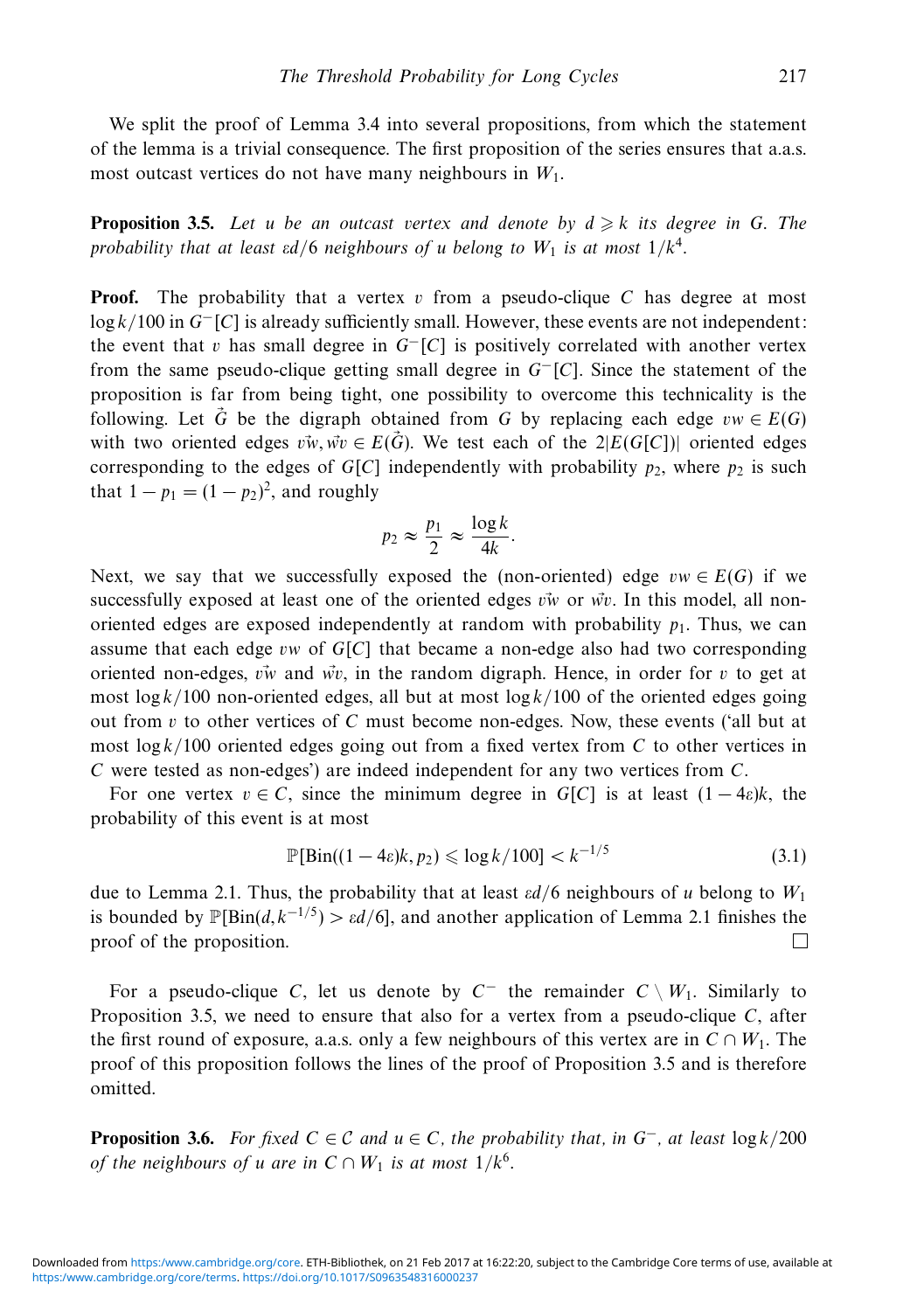We remark that one could have replaced log *k*/200 by a large constant in the statement of Proposition 3.6. Indeed, the number of neighbours of *u* in  $C \cap W_1$  can be roughly bounded by a binomial random variable of  $O(\log k)$  trials with success probability  $k^{-1/5}$ . However, we do not require such tight estimates.

The very same calculation also shows that a.a.s. *C*<sup>−</sup> is large enough, as required to satisfy (P1).

**Proposition 3.7.** For fixed  $C \in \mathcal{C}$ , with probability at least  $1 - 1/k^5$ , we have  $|C \cap W_1|$ *εk/*2.

Notice that the inequalities in Proposition 3.7 are again far from being sharp, but they already suffice for our purposes.

Recall that for the second property (P2), we need *G*<sup>−</sup>[*C*<sup>−</sup>] to have edges between any two reasonably large disjoint sets. The next proposition ensures that a.a.s. this is indeed the case.

**Proposition 3.8.** For every  $C \in \mathcal{C}$ , with probability at least  $1 - 1/k^5$ , we have  $e_G$ − $(X, Y) > 0$ for any two disjoint sets  $X, Y \subseteq C^-$ , each of size at least 6 $\epsilon k$ .

**Proof.** In *G*, for every choice of the sets  $X, Y \subseteq C$ , we have  $e_G(X, Y) \geq 6\epsilon^2 k^2$ , as every vertex from *X* has at least  $|Y| - 5\varepsilon k \geq \varepsilon k$  neighbours in *Y*. This is because every vertex in a pseudo-clique *C* has at most 5*εk* non-neighbours in *G*[*C*]. Thus the probability that  $e_{G}$ − $(X, Y)$  = 0 is at most

$$
(1-p_1)^{6\varepsilon^2 k^2} \leqslant \exp(-k\sqrt{\log k}).
$$

Since there are at most  $4^k$  possible choices for the pair *X*, *Y*, a simple application of the union bound finishes the proof.  $\Box$ 

For the last property (P3), required to ensure that a pseudo-clique *C* is not put into *W*<sub>2</sub>, we need *G*<sup>+</sup>[*C*<sup>−</sup>] to be Hamiltonian. To prove the Hamiltonicity of *G*<sup>+</sup>[*C*<sup>−</sup>] we first show in the next proposition that  $G^{-}[C^{-}]$  is a good expander.

**Proposition 3.9.** For  $C \in \mathcal{C}$ , with probability at least  $1 - 3/k^5$ , the induced graph  $G^{-}[C^{-}]$ is a (*k/*6000*,* 2)-expander.

**Proof.** Suppose that there exists a set  $A \subset C^-$  of size  $|A| \le k/6000$  such that  $|N_{G-1}C^{-1}(A)|$ *<* 2|*A*|. Also assume that the conclusion of Proposition 3.6 does not hold for any vertex in *C*<sup>−</sup>, that is, no vertex in *C*<sup>−</sup> has more than log *k/*200 neighbours in *C* ∩ *W*1. This happens with probability at least  $1 - 2/k^5$  by the union bound. Thus, if  $u \in C^-$ , we have

$$
\deg_{G^{-}[C^{-}]}(u) \geq \deg_{G^{-}}(u) - \log k/200 \geq \log k/200.
$$

Now let *B* = *A* ∪ *N*<sub>*G*</sub>−<sub>[*C*−]</sub>(*A*). Then  $|B|$  < 3|*A*| ≤ *k*/2000, and

$$
|E(G^{-}[B])| \geq |A| \log k/400 \geq |B| \log k/1200.
$$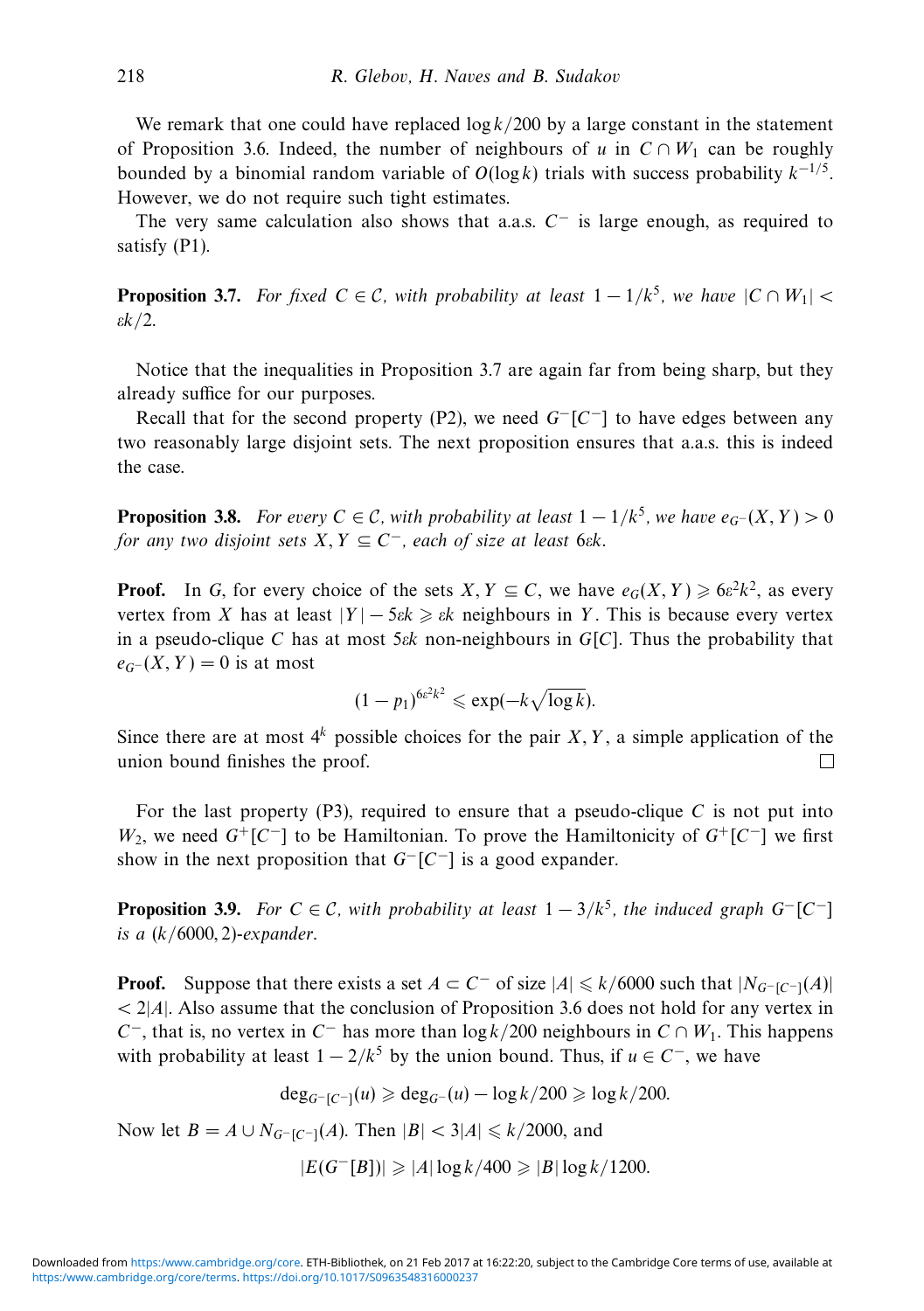On the other hand, by Lemma 2.2 and the union bound, we have

$$
\mathbb{P}[\exists B \subset C, |B| \le k/2000 : |E(G^{-}[B])| \ge |B| \log k/1200]
$$
  
\$\le \sum\_{b \le k/2000} {\binom{|C|}{b}} \mathbb{P}\bigg[\text{Bin}\bigg(\binom{b}{2}, p\_1\bigg) > b \log k/1200\bigg] \$>\$\le \sum\_{b \le k/2000} {\binom{|C|}{b}} \bigg(\frac{ep\_1\binom{b}{2}}{b \log k/1200}\bigg)^{b \log k/1200} < 1/k^5\$,

where in the last inequality we used that  $|C| \leq (1 + \varepsilon)k$  and that  $p_1 \approx \log k/2k$ . This concludes the proof of the proposition.  $\Box$ 

Finally, we show that with sufficiently high probability, *G*+[*C*<sup>−</sup>] is Hamiltonian. Notice that we could strengthen the statement and ask for  $G^+[C^-]$  to be Hamilton connected. However, Hamiltonicity suffices for our proof, and it is technically slightly easier to show.

**Proposition 3.10.** For every  $C \in \mathcal{C}$ , with probability at least  $1 - 5/k^5$  all properties (P1). (P2), and (P3) hold for *C*.

**Proof.** By Propositions 3.7, 3.8 and 3.9, we can assume  $G^{-}[C^{-}]$  is a connected  $(k/6000, 2)$ expander on at least  $(1 - 5\varepsilon)k$  vertices, and satisfies properties (P1) and (P2). The connectivity of *G*<sup>−</sup>[*C*<sup>−</sup>] is a consequence of Proposition 3.9, which implies that every connected component of *G*<sup>−</sup>[*C*<sup>−</sup>] has at least *k/*2000 vertices, together with Proposition 3.8. Conditioned on these assumptions, we would like to show that then *G*+[*C*<sup>−</sup>] is Hamiltonian with probability at least  $1 - 1/k^5$ . Indeed, if a supergraph *H* of  $G^{-}[C^{-}]$  is not Hamiltonian, Lemma 2.9 guarantees a quadratic number of boosters. Now, let us look at the second round of exposure as a random process, with non-edges of *G*<sup>−</sup>[*C*<sup>−</sup>] turning into edges one by one, analogous to the standard random process coupling  $\mathbb{G}(n, p)$  and  $\mathbb{G}(n, M)$ . The new edges are exposed in a random order, their number  $|E(G^+[C^-]) \setminus E(G^-[C^-])|$ is binomially distributed, and thus by Lemma 2.1 with probability at least  $1 - e^{-k}$ , there are Ω(*k* log *k*) new successfully exposed edges. After every exposed edge, we update the set of boosters – bearing in mind that there are still quadratically many of them. Hence, every successfully exposed edge is a booster with probability at least a constant bounded away from zero. Thus we expect that the number of additional exposed edges needed for the graph induced by *C*<sup>−</sup> to become Hamiltonian is at most linear. Furthermore, we can use Lemma 2.1 to say that the probability that we expose  $\omega(k)$  edges and we do not make the graph on *C*<sup>−</sup> Hamiltonian, is at most *e*<sup>−</sup>*<sup>k</sup>*, and the statement of the proposition follows. П

The following statement can be derived in the same way as Proposition 3.10, hence we omit its proof.

**Proposition 3.11.** We may assume that there is no set  $X \subseteq V(G)$  of size  $(1 + \varepsilon/2)k \le |X| \le$  $(1 + 20000\varepsilon)$ *k* such that the minimum degree of  $G[X]$  is at least  $(1 - 10\varepsilon)$ *k*, as otherwise  $G_p[X]$  a.a.s. would contain a cycle of length at least  $k + 1$ .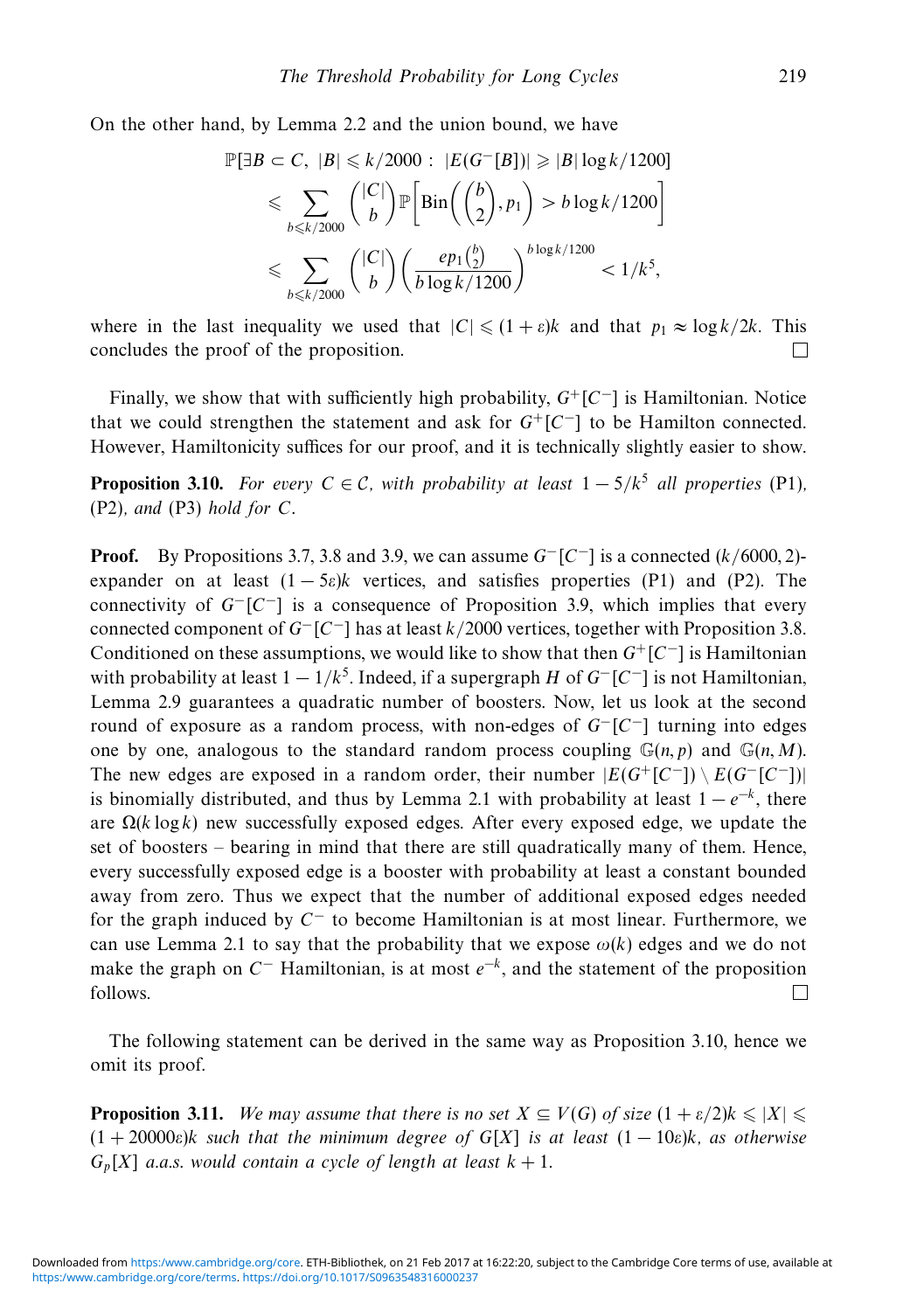The last proposition allows us to further assume from this point on that all pseudocliques in C have size less than  $(1 + \varepsilon/2)k$ . We are ready to prove Lemma 3.4.

**Proof of Lemma 3.4.** Let  $u \in Z_1$ , and let *d* denote the degree of *u* in *G*. Our aim is to bound the number of neighbours of *u* that are in *W*. We remark that the following estimations for the number of neighbours of *u* which belong to *W* are true even if we drop the assumption that *u* is outcast.

Either *u* has  $\varepsilon d/6$  neighbours in  $W_1$ , or it has the same amount of neighbours in  $W_2$ . Proposition 3.5 bounds the probability of the first case to happen by at most  $1/k<sup>4</sup>$ . For the second case, notice that Proposition 3.10 implies that  $\mathbb{P}[w \in W_2] \le 5/k^5$  for all  $w \in \bigcup_{C \in \mathcal{C}} C$ . By Markov's inequality, we have that

$$
\mathbb{P}[|N(u) \cap W_2| > \varepsilon d/6] < \frac{30}{\varepsilon k^5} < \frac{1}{k^4}.
$$

Therefore, by the union bound,  $\mathbb{P}[u \in Z_1] < 1/k^3$ , concluding the proof of the lemma.  $\Box$ 

Lemma 3.4 bounds the number of outcast vertices that lost a significant proportion of their neighbours after the deletion of the waste from *G* to obtain *G* . By Markov's inequality, asymptotically almost surely, the size of  $Z_1$  is bounded by

$$
|Z_1| \leqslant \frac{n}{k^2}.\tag{3.2}
$$

This inequality tells us that the influence of the waste is not too large, so for most of our subsequent arguments, we can completely ignore the vertices from *W*. Also, from the definition of  $Z_1$ , if  $v \in G' \setminus Z_1$  is an outcast vertex then  $deg_{G'}(v) \geq (1 - \varepsilon/3)k$ , and hence *v* still retains most of its degree after the deletion of *W*. However, in the final part of the proof of our main theorem, we have to use the full structure of *G* and incorporate the waste vertices back. Therefore, we need a lemma to state what typically happens to a pseudo-clique after we delete the vertices from the waste.

**Lemma 3.12.** Consider an arbitrary pseudo-clique  $C \in \mathcal{C}$ , and denote by  $D_1$  the set of vertices from *C* having more than *εk* neighbours in *G* outside *C*. Let *D* <sup>1</sup> be the union of  $D_1 \cap W$  together with the vertices in  $D_1 \setminus W$  that lost more than a  $\frac{1}{100}$ -proportion of its neighbours outside *C* after the removal of the waste vertices from *W*. Furthermore, let *D*<sup>2</sup> be the set of vertices not in *C* that have at least *εk* neighbours in *C* in the graph *G*. Finally, let E denote the set of edges from G connecting  $C \setminus D_1$  to a vertex not in  $C \cup D_2$ . Then a.a.s. we have

$$
|\mathcal{E}\setminus E(G')|\leqslant |\mathcal{E}|/100, \quad |D_2\cap W|\leqslant |D_2|/100 \quad \text{and} \quad |D_1'|\leqslant |D_1|/100. \tag{3.3}
$$

Therefore, a.a.s. at least  $(1 + o(1))|\mathcal{C}|$  pseudo-cliques in C satisfy (3.3).

**Sketch of proof.** For each fixed vertex *u*, the probability that *W* contains *u* is either zero (if *u* is outcast) or tiny, as the inequality (3.1) together with Proposition 3.10 imply that both  $\mathbb{P}[u \in W_1]$  and  $\mathbb{P}[u \in W_2]$  are small. Similarly, for each fixed edge *e*, the probability that one of its endpoints belongs to  $W$  is also very small. In expectation, we have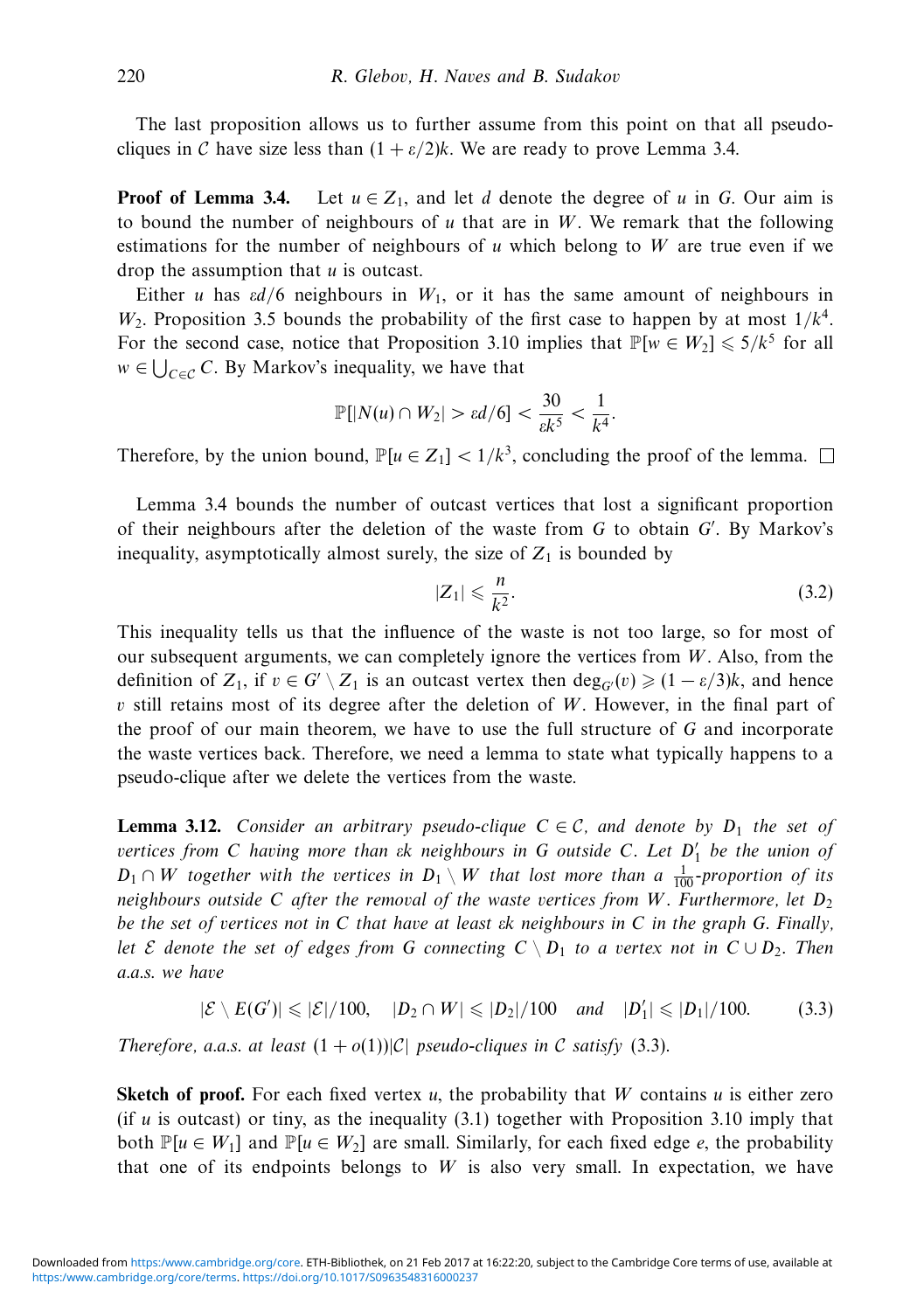$\mathbb{E}[\mathcal{E} \setminus E(G')] = o(|\mathcal{E}|)$ , hence by Markov's inequality we know that a.a.s.  $|\mathcal{E} \setminus E(G')| \le$  $|\mathcal{E}|/100$ . Similarly, we have  $\mathbb{E}[D_1 \cap W] = o(|D_1|)$  and  $\mathbb{E}[D_2 \cap W] = o(|D_2|)$ . Moreover, for each vertex  $u \in D_1$ , if we denote by *d* the number of edges connecting *u* to a vertex outside *C*, and by *d'* the number of edges connecting *u* to a vertex in  $W \setminus C$ , then  $\mathbb{E}[d'] = o(d)$ . Thus, by Markov's inequality, we know that  $\mathbb{P}[v \in D'_1] = o(1)$ , and the lemma follows by another application of Markov's inequality.

# **3.2. Step 2: exploring the connected components**

Recall that at this point, some of the edges of  $G$  have already been tested in  $G_p$ , namely all the edges inside pseudo-cliques from  $C$ . Let  $Q_1$  be the set of tested edges from the partially exposed  $G_p$  that live inside  $G'$ , and let  $E_1 \subseteq Q_1$  be the subset of the successfully tested edges. To find the connected components of the partially exposed  $G'_p = G_p \setminus W$ using the DFS algorithm, we adopt the following DFS priority:

Whenever the DFS reaches a vertex *v* from a pseudo-clique  $C \in \mathcal{C}$ , the algorithm, instead of testing new edges, walks through an already exposed Hamilton cycle in  $G_p[C \setminus W]$  using the edges from  $E_1$ , until it visits all vertices from  $C \setminus W$ .

In the rooted spanning output forest *T*, this Hamilton cycle forms a path, and the algorithm saved many edge tests in this way. This observation is stated more formally as follows.

**Observation 3.13.** For every pseudo-clique  $C \in \mathcal{C}$  such that  $C \not\subseteq W$ , there exists a path in *T* whose vertices are precisely the vertices in  $C \setminus W$ .

Let  $Q'_2$  be the set of tested edges, and let  $E_2 \subseteq Q'_2$  be the set of successfully tested edges in this exploration of  $G_p'$  by the DFS. Clearly  $E(T) \subseteq E_1 \cup E_2$ , and  $|E_2| < \ell + |\mathcal{C}|$ , since once we reach a pseudo-clique *C*, we do not need to test edges until all the vertices of *C* \ *W* are reached.

Next, we query all the untested edges connecting vertices from G' which have distance at least  $k + 1$  with respect to the forest *T*. Let  $Q_2^{\prime\prime}$  be the set of all such edges. We test the edges in  $Q_2$ <sup>*''*</sup> one by one, in an arbitrary order. If by chance we successfully expose one edge from  $Q_2^{\prime\prime}$ , we automatically obtain a cycle of length at least  $k + 1$  in  $G_p^{\prime}$ , as desired in Theorem 1.1, and we stop the whole procedure. In particular, the total number of edges in  $Q_2''$  must be very small, say  $|Q_2''| < \varepsilon^2 k/2$ , as otherwise we would have a long cycle a.a.s.. Let  $Q_2$  be the union of  $Q'_2$  with the tested edges from  $Q''_2$ . We can estimate the total number of edges *Q*<sup>2</sup> using Proposition 2.4 and Lemma 2.1, obtaining the next statement.

**Corollary 3.14.** Asymptotically almost surely, we have

$$
|Q_2| \leq 1.1 \cdot |E_2| + \varepsilon^2 k/2 + \varepsilon^2 k/2 \leq \frac{1.2}{p} \left( \ell + \frac{n}{k} \right) + \varepsilon^2 k.
$$

Moreover, if not all the edges in  $\mathcal{Q}''_2$  were tested at this point, then we have already exposed a cycle of length at least  $k + 1$  in  $G_p'$ .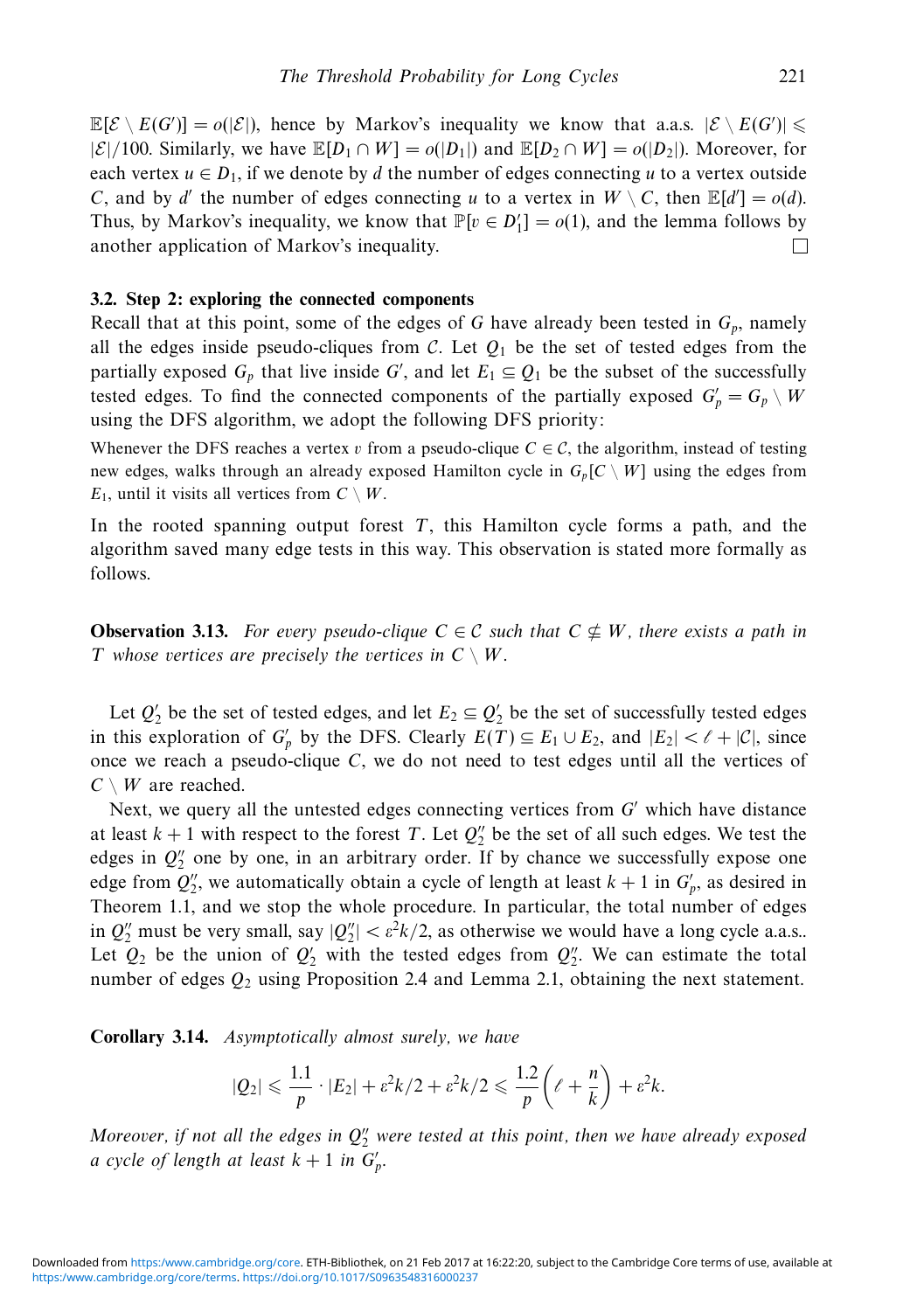We would like to remark that the expression  $\ell + n/k$  is not guaranteed to tend to infinity with *k*, so the inequality  $|Q'_2| \leq 1.1/p \cdot |E_2|$  is not guaranteed to hold asymptotically almost surely. However, Corollary 3.14 is true because of the extra  $\varepsilon^2 k/2$  term, as

$$
\mathbb{P}\bigg[\text{Bin}\bigg(\frac{1.2}{p}\cdot\bigg(\ell+\frac{n}{k}\bigg)+\varepsilon^2k/2,p\bigg)\geqslant \ell+\frac{n}{k}\bigg]\to 1 \quad \text{as } k\to\infty.
$$

# **3.3. Step 3: the block decomposition**

In this subsection, we apply the block algorithm to the input  $(H, H^*)$ , where  $H = T + E_1$ and  $H^*$  is the current partially exposed  $G_p'$ . Recall that  $T + E_1$  might have some large cycles already, coming from the exposed pseudo-cliques in Step 1. Thus we can bound the number of blocks of  $T + E_1$  from above by  $\ell + |\mathcal{C}|$ . This is because for every pseudoclique  $C \in \mathcal{C}$  which is not completely inside the waste *W*, the vertex set  $C \setminus W$  necessarily induces a Hamiltonian graph  $(T + E_1)[C \setminus W]$ .

Let  $Q_3$  be the set of edges from  $G_p'$  tested during the execution of the block algorithm, and let  $E_3 \subseteq Q_3$  be the subset of the successfully tested edges. From Proposition 2.8, we know that the number of successfully tested edges revealed by the block algorithm is at most the number of blocks of  $T + E_1$ . Moreover, by the observation discussed in the last paragraph, we also know that the total number of blocks of  $T + E_1$  is at most  $\ell + |C|$ , hence  $|E_3| \leq \ell + |\mathcal{C}|$ , and by Lemma 2.1 we have the following corollary.

**Corollary 3.15.** Asymptotically almost surely

$$
|Q_3| \leqslant \frac{1.2}{p} \left( \ell + \frac{n}{k} \right) + \varepsilon^2 k.
$$

We would like to draw the reader's attention to the fact that we added the term  $\varepsilon^2 k$  to the right-hand side of the inequality in Corollary 3.15. This is because we want to make sure that the right side, when multiplied by *p*, tends to infinity with *k*. We recall that a similar 'trick' was used in Corollary 3.14.

#### **3.4. Step 4: the structure inside the blocks**

Let B be the family of all blocks of the partially exposed  $G_p'$  obtained in Step 3. Here, the edges of every block  $B \in \mathcal{B}$  consist of those successfully exposed in  $G'_p$  so far, that is,  $E(B) ⊆ E_1 ∪ E_2 ∪ E_3$ . Moreover, the cut-vertices of  $G'_p$  are precisely the same as the cut-vertices of  $T + (E_1 \cup E_3)$ . One should also observe the following.

**Observation 3.16.** For each  $B \in \mathcal{B}$ , the graph  $T \cap B$  is a tree. Moreover, if  $B_1$  and  $B_2$  are two distinct blocks from B having a vertex *v* in common, then *v* is the smallest vertex (with respect to  $\leq_T$ ) from at least one of the two blocks  $B_1$  or  $B_2$ .

The content of the previous observation is illustrated in Figure 2. In the picture, each connected component represents a subtree of the form  $T \cap B$  for some  $B \in \mathcal{B}$ . The dashed ovals represent the cut-vertices from  $G_p'$  (all small solid circles inside the dashed ovals actually represent the same cut-vertex).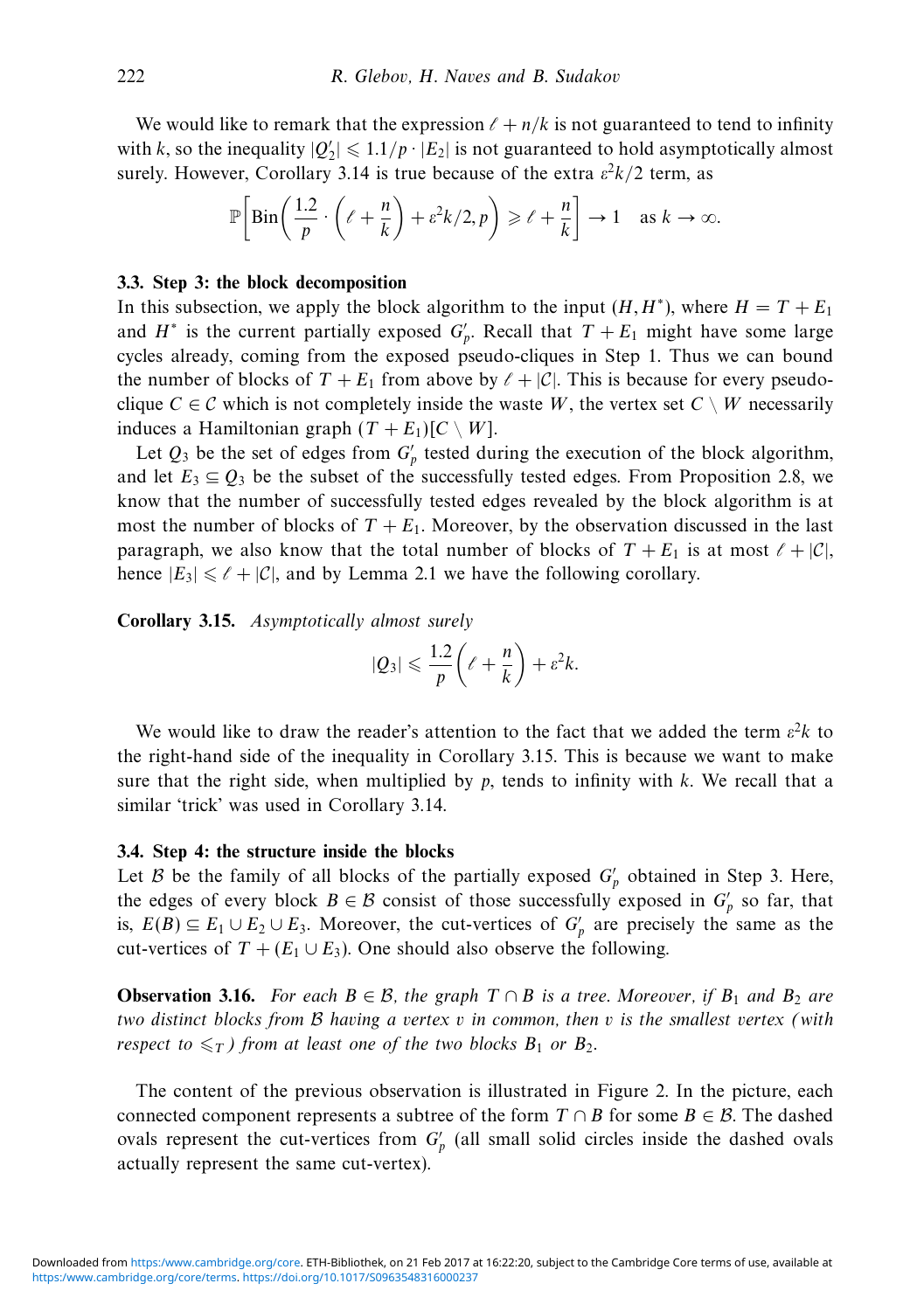

Figure 2. Blocks and cut-vertices of  $G_p'$  together with the rooted forest *T*.

Note that for all pseudo-cliques  $C \in \mathcal{C}$  with  $C \not\subseteq W$ , there exists a unique block  $B \in \mathcal{B}$ such that  $C \setminus W \subseteq V(B)$ . This is because cycles are 2-connected. In this case, with slight abuse of notation, we say that *B* contains the pseudo-clique *C*.

The next proposition shows that a block containing more than one pseudo-clique already has a long cycle.

**Proposition 3.17.** If  $B \in \mathcal{B}$  is a block that contains two distinct pseudo-cliques  $C_1, C_2 \in \mathcal{C}$ , then *B* contains a cycle of length at least  $k + 1$ .

Before we prove Proposition 3.17, let us prove an auxiliary statement.

**Proposition 3.18.** Let  $C \in \mathcal{C}$  be such that  $C \not\subseteq W$ , and let  $B \in \mathcal{B}$  be the block containing *C*. Then for every two distinct vertices  $u, v \in C \setminus W$ , the induced graph  $B[C \setminus W]$  contains a path of length at least  $(1 - 20\varepsilon)$ *k* connecting *u* to *v*.

**Proof.** We want to show that there exists a path *P* in  $B[C \setminus W]$  connecting *u* and *v* of length at least  $(1 - 20\varepsilon)k$ . Because of property (P3) stated in Section 3.1, we know that  $B[C \setminus W_1] = B[C \setminus W]$  is Hamiltonian. Let *J* be a Hamilton cycle in  $C \setminus W$ . Next, consider the two paths  $P_1$  and  $P_2$  obtained from the cycle *J* connecting the vertices *u* and *v*. Assume that  $P_2$  is no longer than  $P_1$ . By property (P1), *J* is of length at least  $(1 - 5\varepsilon)k$ , so  $P_1$  has at least  $(1 - 5\varepsilon)k/2$  vertices. If the length of  $P_1$  is greater than  $(1 - 20\varepsilon)k$ , our proposition immediately follows by taking  $P := P_1$ . Otherwise the path  $P_2$  has at least 15*εk* vertices. Let *X* be the set of the 6*εk* vertices from the path *P*<sup>1</sup> which are closest to the endpoint *v*. Similarly, let *Y* be the set of the 6 $\epsilon k$  vertices from the path  $P_2$  which are closest to the other endpoint *u*. Using property (P2), we know that  $B[C \setminus W]$  has an edge  $e = xy$  connecting a vertex *x* from *X* to a vertex *y* from *Y*, as shown in Figure 3.

We can build the longer path *P* by patching two segments from  $P_1$  and  $P_2$  together with the edge *e* as follows. The initial segment of *P* consists of the path in  $P_1$  connecting *u* to *x*, while the final segment of *P* consists of the path in  $P_2$  connecting *y* to *v*, and these two segments are interconnected by *e*. The total length of *P* is at least the length of *J* minus 12*εk*, hence the length of *P* is at least  $|J| - 12\varepsilon k > (1 - 20\varepsilon)k$ , finishing the proof of the proposition.  $\Box$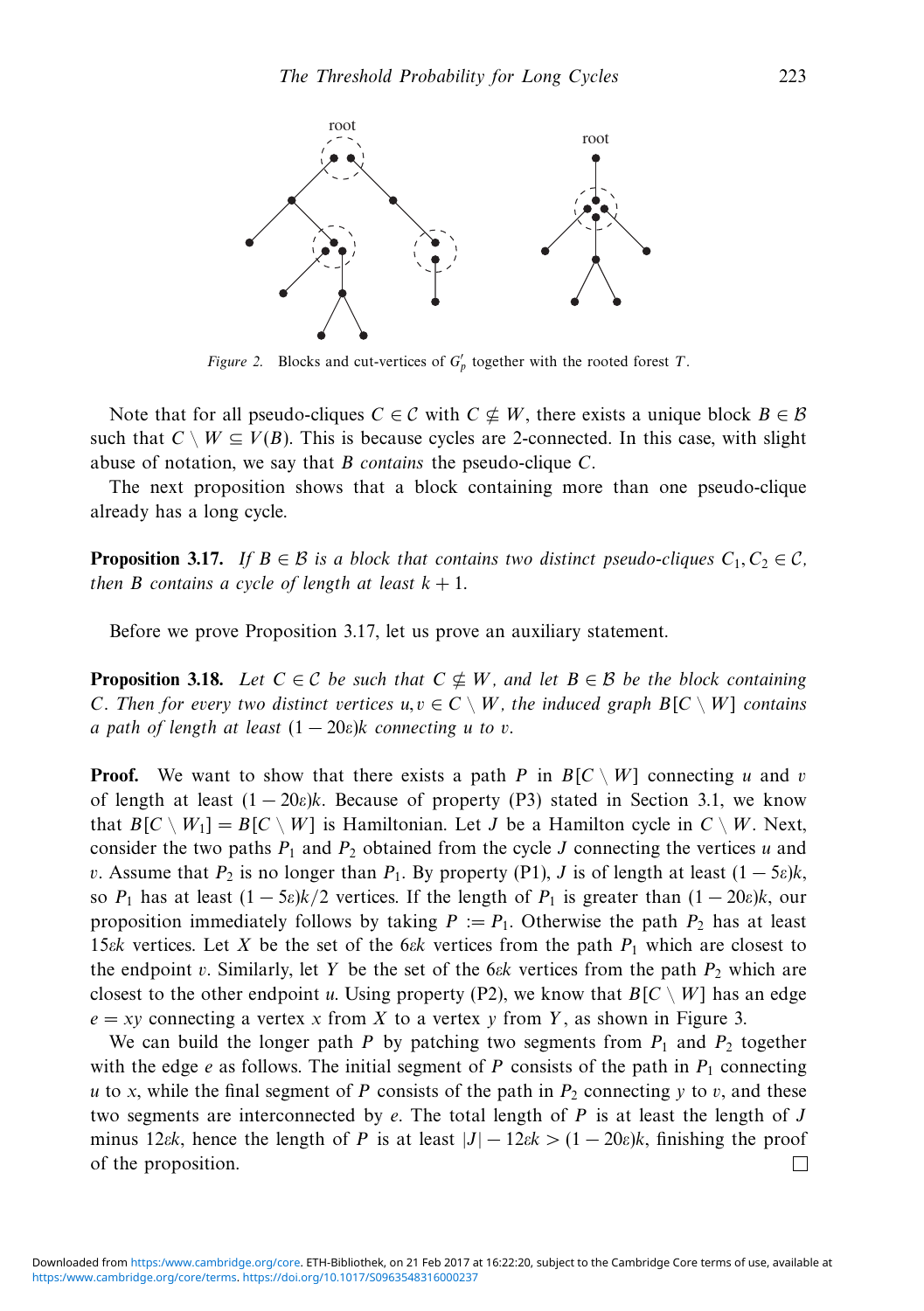

Figure 3. Rotation inside pseudo-cliques.

We are ready to prove Proposition 3.17.

**Proof of Proposition 3.17.** In the proof of this proposition, we use Theorem 2.5 to merge long cycles. Since *B* is 2-connected, Theorem 2.5 asserts the existence of two vertexdisjoint paths  $P_1, P_2$  in *B* connecting  $C_1 \setminus W$  to  $C_2 \setminus W$ . Let  $u_1, v_1$  be the endpoints of  $P_1, P_2$  (respectively) in  $C_1 \setminus W$ . Similarly, let  $u_2, v_2$  be the endpoints of  $P_1, P_2$  in  $C_2 \setminus W$ .

By Proposition 3.18, we can obtain two paths *P*3*, P*<sup>4</sup> both having length at least  $(1 - 20\varepsilon)k$ , where  $P_3$  is a path in  $C_1 \setminus W$  connecting  $u_1$  to  $v_1$ , and  $P_4$  is a path in  $C_2 \setminus W$ connecting  $u_2$  to  $v_2$ . By patching together  $P_1$ ,  $P_3$ ,  $P_2$ , and  $P_4$  in that order, we obtain a cycle of total length larger than  $(2 - 40\varepsilon)k > k + 1$ , thereby proving the proposition.  $\Box$ 

As we have seen in the proof Proposition 3.17, we can use pseudo-cliques to obtain long cycles, which can then be merged into even longer cycles. We do not need to use the full strength of pseudo-cliques in order to merge cycles. In the proof of Proposition 3.18, the edge *e* played an important role, as it allowed us to 'rotate' inside the relatively long cycle. In what follows, we describe a weaker structure that also allows this 'rotation' operation. We say that a cycle *J*, formed by some of the successfully exposed edges from a partially exposed  $G'_{p}$ , is a *rotating cycle* if all properties below hold simultaneously:

- **(P1**<sup> $\star$ </sup>) *J* has at least  $(1 4\varepsilon)k$ , but at most *k* vertices,
- **(P2)** all but one edge of *J* belong to the forest *T* revealed in Step 2,
- **(P3**<sup>**)**</sup>) if  $u \in V(J)$  is the largest vertex with respect to the order  $\leq_T$  (we call *u* the *pivot* of *J*), then there exist at least  $(1 - 4\varepsilon)k$  untested edges in the partially exposed  $G_p'$ connecting *u* to another vertex of *J*.

The properties listed above bear some resemblance to those enumerated in Section 3.1. For instance (P1) and (P1 $\star$ ) both state some bounds about the size of the structure under consideration. Property  $(P2\star)$  might look somewhat artificial at first, but we observe that for every pseudo-clique  $C \in \mathcal{C}$  such that  $C \not\subseteq W$ , the graph  $G'_p[C \setminus W]$  contains a Hamilton path that is entirely contained in *T*, a consequence of the priority of the DFS remarked in Section 3.2. Finally,  $(P3\star)$  is the property that will allow us to perform the rotation per se, and note that  $(P3\star)$  clearly implies the lower bound of the length of *J* in  $(P1\star)$ .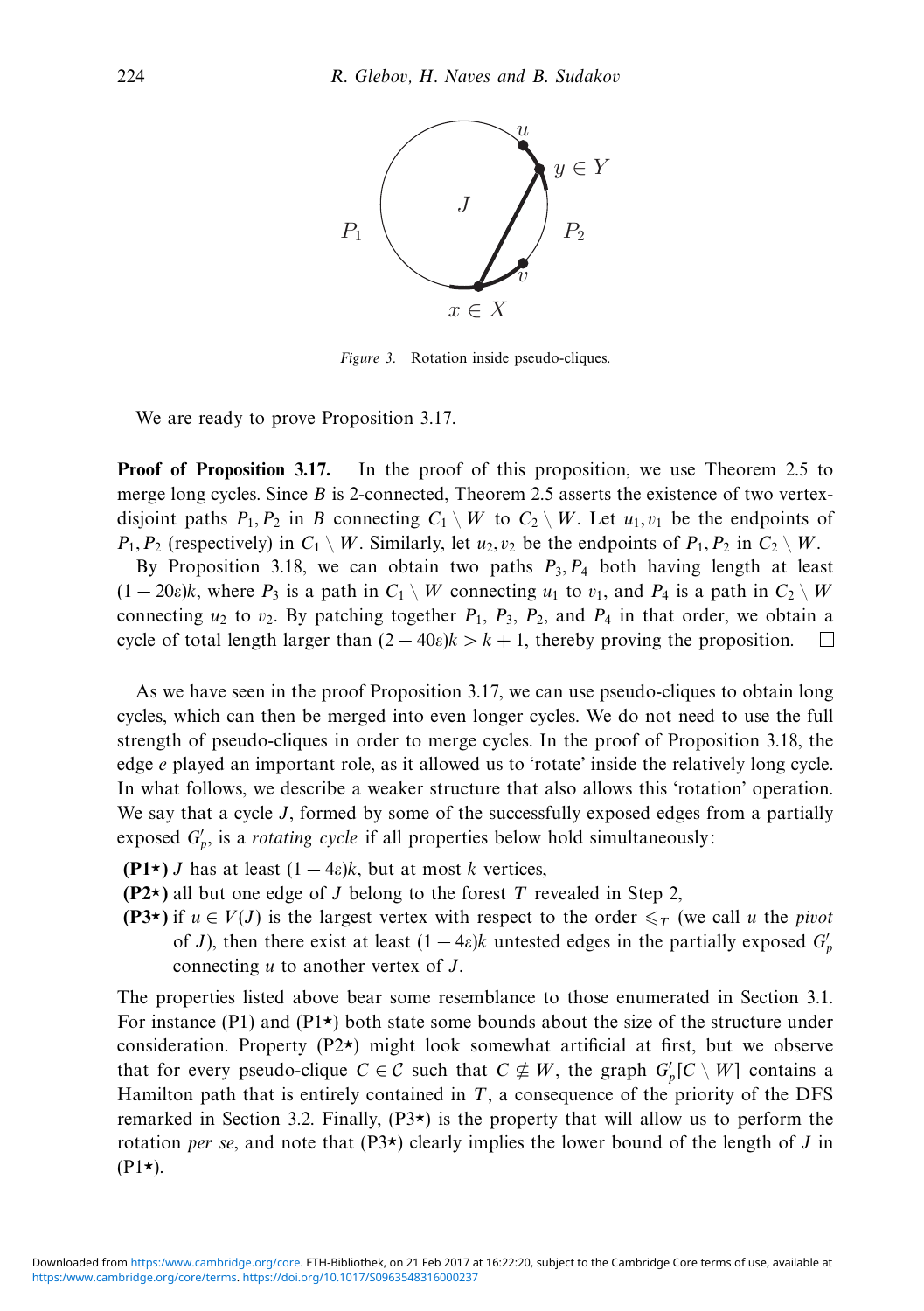

Figure 4. Rotation inside the rotating cycle.

The next proposition describes the operation of rotation, which is similar to the rotation described in Proposition 3.18.

**Proposition 3.19.** Let *J* be a rotating cycle with pivot  $u \in V(J)$ , and fix any two distinct vertices  $x, y \in V(J) \setminus \{u\}$ . After exposing the untested edges connecting *u* to the other vertices in *J*, a.a.s. we can find a path in  $G_p'[V(J)]$  between *x* and *y* of length at least  $(2-10\varepsilon)k/3$ .

**Proof.** Let  $P_1$  and  $P_2$  be the two paths between x and y obtained from the cycle J, with lengths  $l_1$  and  $l_2$ , respectively. Assume, without loss of generality, that  $u \in V(P_1)$ , and that the distance from  $u$  to  $y$  is no larger than the distance from  $u$  to  $x$  in the path  $P_1$ . Let  $N$  be the set of all vertices *w* of *J* such that *uw* is an untested edge of  $G_p'$ , and let  $N_1 = N \cap P_1$ and  $N_2 = N \cap P_2$ . If either  $N_1$  or  $N_2$  has size at least  $(2 - 10\varepsilon)k/3$  then we are done, since  $l_1 \geq |N_1|$  and  $l_2 \geq |N_2|$ . Otherwise, both  $N_1$  and  $N_2$  have size at least  $(1 - 2\varepsilon)k/3$ , because (P3 $\star$ ) implies that  $|N| \geq (1 - 4\varepsilon)k$ . Next, we test all the edges connecting *u* to the *εk* vertices from  $N_2$  which are closest to *x* with respect to the path  $P_2$ . This is possible because  $|N_2| > \varepsilon k$ . Asymptotically almost surely, we can find a successfully exposed edge  $e = uw$  where *w* belongs to this subset of  $N_2$  of size *εk*.

We can then obtain a path *P* as follows. We use the segment from  $P_1$  connecting *x* to *u*, and then we traverse the edge *e*, to reach the vertex *w*, and then use the segment from *P*<sup>2</sup> connecting *w* to *y* as illustrated in Figure 4. The length of *P* is at least

$$
l_1/2 + |N_2| - \varepsilon k \ge |N_1|/2 + |N_2| - \varepsilon k = (|N| + |N_2|)/2 - \varepsilon k \ge (2 - 10\varepsilon)k/3,
$$

concluding the proof.

Analogous to pseudo-cliques, rotating cycles are also somewhat tied to the block structure of  $G_p'$ . For every rotating cycle *J*, there exists a unique block  $B \in \mathcal{B}$  such that  $V(J) \subseteq V(B)$ . The equivalent of Proposition 3.17 for rotating cycles is the next statement.

**Proposition 3.20.** Suppose the partially exposed  $G_p'$  contains two vertex-disjoint rotating cycles  $J_1$  and  $J_2$  whose vertices are contained in the same block  $B \in \mathcal{B}$ . Then after we expose the remaining untested edges of  $G_p'$ , a.a.s. we can find a cycle of length at least  $k+1$  $in G_p'[V(B)].$ 

 $\Box$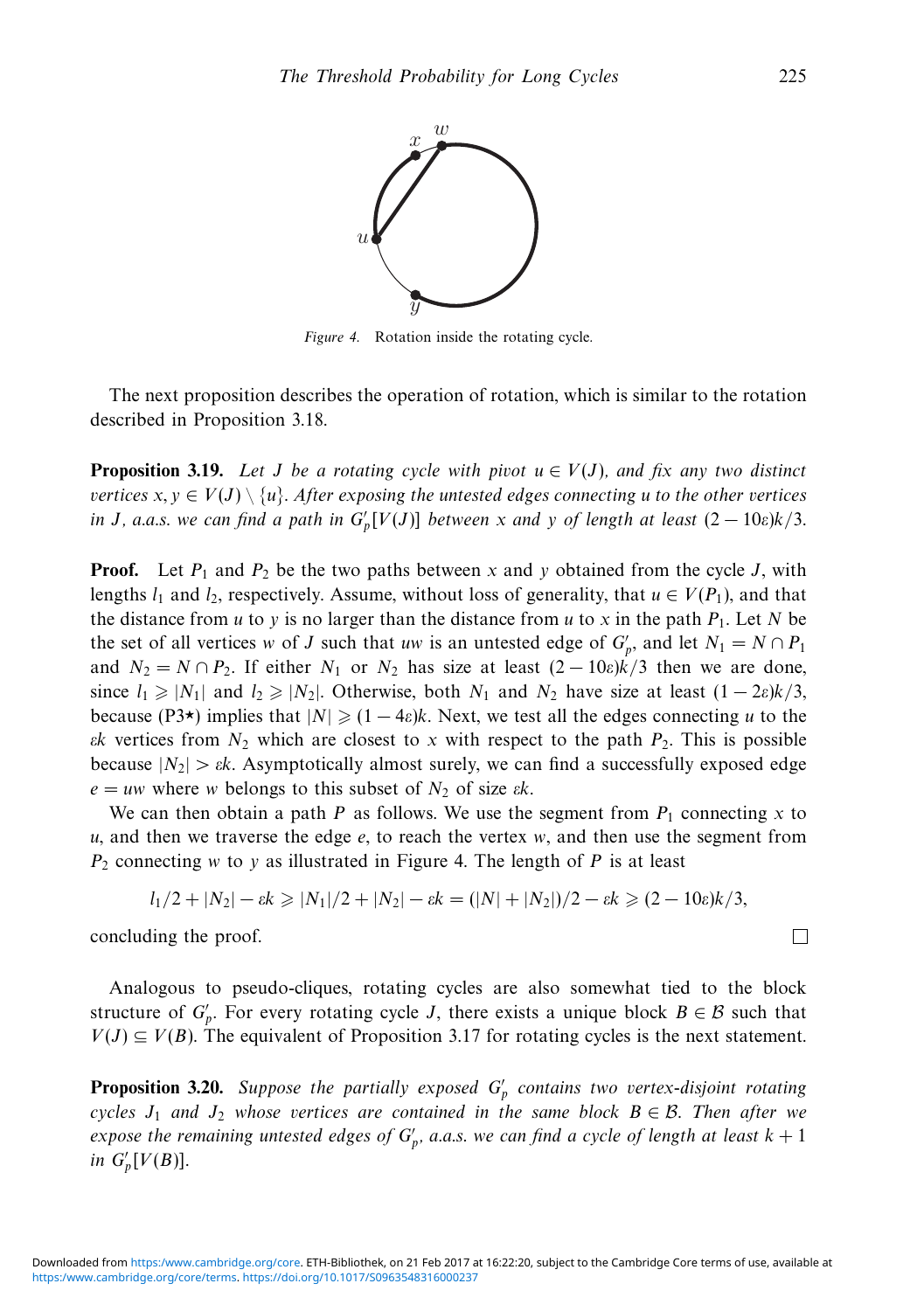

Figure 5. Merging disjoint cycles.

**Proof.** Here, we again use Theorem 2.5 to merge cycles. Let *P* be the path in *T* connecting *J*<sub>1</sub> to *J*<sub>2</sub>. This path exists and is unique because  $T \cap B$  is a tree. Let  $w_1$  be the endpoint of *P* in  $J_1$  and let  $w_2$  be the other endpoint of *P* in  $J_2$ . We may assume, without loss of generality, that  $w_1$  is the smallest vertex with respect to  $\leq T$  in  $J_1$ . To see why this assumption can be made, observe that (P2 $\star$ ) implies that both  $V(J_1)$  and  $V(J_2)$  induce paths in  $T \cap B$ .

Since *B* is a 2-connected graph, we can use the edges of *B* to obtain two vertex-disjoint paths  $P_1$ ,  $P_2$  connecting  $J_1$  to  $J_2$ . Let  $u_1, v_1$  be the endpoints of  $P_1$ ,  $P_2$  in  $J_1$ , respectively. Similarly, let  $u_2, v_2$  be the endpoints of  $P_1, P_2$  in  $J_2$ . If neither  $u_1$  nor  $v_1$  is the pivot of *J*1, then we can obtain the long cycle in the following way. By using Proposition 3.19, we obtain a.a.s. a path  $P_3$  of length at least  $(2 - 10\varepsilon)k/3$  between  $u_1$  and  $v_1$  in  $G_p'[V(J_1)]$ , and clearly there exists a path *P*<sub>4</sub> of length at least  $(1 - 4\varepsilon)k/2$  between  $u_2$  and  $v_2$  in  $J_2$  (just take the longest of the two paths connecting  $u_2$  to  $v_2$  in the cycle  $J_2$ ). Putting together *P*<sub>1</sub>, *P*<sub>4</sub>, *P*<sub>2</sub>, and *P*<sub>3</sub> in that order, we obtain a cycle of length at least  $(7-32\varepsilon)k/6 > k+1$ , thereby proving the proposition.

Otherwise, assume without loss of generality that  $u_1$  is the pivot of  $J_1$ . One of the edges in the cycle  $J_1$  connects  $u_1$  to  $w_1$  (recall that  $u_1$  is the largest vertex with respect to  $\leq T$ , while  $w_1$  is the smallest). The idea now is to modify one of the paths  $P_1$  or  $P_2$  so that either the endpoint of  $P_1$  in  $J_1$  is no longer  $u_1$ , or the endpoint of  $P_2$  is no longer  $v_1$ , but *w*<sub>1</sub> instead. To do this, we follow the path *P* from  $w_1$  to  $w_2$ , until it hits  $P_1$ ,  $P_2$ , or  $J_2$ . If *P* hits  $P_1$  first, we replace the initial segment of  $P_1$  with the initial segment of *P* as illustrated in Figure 5. If *P* hits  $P_2$  first, we modify  $P_2$  similarly. Otherwise, *P* never hits  $P_1$  or  $P_2$ , so we can just replace the whole path  $P_2$  by  $P$ .

If  $P_1$  was modified, we can use the ideas described in the second paragraph of this proof to obtain the long cycle asymptotically almost surely. Otherwise, if *P*<sup>2</sup> was modified, we can use a path connecting  $u_1$  to  $w_1$  in  $J_1$  that uses all of its vertices. In this way we obtain a cycle of length at least  $3(1 - 4\varepsilon)k/2 > k + 1$ , and we did not need to test any edge for this case.  $\Box$ 

Proposition 3.20 dealt with the case of vertex-disjoint rotating cycles. But what if the cycles intersect? The next proposition shows that even if the intersection is not empty, it is still possible to merge the rotating cycles, provided that their intersection is not too large.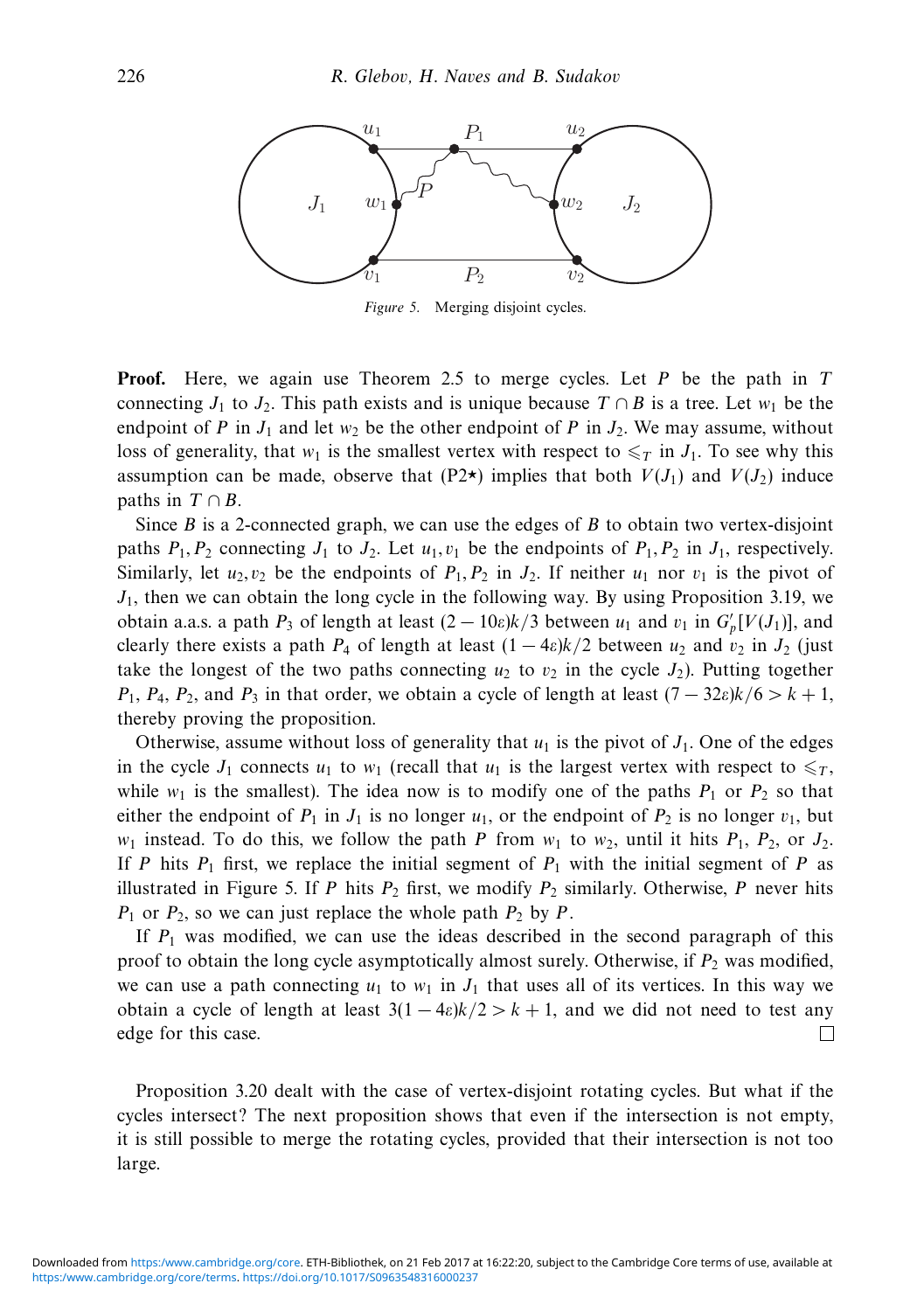

Figure 6. Merging intersecting cycles.

**Proposition 3.21.** Assume the partially exposed  $G_p'$  contains two intersecting rotating cycles *J*<sub>1</sub> and *J*<sub>2</sub> contained in the same block  $B \in \mathcal{B}$  whose intersection  $J_1 \cap J_2$  has at most (1 − 15*ε*)*k* vertices. Then after we expose the remaining untested edges of *G <sup>p</sup>*, a.a.s. we can find a cycle of length at least  $k + 1$  in  $G'_{p}[V(B)]$ .

**Proof.** Let  $u_1$  and  $u_2$  be the pivots of  $J_1$  and  $J_2$ , respectively. Since  $|J_1 \cap J_2| \leq (1 - 15\varepsilon)k$ , we must necessarily have  $u_1 \neq u_2$ , as shown in Figure 6. In fact, if  $u_1 = u_2$  then either *V*(*J*<sub>1</sub>) ⊆ *V*(*J*<sub>2</sub>) or *V*(*J*<sub>2</sub>) ⊆ *V*(*J*<sub>1</sub>), and hence we would have

$$
|J_1 \cap J_2| = \min\{|J_1|, |J_2|\} > (1 - 15\varepsilon)k,
$$

which is a contradiction. Moreover, let  $v_1$  and  $v_2$  be the smallest vertices in  $J_1$  and  $J_2$ respectively, with respect to the order  $\leq_T$ . Furthermore, let *w* be the largest vertex in *J*<sub>1</sub> ∩ *J*<sub>2</sub> with respect to the same order. We must have either  $v_1 \leq T v_2$  or  $v_2 \leq T v_1$ , because otherwise (P2 $\star$ ) would imply that *J*<sub>1</sub> and *J*<sub>2</sub> are disjoint. Assume  $v_1 \leq T v_2$ . The intersection  $J_1 \cap J_2$  comprises the path in *T* joining  $v_2$  to *w*. We divide the remainder of the proof into two cases.

In the first case we have  $|J_1 \cap J_2|$  < 100 $\epsilon k$ . We can obtain a long cycle *P* as follows: we start at  $v_1$ , traverse the edge to  $u_1$ , walk the path in  $J_1$  from  $u_1$  to w (we choose the path that does not contain  $v_1$ ), then walk the path in  $J_2$  from  $w$  to  $u_2$  (again choosing the path that does not contain  $v_2$ ), move to  $v_2$  using an edge from  $J_2$ , and finish the cycle with the path from  $v_2$  to  $v_1$  in  $J_1$ . The length of  $P$  is at least

$$
|J_1|+|J_2|-2|J_1\cap J_2|>k+1,
$$

and we are done.

In the second case, we have  $|J_1 \cap J_2| \ge 100$ *εk*. Let *X* be the set of the *εk* vertices *x* in the path  $J_1 \cap J_2$  which are closest to *w* such that  $xu_2$  is an untested edge. Such a set X exists because of (P3 $\star$ ) and  $|J_1 \cap J_2| \ge 100$ *εk*. Observe that no vertex in *X* is more than 4*εk* + *εk* vertices away from *w*, as  $(P3*)$  implies. Next, we expose the untested edges joining  $u_2$  to a vertex in *X*. Asymptotically almost surely we can find a successfully exposed edge  $e = xu_2$ . We can now obtain a long cycle *P* in a way very similar to what we did before: we start at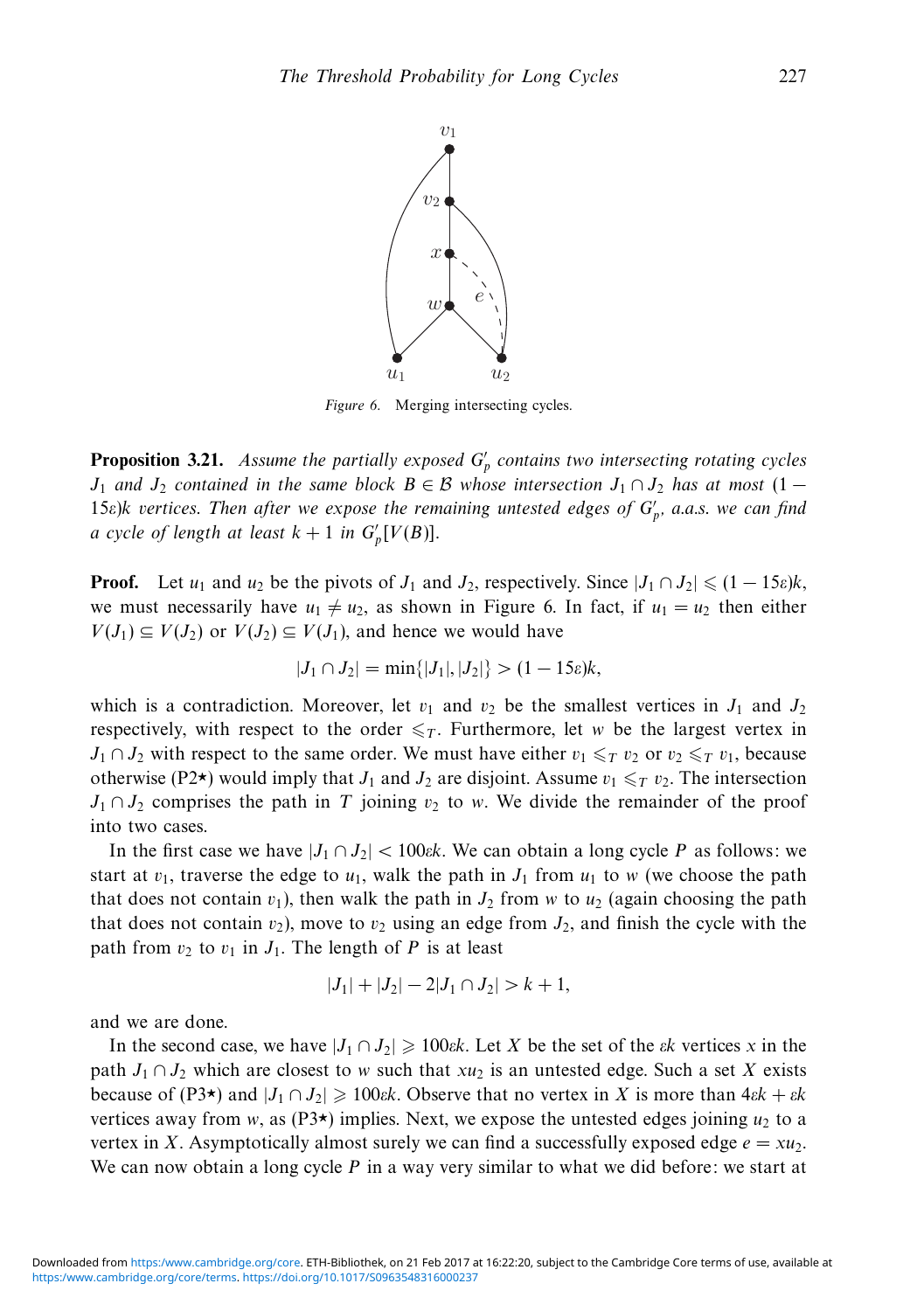$v_1$ , traverse the edge to  $u_1$ , walk the path in  $J_1$  from  $u_1$  to w, then walk the path in  $J_2$  from *w* to  $u_2$ , move to *x* using the edge *e* that we recently exposed, and finish the cycle with the path from *x* to  $v_1$  in  $J_1$ . The length of *P* is at least  $|J_1| + |J_2| - |J_1 \cap J_2| - 5\epsilon k > k + 1$ , and we are done. П

So far, we only have analysed the cases where the block has either two pseudo-cliques or two rotating cycles. To conclude this subsection, we state a proposition that handles the case when these two different structures are mixed together in the same block.

**Proposition 3.22.** Let *J* be a rotating cycle of the partially exposed  $G_p'$ , and let  $B \in \mathcal{B}$  be the unique block containing *J*. Assume that *B* contains a pseudo-clique  $C \in \mathcal{C}$ , and that the intersection  $V(J) \cap C$  has at most  $(1 - 30\varepsilon)k$  vertices. Then after we expose the remaining untested edges of  $G'_p$ , a.a.s.we can find a cycle of length at least  $k+1$  in  $G'_p[V(B)]$ .

**Proof.** The proof is identical to the previous proof and is therefore omitted.

 $\Box$ 

#### **3.5. Step 5: double-counting the poor and the full**

In this subsection we study the rotating cycles of  $G_p'$ . For that purpose, we assume that the statements of Proposition 3.11, Lemma 3.12, Corollary 3.14 and Corollary 3.15 hold. We further assume that  $(3.2)$  holds, and all the edges from  $Q_2$ <sup>*''*</sup> were tested (as otherwise we would already have a long cycle). Thus, the reader should bear in mind that any probabilistic statement in this subsection should be conditioned on the event that all these assumptions hold.

Let *U* be the set of all untested edges from  $G'_p$  so far. More precisely, let  $U =$  $E(G') \setminus (Q_1 \cup Q_2 \cup Q_3)$ . In the next few paragraphs, we adopt some definitions motivated by the work of Riordan [16]. We say that a vertex *v* in a block  $B \in \mathcal{B}$  is poor in *B* if the number of descendants (with respect to *T*) of *v* in *B* is at most *εk*. Otherwise we say that *v* is rich in *B*. Observe that every rich vertex in a block *B* has at least *εk* poor descendants in *B*. Finally, we say that a vertex  $v \in V(B)$  is full in *B* if the number of vertices  $u \in V(B)$ such that  $uv \in U$  is at least  $(1 - \varepsilon)k$ .

Observation 3.13 stated that the vertices of a pseudo-clique induce a path in the rooted forest *T*. A consequence of this fact is the following observation.

**Observation 3.23.** Let  $C \in \mathcal{C}$  be a pseudo-clique satisfying  $C \not\subseteq W$ , and let  $B \in \mathcal{B}$  be the unique block containing *C*. The total number of vertices in *C* which are poor in *B* is at most *εk*.

The next proposition shows how to obtain a rotating cycle from full vertices.

**Proposition 3.24.** Let *v* be a full vertex in  $B \in \mathcal{B}$  such that the number of edges  $vu \in U$  for which  $u \in V(B)$  is a descendant of *v* with respect to  $T \cap B$  is at most  $\varepsilon k$ . Then by testing some of the untested edges incident to *v*, a.a.s. we can obtain a rotating cycle with pivot *v*.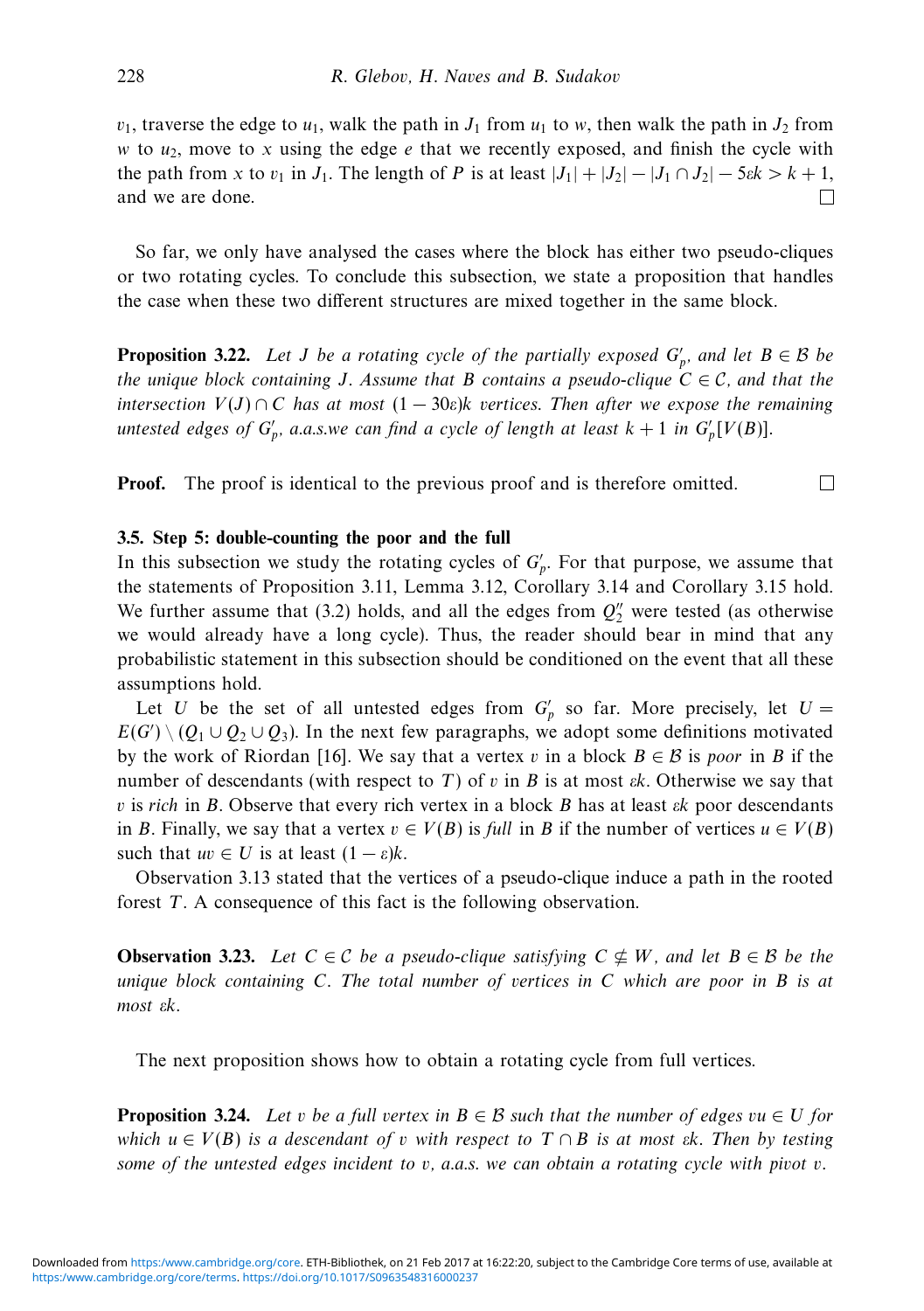**Proof.** We would like to remind the reader that we are using the fact that all the edges of  $Q_2''$  were tested (the edges of  $Q_2''$  connect vertices at distance greater than *k* with respect to *T*), as assumed in the beginning of this subsection. Let *X* be the set of all vertices  $u \in V(B)$ , such that  $vu \in U$ . Because of the property of DFS forests stated in Proposition 2.3, we know that for each  $u \in X$ , *u* is either a descendant or an ancestor of *v*. By the hypothesis of the proposition, the set *X* has at least  $(1 - 2\varepsilon)k$  ancestors of *v*. We also know that none of the vertices in *X* have distance more than *k* to *v* with respect to the tree  $T \cap B$ . Let  $Y \subseteq X$  consist of the *εk* vertices in X which are ancestors of *v* and are as far from *v* as possible, with respect to the same distance on the tree  $T \cap B$ . Asymptotically almost surely, if we test the edges of  $U$  connecting  $v$  to vertices in  $Y$ , we obtain a successfully tested edge  $e = vu$ . We claim that the path from *v* to *u* in the tree *T* ∩ *B* together with the edge *e* forms a rotating cycle *J* with pivot *v*. This assertion is clear, as one can immediately verify that properties  $(P1\star)$ ,  $(P2\star)$ , and  $(P3\star)$  hold. П

The careful reader will notice that the conditions of Proposition 3.24 are trivially satisfied when *v* is full and poor, hence we have the following corollary.

**Corollary 3.25.** Let *v* be a full poor vertex in  $B \in \mathcal{B}$ . Then by testing some of the untested edges incident to *v*, a.a.s. we can obtain a rotating cycle with pivot *v*.

We turn to identify the set of full vertices in the blocks of  $\mathcal{B}$ . Let  $Z_2$  be the set of all vertices *v* from  $G' \setminus Z_1$  such that *v* is incident to at least  $\frac{1}{2}$  tested edges from  $Q_2 \cup Q_3$ . From our assumptions at the beginning of this subsection, more specifically from Corollaries 3.14 and 3.15, we have

$$
|Z_2| \leqslant \frac{15}{\varepsilon p k} \cdot \left(\ell + \frac{n}{k}\right) + 12\varepsilon. \tag{3.4}
$$

To avoid future issues with double-counting arguments, we would like to identify the set of vertices  $v \in V(G') \setminus (Z_1 \cup Z_2)$ , such that there exists a unique block  $B \in \mathcal{B}$  for which all but at most *εk* neighbours of *v* in *G*<sup> $\prime$ </sup> belong to *V*(*B*). If *v* is not a cut-vertex of  $G'_{p}$ , this is trivial (recall that the cut-vertices of  $G_p'$  are precisely the cut-vertices of  $T + (E_1 \cup E_3)$ ). Otherwise, let  $Z_3$  be the set of cut-vertices *v* from  $G'_p$  not in  $Z_1 \cup Z_2$  such that *v* is the smallest (with respect to the order  $\leq_T$ ) of a block containing a pseudo-clique from C. Moreover, let  $Z_4$  be the set of all cut-vertices *v* from  $G'_p$  not in  $Z_1 \cup Z_2 \cup Z_3$ , such that there are at least *εk/*3 edges *vw* in *U* for which *v* is the smallest vertex in the unique block that contains both *v* and *w*. We claim the following.

**Proposition 3.26.**  $|Z_3| \leq |\mathcal{C}|$  and

$$
|Z_4| \leqslant \frac{3(\ell + |\mathcal{C}|)}{\varepsilon k}.
$$

**Proof.** To prove  $|Z_3| \leq |\mathcal{C}|$ , note that for each pseudo-clique  $C \in \mathcal{C}$  there exists a unique block  $B \in \mathcal{B}$  such that *B* contains *C*. Moreover, there is a unique vertex *v* which is the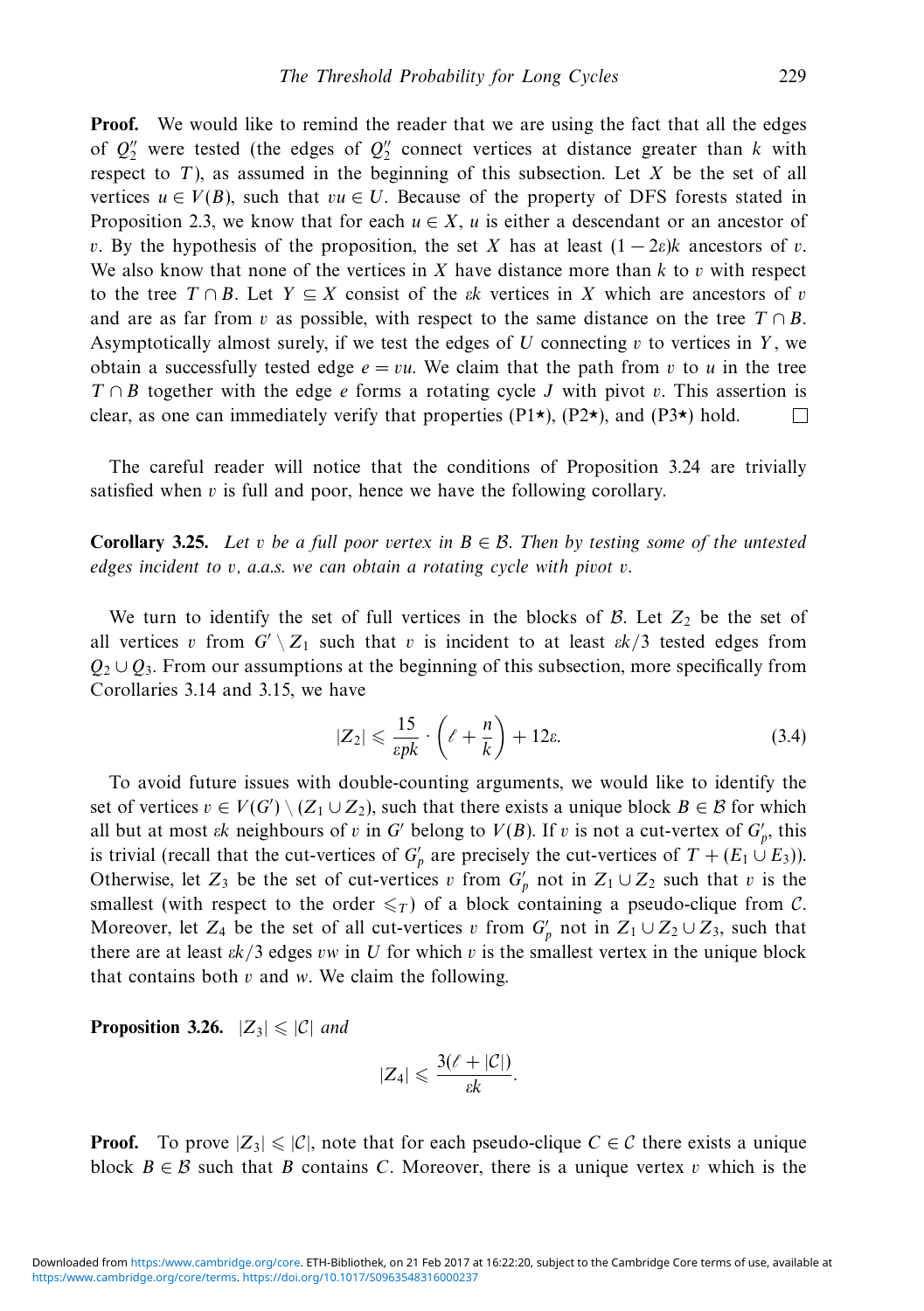smallest vertex of *B* with respect to the order  $\leq_T$ . The map given by  $C \mapsto v$  covers every vertex from  $Z_3$ , hence  $|Z_3| \leq |\mathcal{C}|$ .

To prove the other inequality, observe that if  $vw \in U$ , where  $v \in Z_4$  and w is a vertex that belongs to a block *B* where  $v$  is the smallest vertex, then either  $w$  is an outcast vertex, or there exists  $C \in \mathcal{C}$  such that  $w \in C$ . But if *w* belongs to the pseudo-clique *C*, we claim that *w* must be the smallest vertex in the unique block that contains *C*. To see this, first observe that since  $v \notin Z_3$ , *B* does not contain *C*. Let  $B' \neq B$  be the unique block containing *C*. By Observation 3.16,  $w \in V(B) \cap V(B')$  must be the smallest vertex of either *B* or *B'*. But because *v* is the smallest vertex from *B*, we infer that *w* is the smallest vertex from *B'*, proving our claim. Since *w* is either outcast or the smallest vertex of a block that contains a pseudo-clique, we must conclude that there are at most  $\ell + |C|$ different choices for *w*.

We claim that for every vertex  $w \in V(G')$ , there is at most one edge in *U* connecting *w* to an ancestor of *w* which is the smallest vertex of some block. To prove this claim, suppose towards contradiction that there exist two such edges  $wx_1$  and  $wx_2$ . Let  $B_1$  and  $B_2$  be the corresponding blocks containing  $wx_1$  and  $wx_2$ , respectively. The intersection of the blocks  $B_1$  and  $B_2$  contains *w*, but *w* is not the smallest in either of them, contradicting Observation 3.16, and proving our second claim.

Therefore, there are at most  $\ell + |C|$  edges  $vw \in U$  such that  $v \in Z_4$  and  $v$  is the smallest vertex in the unique block containing both *v* and *w*. This immediately implies that

$$
|Z_4| \leqslant \frac{3(\ell+|C|)}{\varepsilon k},
$$

concluding the proof of the proposition.

Let  $Z = Z_1 \cup Z_2 \cup Z_3 \cup Z_4$ . Combining (3.2), (3.4) and Proposition 3.26, we obtain that a.a.s.

$$
|Z| \leqslant \frac{1.05n}{k} + \frac{16}{\varepsilon pk} \cdot \left(\ell + \frac{n}{k}\right) + 12\varepsilon. \tag{3.5}
$$

**Proposition 3.27.** Let  $v \in V(G')$  be an outcast vertex such that  $v \notin Z$ . Then there exists a unique block  $B \in \mathcal{B}$  such that *v* is full in *B*. Moreover, for any other block  $B' \in \mathcal{B}$  such that  $v \in V(B')$  and  $B' \neq B$ , *v* is necessarily the smallest vertex in  $B'$  with respect to the order  $\leqslant_T$ .

**Proof.** Since *v* is an outcast vertex and  $v \notin Z_1$ , we know that

$$
\deg_G(v) \geqslant \left(1 - \frac{\varepsilon}{3}\right) \deg_G(v) \geqslant \left(1 - \frac{\varepsilon}{3}\right)k.
$$

Moreover, because  $v \notin Z_2$ , at most  $\frac{ek}{3}$  edges from  $Q_2 \cup Q_3$  are incident to *v*. Hence at least  $(1 - 2\varepsilon/3)$ *k* edges from *U* are incident to *v*. Now we split the analysis into two cases.

In the first case, *v* is not a cut-vertex from  $G'_p$ . Then there exists a unique block  $B \in \mathcal{B}$ such that  $v \in V(B)$ . Clearly all the edges in *U* incident to *v* are of the form *vu*, for some

$$
\Box
$$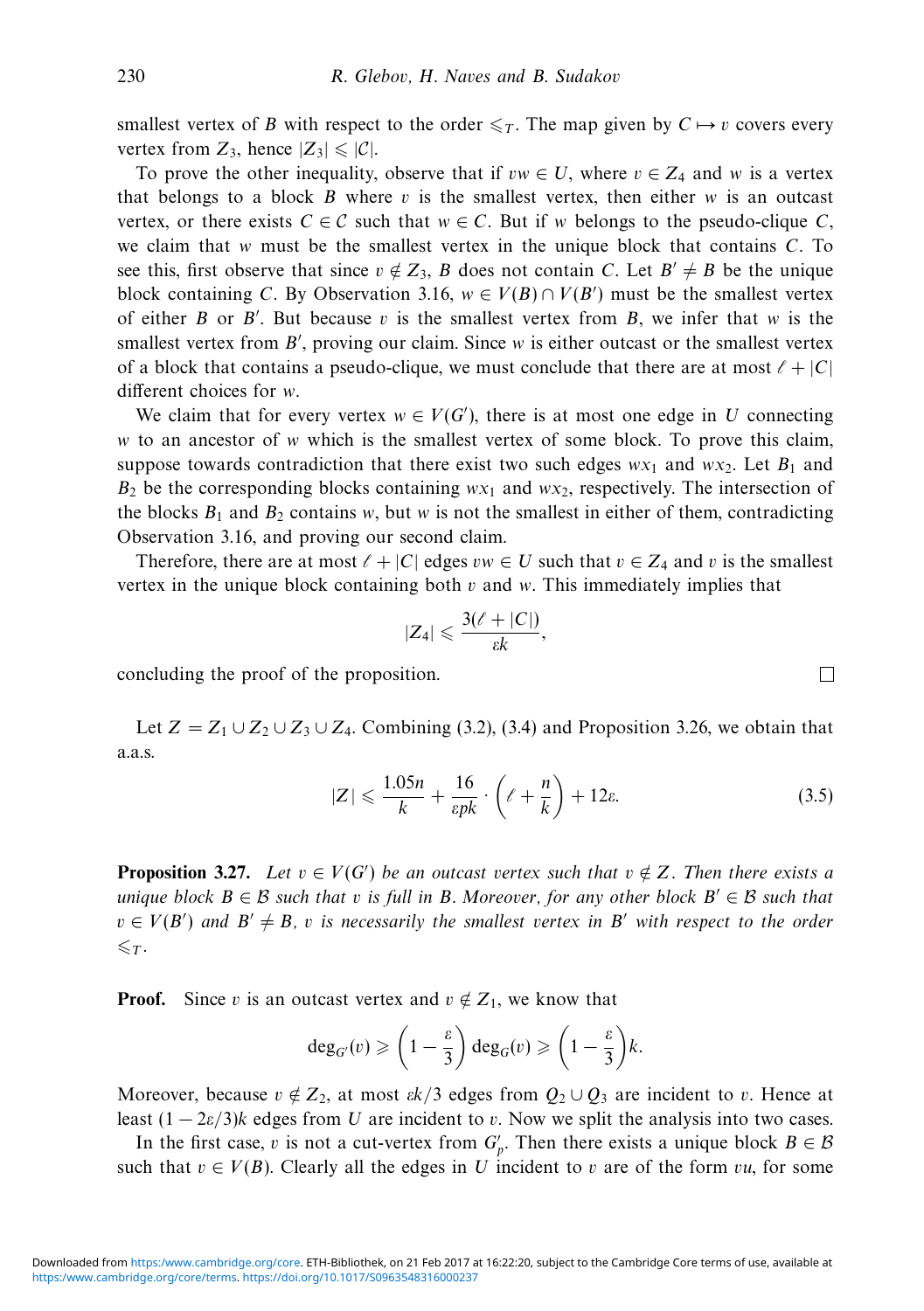$u \in V(B)$ . Thus *v* is full in *B*, and *v* does not belong to any other block, concluding the analysis in this case.

In the second case,  $v$  is a cut-vertex from  $G_p'$ . We claim that there exists a unique block  $B \in \mathcal{B}$  such that *v* is not the smallest element in *B* with respect to the order  $\leq_T$ . To see this, observe that if  $v$  is the smallest vertex in every block in which it belongs, then  $v$  must be a root of the rooted forest *T*, and hence  $v \in Z_3 \cup Z_4$ , as *v* is incident to more than *εk/*3 edges from *U*. But this is not the case, so there exists at least one block *B* such that  $v \in V(B)$  and *v* is not the smallest vertex in *B*. By Observation 3.16 we know that such a *B* must be unique. Thus, for all edges in *U* of the form *vu*, where  $u \notin V(B)$ , the vertex *v* must necessarily be the smallest in the unique block that contains both *u* and *v*. But because  $v \notin Z_3 \cup Z_4$ , there can be at most  $\frac{ek}{3}$  of such edges, so v is full in *B*, concluding the proof of the proposition.  $\Box$ 

One immediate consequence of Proposition 3.27 is the following corollary.

**Corollary 3.28.** Let  $v \in V(B) \setminus Z$  be a vertex which is not the smallest in  $B \in \mathcal{B}$  with respect to  $\leq_T$ . Then either *v* is full in *B* or there exists a pseudo-clique *C* such that  $v \in C$ and *B* contains *C*.

**Proof.** If *v* is an outcast vertex, then since *v* is not the smallest of *B* and  $v \notin Z$ , Proposition 3.27 implies that *v* must be full in *B*. Otherwise there exists a pseudo-clique  $C \in \mathcal{C}$  such that  $v \in C$ . We claim that *B* contains *C*. Suppose for a contradiction that *B* does not contain *C*. Let *B'* be the unique block containing *C*. By Observation 3.16, *v* must be the smallest vertex of  $B'$ , since  $v$  is not the smallest vertex in  $B$ . Therefore  $v$  is the smallest vertex of the block *B*<sup> $\prime$ </sup> which contains the pseudo-clique *C*, hence  $v \in Z_3 \subseteq Z$ , a contradiction, concluding the proof of the corollary.  $\Box$ 

Finally, we turn to the analysis of the poor vertices in the blocks of  $\beta$ . We say that a block  $B \in \mathcal{B}$  is good if the proportion of vertices from *Z* in *B* is at most  $\varepsilon/10^6$ . We have the following.

**Lemma 3.29.** If the proportion of poor vertices inside a good block *B* is at most *ε/*1000, then after we expose the remaining untested edges of the partially exposed  $G'_p$ , a.a.s.  $G'_p[V(B)]$ contains a cycle of length at least  $k + 1$ .

Before we prove Lemma 3.29 we need to prove some auxiliary results. For that purpose, let us introduce additional notation.

For each vertex  $v \in V(B)$ , let  $D(v)$  denote the set of all vertices  $u \in V(B)$  which are descendants of *v* (recall that every *v* is a descendant of itself) and let  $A(v)$  denote the set of all vertices  $u \in V(B)$  which are ancestors of *v* with respect to the tree  $T \cap B$ . The block *B* should be clear from the context whenever we use the notation for ancestors and descendants. We shall add the subscript ' $\leq d'$  to either *D*(*v*) or *A*(*v*), as in the expression  $D_{\leq d}(v)$ , to refer to the subset obtained by keeping the vertices at distance at most *d* from *v* with respect to the same tree *T* ∩ *B*. Similarly, we add the superscript '(*p*)'/'(*r*)' to select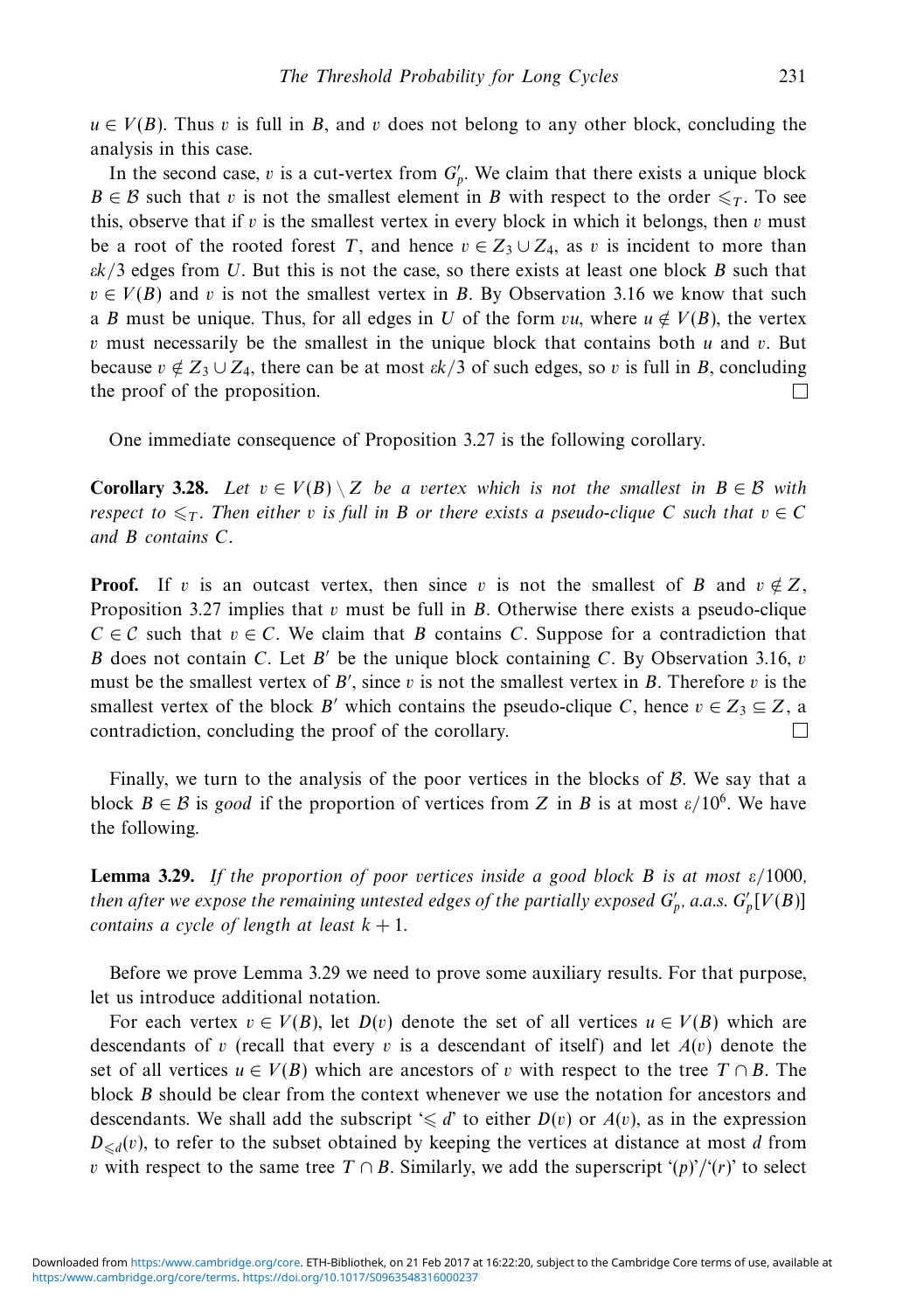only the poor/rich vertices of the indicated set in the notation, such as in the expression  $D^{(p)}(v)$ .

We say that a vertex  $v \in V(B)$  is *branching* if there exist at least two distinct rich vertices  $u_1, u_2 \in V(B)$  which are immediate descendants of *v* with respect to *T*. Similarly to what we did previously, we reserve the superscript '(*b*)' to denote the branching vertices of the set under consideration. We claim the following.

**Proposition 3.30.** For each *v* such that  $D^{(b)}(v) \neq \emptyset$ , we have  $|D^{(p)}(v)| \geq \varepsilon k(|D^{(b)}(v)| + 1)$ .

**Proof.** Assume  $D(v)$  contains at least one branching vertex. In this case  $v$  must be rich. Let *T'* be the subtree of  $T \cap B$  containing all the rich descendants of *v* (including itself). Since every branching vertex in  $D^{(b)}(v)$  has degree at least 3 in T' (except possibly the root *v*), the number of leaves in T' is at least  $|D^{(b)}(v)| + 1$ . But every leaf of T' contains at least *εk* poor descendants in  $T \cap B$ , thereby proving the proposition. П

Proposition 3.30 yields an upper bound on the total number of branching vertices in a block, namely it is at most 1*/εk* times the number of poor vertices in the same block.

The next proposition allow us to find a structure that resembles a path with a small number of 'pendant' vertices in a block with very few poor vertices.

**Proposition 3.31.** If the proportion of poor vertices inside a good block *B* is at most *ε/*1000 then there exist two vertices  $u, v \in V(B)$  such that *u* is a descendant of *v* at distance 30*k* with respect to the tree  $T \cap B$ , and

(1) the number of vertices in  $D(v) \setminus D(u)$  is at most  $(30 + \varepsilon/10)k$ , and (2) the number of vertices in  $(D(v) \setminus D(u)) \cap Z$  is at most  $\epsilon k/10$ .

**Proof.** Let

$$
q(x) = \frac{1}{\varepsilon} \cdot |D_{\leq d}^{(p)}(x)| + k \cdot |D_{\leq d}^{(b)}(x)| + \frac{1}{\varepsilon} \cdot |D_{\leq d}(x) \cap Z|,
$$

where  $d := 40k$ . We would like to estimate  $q := \sum_{x \text{ rich}} q(x)$ . We have

$$
q = \sum_{x \text{ rich}} \left( \sum_{y \in D_{\leq d}^{(p)}(x)} 1/\varepsilon + \sum_{y \in D_{\leq d}^{(b)}(x)} k + \sum_{y \in Z \cap D_{\leq d}(x)} 1/\varepsilon \right)
$$
  
\n
$$
= \sum_{y \text{ poor}} \frac{1}{\varepsilon} \cdot |A_{\leq d}^{(r)}(y)| + \sum_{y \text{ branching}} k \cdot |A_{\leq d}^{(r)}(y)| + \sum_{y \in Z} \frac{1}{\varepsilon} \cdot |A_{\leq d}^{(r)}(y)|
$$
  
\n
$$
\leq \sum_{y \text{ poor}} \frac{d}{\varepsilon} + \sum_{y \text{ branching}} k \cdot d + \sum_{y \in Z} \frac{d}{\varepsilon}
$$
  
\n
$$
\leq \frac{d}{\varepsilon} \cdot \frac{\varepsilon}{1000} \cdot |B| + k \cdot d \cdot \frac{1}{\varepsilon k} \cdot \frac{\varepsilon}{1000} \cdot |B| + \frac{d}{\varepsilon} \cdot \frac{\varepsilon}{10^6} \cdot |B| < \frac{d}{450} \cdot |B|,
$$

where for the penultimate inequality we used Proposition 3.30 to estimate the number of branching vertices. Note that all sums are taken over vertices in *B*. By averaging, there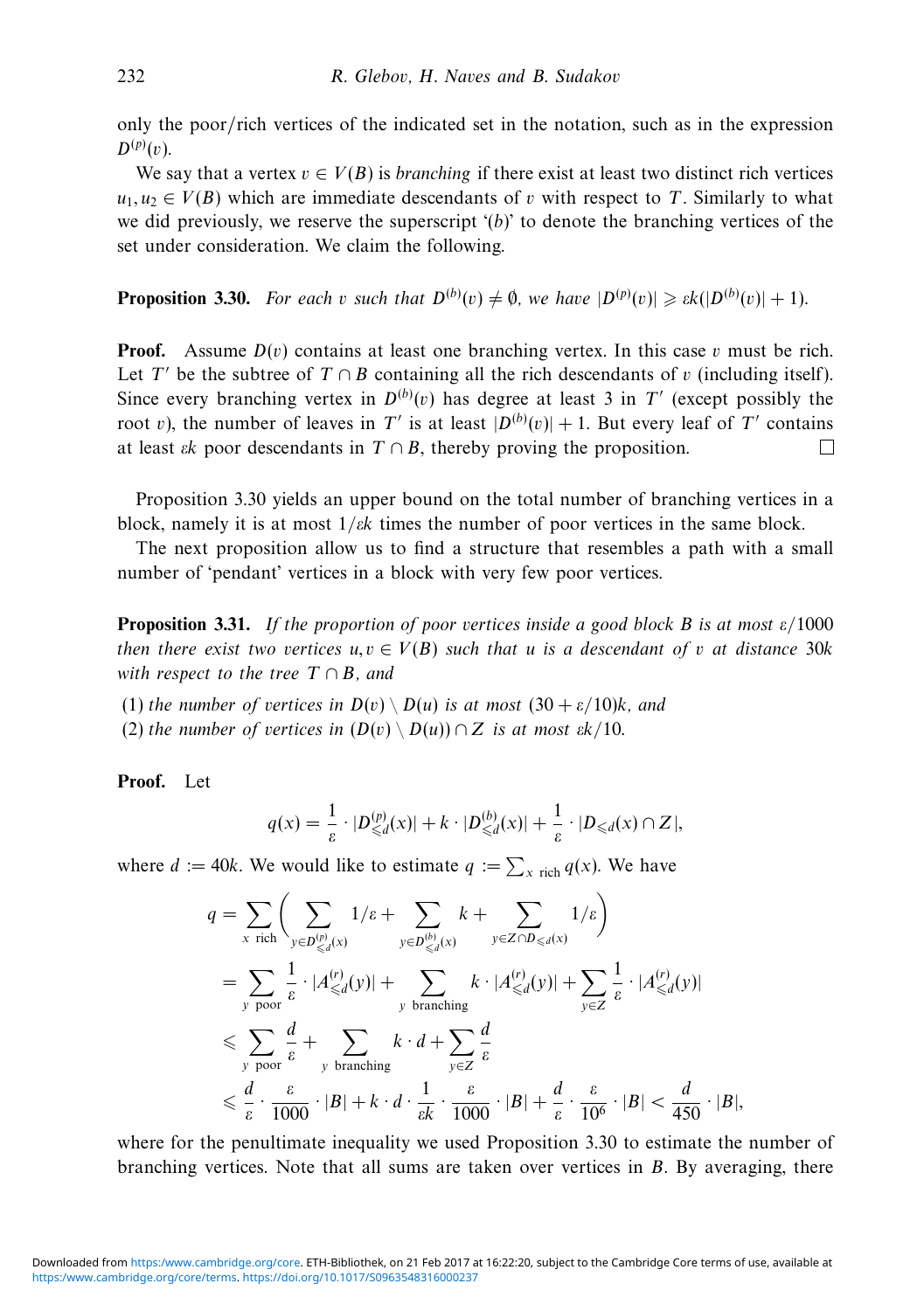exists a rich vertex  $v \in V(B)$  such that

$$
q(v) \leq \frac{d}{450}|B|/((1 - \varepsilon/1000)|B|) < d/400 = k/10.
$$

In particular, we must have  $D_{\leq d}^{(b)}(v) = \emptyset$ ,  $|D_{\leq d}^{(p)}(v)| < \varepsilon k/10$  and  $|D_{\leq d}(v) \cap Z| < \varepsilon k/10$ . Let  $d' = 30k$ . We claim that for each rich vertex  $x \in D_{\le d'}(v)$ , there exists exactly one rich vertex  $x'$  which is an immediate descendant of  $x$  with respect to  $T \cap B$ . Clearly there are no two such vertices *x* , since otherwise *x* would be branching, and this cannot happen because  $D_{\leq d}^{(b)}(v) = \emptyset$ . To finish the proof of the claim, notice that if all the immediate descendants of *x* were poor, then

$$
D(x) = \{x\} \cup D^{(p)}(x) = \{x\} \cup D^{(p)}_{\leqslant ek}(x),
$$

which together with  $d > d' + \varepsilon k$  implies that  $|D^{(p)}_{\leq d}(v)| \geq |D^{(p)}_{\leq \varepsilon k}(x)| \geq \varepsilon k$ , a contradiction.

By the claim we proved in the previous paragraph, we know that the set  $D_{\leq d'}^{(r)}(v)$  induces a path in *T*. Let *u* be the unique rich vertex in  $D(v)$  at distance exactly  $d'$ . We claim that the pair  $u, v$  satisfies the conditions stated in the proposition. For the first condition, observe that

$$
D(v)\setminus D(u)\subseteq D^{(r)}_{\leqslant d'}(v)\cup D^{(p)}_{\leqslant d}(v),
$$

hence clearly

$$
|D(v)\setminus D(u)| < d'+\varepsilon k/10.
$$

For the second condition, we have that

$$
Z \cap (D(v) \setminus D(u)) \subseteq D_{\leq d}(v) \cap Z,
$$

hence

$$
|Z \cap (D(v) \setminus D(u))| < \varepsilon k/10,
$$

finishing the proof of the proposition.

We have the necessary tools to prove Lemma 3.29.

**Proof of Lemma 3.29.** We assume, without loss of generality, that *B* contains at most one pseudo-clique from  $C$ , as otherwise Proposition 3.17 would already imply the conclusion of this lemma.

We start the proof by applying Proposition 3.31 to  $B$ , thus obtaining the pair  $u, v$ . Let *P* be the path between *u* and *v* in *T*. We have  $|P| = 30k$ , the number of vertices in  $V(P) \cap Z$  is at most *εk/*10, and the number of 'pendant' vertices from *P* is at most *εk/*10. In particular, for each vertex  $w \in V(P)$  at distance at least k from *u* with respect to P, there are at most *εk/*10 edges in *U* from *w* to one of its descendants not in *P*.

We redefine *P* to be the subpath of length 28*k* obtained by removing the two segments of length *k* closest to the two endpoints from the original path. For each vertex  $x \in V(P) \setminus Z$ , we know (by Corollary 3.28) that either *x* is full in *B*, or *B* contains a pseudo-clique  $C \in \mathcal{C}$  such that  $x \in C$ . But we know, by our initial assumption, that there is at most one

 $\Box$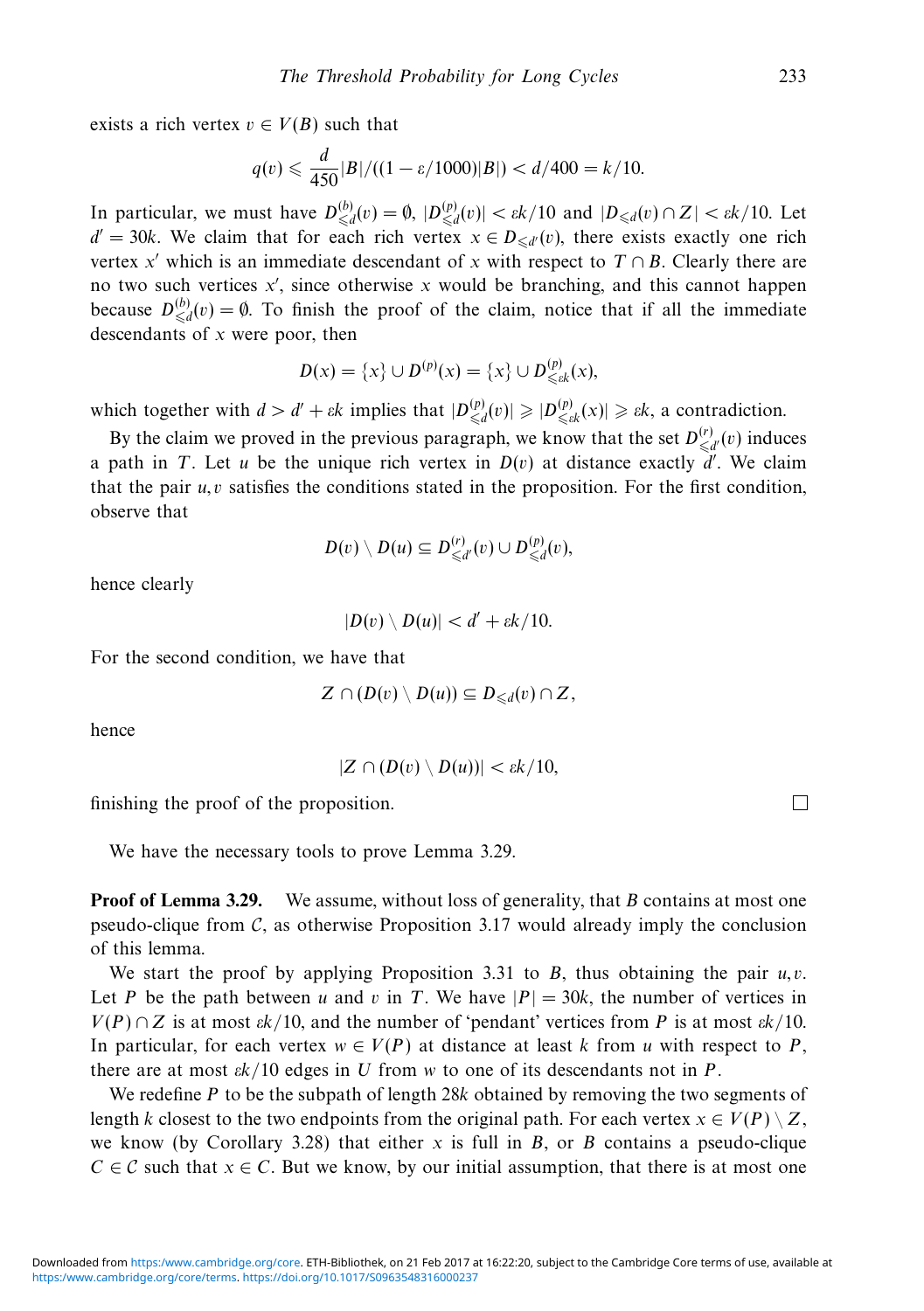

Figure 7. The long cycle *J* formed by the solid lines.

such *C*, and if it exists, then  $V(P) \cap C$  should be a segment of *P* (because pseudo-cliques induce paths in *T*, see Observation 3.13). Hence, we can always find in *P* two disjoint segments  $L_1, L_2$ , each of length 8*k*, such that for every  $x \in (V(L_1) \cup V(L_2)) \setminus Z$ , *x* is full in *B* and the distance between these segments along the path *P* is at least *k*. In other words, almost all vertices from  $L_1 \cup L_2$  are full in *B*.

Let us divide the rest of the proof into two cases. In the first case, we assume that there exist two vertices  $x_1 \in L_1$  and  $x_2 \in L_2$ , both full in *B*, such that for each  $i \in \{1, 2\}$ , there are at most *εk* descendants *w* of *xi* in *B* for which *wxi* is an edge in *U*. By Proposition 3.24, then a.a.s. we can obtain two rotating cycles, with pivots  $x_1$  and  $x_2$  and by Proposition 3.20 we can merge these two disjoint rotating cycles and obtain the desired long cycle, proving the lemma in this first case.

In the second case, we assume that there is no such pair of vertices  $x_1, x_2$ . Hence we might also assume that, without loss of generality, for each full vertex  $x$  in  $L_1$ , there exist at least *εk* descendants *y* of *x* for which  $xy \in U$ . Out of these descendants, at most *εk/*10 do not belong to *P* (recall that the number of 'pendant' vertices from *P* is at most *εk/*10). Thus *x* sends at least 9*εk/*10 untested edges to its descendants in *P*. Furthermore, at most 4*εk/*5 of these descendants are of distance at most 4*εk/*5, thus there are at least *εk/*10 edges in *U* connecting *x* to one of its descendants in *P* at distance at least 4*εk/*5 from *x*. Observe that we can a.a.s. obtain a cycle of length at least 4*εk/*5 by testing the *εk/*10 edges in *U* going from a full vertex to its descendants on the path *P*. The key idea in what comes next is to merge  $O(1/\varepsilon)$  of these small cycles.

In *P*, and hence in *L*1, there can be at most *εk/*10 non-full vertices. This implies that for each subsegment *L* in  $L_1$  of length  $\frac{ek}{5}$ , at least  $\frac{ek}{10}$  of its vertices are full, thus there exists a set  $E_L$  of at least  $\varepsilon^2 k^2/100$  edges in *U* of the form *xy*, where  $x \in V(L)$ , and  $y \in V(P)$  is a descendant of *x* at distance at least 4*εk/5*. Clearly the distance between *x* and *y* in *P* is at most *k*, as all edges of  $Q_2^{\prime\prime}$  were tested according to our assumption in the beginning of this subsection. By the union bound and by Lemma 2.1, if we test the edges in  $E_L$  for every segment *L* in  $L_1$ , a.a.s. we can find one successfully exposed edge in each *EL*.

To obtain the long cycle is straightforward. We start with a segment  $L^{(1)}$  of length *εk/5* containing the endpoint of  $L_1$  which is smallest with respect to the order  $\leq_T$ . In this segment, we can find an edge  $u_1v_1 \n\t\in E_{L^{(1)}}$  which was successfully exposed, where  $u_1 \in V(L^{(1)})$ . We then proceed recursively for each *j* as follows. Let  $L^{(j+1)}$  be the segment of *L*<sub>1</sub> of length  $\frac{1}{k}$  whose smallest vertex with respect to  $\leq r$  is the ancestor of  $v_i$  at distance  $\epsilon k/5 + 1$  (hence  $L^{(j+1)}$  does not contain  $v_j$ ). Then choose an edge  $u_{j+1}v_{j+1} \in E_{L^{(j+1)}}$ which was successfully exposed, where  $u_{j+1} \in V(L^{(j+1)})$ . Repeat this process while  $v_j$  has distance at most 5*k* from the smallest vertex from *L*1. Assume the last segment chosen was  $L^{(t)}$ . The cycle *J* we seek can be easily seen from Figure 7.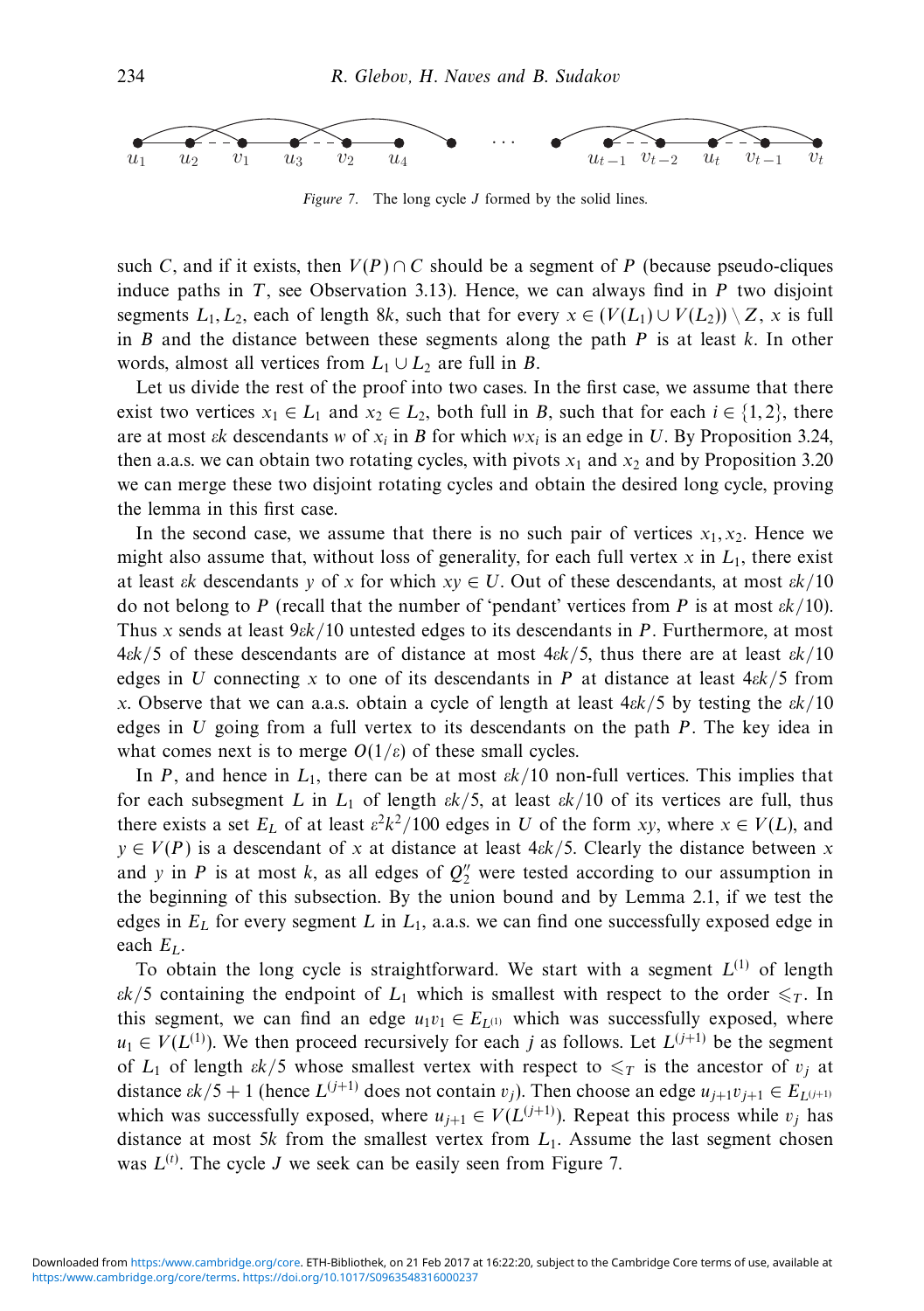The reader can check that the distance between  $u_i$  and  $v_{i-1}$  is always smaller than the distance between  $u_i$  and  $v_{i-2}$  with respect to the path *P*. In fact, we always jump 'downwards' by at least 4*εk/*5 and move 'upwards' by *εk/*5 + 1. So the total length of *J* is at least half of the distance between  $u_1$  and  $v_t$ , therefore  $|J| \ge \frac{5}{2}k$ , which proves the lemma.  $\mathsf{L}$ 

Now that we have studied the case when the number of poor vertices is small, it is natural to consider the case where this number is sufficiently large. In the next lemma, we show the existence of the desired cycle in this situation.

**Lemma 3.32.** If the number of poor vertices not in *Z* inside a block *B* is at least 200*εk*, then after we expose the remaining untested edges of  $G_p'$ , a.a.s.  $G_p'[V(B)]$  contains a cycle of length at least  $k + 1$ .

Before we prove the previous lemma, we list and prove some technical results. The first one is Theorem 3.1(ii) proved by Krivelevich, Lee and Sudakov [12].

**Theorem 3.33.** Let G be a bipartite graph of minimal degree at least *k*. Then asymptotically almost surely  $\mathcal{G}_p$  contains a path of length  $(2 + o(1))k$  whenever  $p = \omega_k(1)/k$ , for any function  $\omega_k(1)$  < k that tends to infinity with *k*.

The second technical result is inspired by the same paper [12].

**Proposition 3.34.** Let  $B \in \mathcal{B}$  be a block. Suppose there exists a pair  $(P, X)$ , where P is a path in  $T \cap B$  of size  $(1 - 5\varepsilon)k \leqslant |P| \leqslant (1 + \varepsilon)k$ , and  $X \subseteq V(B) \setminus V(P)$  is a set of at least 180*εk* vertices, such that for each  $v \in X$  there are at least  $(1 - 80\varepsilon)k$  vertices  $u \in V(P)$ satisfying  $uv \in U$ . After exposing all the edges in U connecting P to X, a.a.s. we can find a cycle in  $G'_{p}[V(B)]$  of length at least  $k + 1$ .

**Proof.** The main idea here goes along the lines of the proof of Theorem 1.2 (Case 1) in the above-mentioned paper  $[12]$ . Let *w* be an arbitrary vertex in *X*. We test all the edges in *U* connecting *w* to *P*, and a.a.s. we obtain two successfully tested edges  $wu_1$  and  $wu_2$ , such that  $u_1$  and  $u_2$  are at distance at least  $(1 - 82\varepsilon)k$  with respect to *P*. We redefine *P* as the segment of itself connecting  $u_1$  to  $u_2$ . We now know that  $(1 - 82\varepsilon)k \leq |P| \leq (1 + \varepsilon)k$ , and that for each vertex  $v \in X \setminus \{w\}$ , there exists a set of at least  $(1 - 163\varepsilon)k$  vertices  $u \in V(P)$  such that  $uv \in U$ .

Let *Y* be an arbitrary subset of  $X \setminus \{w\}$  of size  $175\varepsilon|P| < 180\varepsilon k$ . We partition *P* into  $1/(175\varepsilon)$  segments  $P_1, \ldots, P_{1/175\varepsilon}$ , each of length  $175\varepsilon|P|$ . By an averaging argument, there exists an interval  $P_i$  for which  $e(P_i, Y) \geq (1 - 200\varepsilon)|P_i||Y|$ . Consider a bipartite graph  $\Gamma$ formed by the edges of *U* with the vertex set being the union of the two parts  $P_i$  and *Y* . Note that the number of non-adjacent pairs is at most 200*ε*|*Pi*||*Y* | (also note that  $|Y| = |P_i|$ ). We repeatedly remove vertices of degree at most  $(1 - 40\varepsilon^{1/2})|Y|$  from Γ. As long as the total number of deleted vertices is at most  $20\varepsilon^{1/2}|Y|$ , each deletion accounts for at least  $20\varepsilon^{1/2}|Y|$  non-adjacent pairs of Γ. So, if we continue this removal process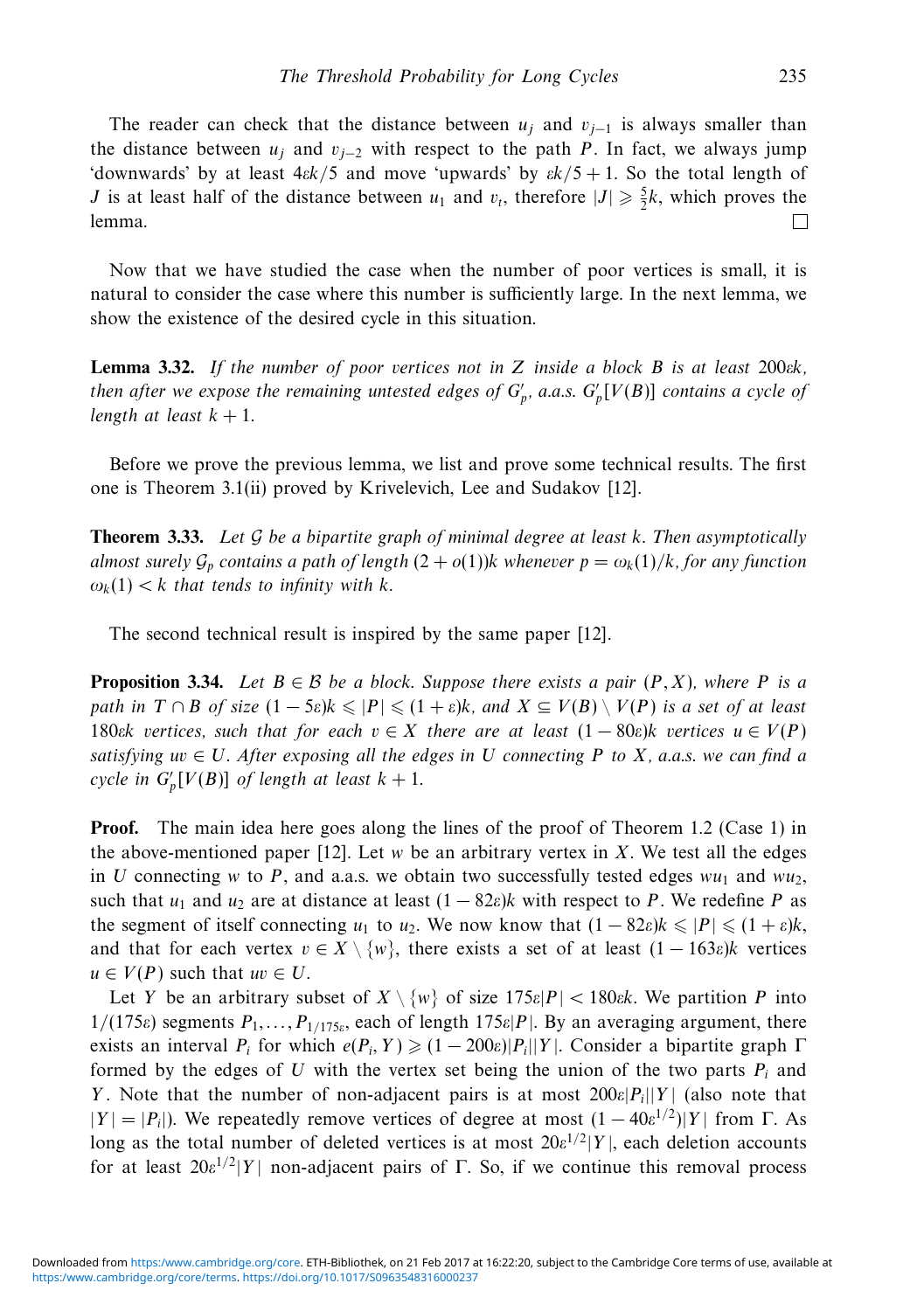for at least  $20\varepsilon^{1/2}|Y|$  vertices, the total number of non-adjacent pairs we removed from  $\Gamma$  is at least 400*ε*| $Y$ |<sup>2</sup>, which is a contradiction. Thus, this process must stop before we remove  $20\varepsilon^{1/2}|Y|$  vertices, and we obtain a subgraph  $\Gamma_1$  of minimum degree at least  $(1 - 40\varepsilon^{1/2})|Y|$ .

Let  $P_{i,0}$  and  $P_{i,1}$  be the two segments of  $P_i$  of length  $45\varepsilon^{1/2}|Y|$  closest to the two endpoints of  $P_i$ . Even after removing the vertices in  $P_{i,0} \cup P_{i,1}$  from  $\Gamma_1$ , we are left with a graph  $\Gamma_2$  of minimum degree at least

$$
(1-40\varepsilon^{1/2})|Y| - 90\varepsilon^{1/2}|Y| > \frac{9}{10}|Y|.
$$

By Theorem 3.33,  $(\Gamma_2)_p$  a.a.s. contains a path of length at least

$$
2\left(\frac{9}{10} + o(1)\right)|Y| > \frac{5}{3}|Y|.
$$

By removing at most two vertices, we may assume that the endpoints *x* and *y* of this path are both in *Y*. Since  $\Gamma_1$  has minimum degree at least  $(1 - 40\varepsilon^{1/2})|P_i|$ , both of these endpoints have at least  $5\varepsilon^{1/2} |P_i| > \varepsilon^{3/2} k$  neighbours in both  $P_{i,0}$  and  $P_{i,1}$ . By Lemma 2.1,  $(\Gamma_1)_p$  a.a.s. contains two edges  $xv_0$  and  $yv_1$ , where  $v_0 \in P_{i,0}$  and  $v_1 \in P_{i,1}$ . We found a path in  $(\Gamma_1)_p$  of length at least  $\frac{5}{3}|Y|$ , which starts at  $v_0$  and ends at  $v_1$ , and uses only vertices from  $Y \cup (P_i \setminus (P_{i,0} \cup P_{i,1}))$  as internal vertices. Together with the path *P* and the two edges *wu*<sub>1</sub> and *wu*<sub>2</sub>, we obtain a cycle of length at least

$$
|P| - |P_i| + \frac{5}{3}|Y| > k + 1,
$$

concluding the proof of the proposition.

Our last auxiliary statement studies the set of poor vertices inside a block.

**Proposition 3.35.** Let *B* be a block. Suppose  $x_1$  and  $x_2$  are two full poor vertices in *B*. If *x*<sup>1</sup> and *x*<sup>2</sup> have distance at least 30*εk* with respect to *T*, then after we expose the remaining untested edges of  $G'_p$ , a.a.s.  $G'_p[V(B)]$  contains a cycle of length at least  $k+1$ .

**Proof.** Proposition 3.24 guarantees that, by testing some edges in *U* incident to  $x_1$  and  $x_2$ , we will obtain a.a.s. two rotating cycles  $J_1$  and  $J_2$  with pivots  $x_1$  and  $x_2$ , respectively. If  $J_1$  and  $J_2$  are disjoint, by Proposition 3.20 we can merge them and obtain the desired long cycle. Otherwise, if  $J_1$  and  $J_2$  intersect, then the unique path in *T* from  $x_1$  to  $x_2$  is contained in  $J_1 \cup J_2$  and is edge-disjoint from  $J_1 \cap J_2$ . Thus

$$
|J_1| + |J_2| - |J_1 \cap J_2| = |J_1 \cup J_2| \ge |J_1 \cap J_2| + 30\epsilon k,\tag{3.6}
$$

which implies  $|J_1 \cap J_2| < (1 - 15\varepsilon)k$ . By Proposition 3.21, we can merge these two intersecting rotating cycles, thereby proving the proposition. П

We turn to prove Lemma 3.32.

**Proof of Lemma 3.32.** Observation 3.23 says that each pseudo-clique can contribute at most *εk* poor vertices to the block in which it is contained. Moreover, if *B* contains

$$
\Box
$$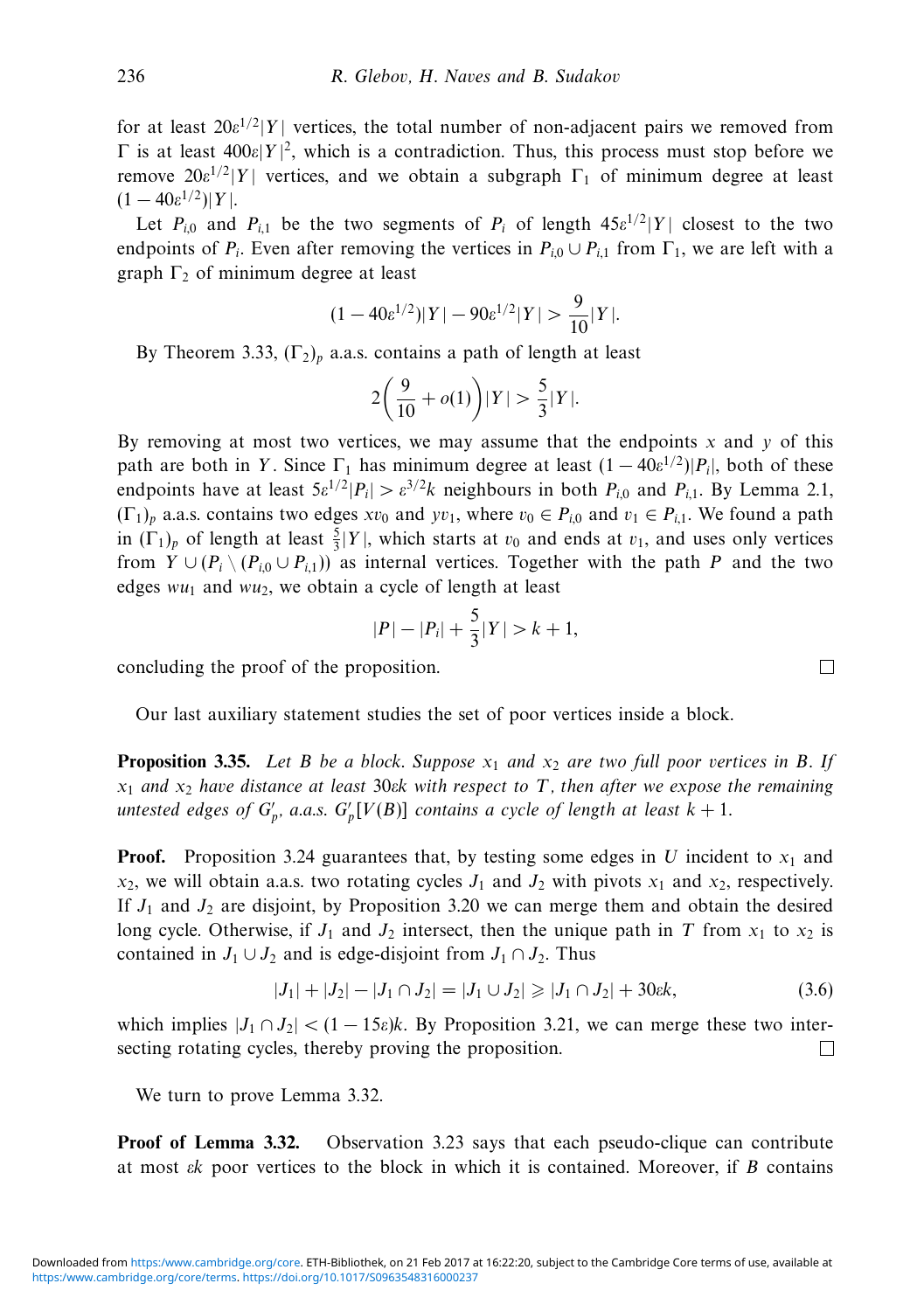more than one pseudo-clique, Proposition 3.17 would already imply the conclusion of this lemma. Thus, we may assume that among the poor vertices not in *Z*, at least 199*εk* of them do not belong to pseudo-cliques that are contained in *B*. Let *X* denote the set of such vertices. We have  $|X| \ge 199$ *εk*, and clearly X does not contain the smallest vertex of *B* with respect to  $\leq T$  (otherwise the smallest element would be poor, and hence  $|B| \leq \varepsilon k$ ).

By Corollary 3.28, each vertex in *X* must necessarily be full in *B*. If there exist two full poor vertices  $v_1$  and  $v_2$  at distance at least 30*εk* with respect to *T*, we can obtain the long cycle by using Proposition 3.35. Thus we may assume that all the poor full vertices of *B* are close to each other, that is, they have distance at most 30*εk*. Let *v* be any full poor vertex, and let *P* be the path containing all the ancestors of  $v$  in  $B$  at distance less than  $k$ . Clearly  $(1 - 2\varepsilon)k \leq |P| \leq k$ . For every vertex  $v' \in X$ , since *v* and  $v'$  are at distance at most 30*εk*, there exists at least  $(1 - 80\varepsilon)$ *k* pairs  $uv' \in U$ , where  $u \in P$  (recall that no edge in *U* connects pairs of vertices at distance larger than *k*). Thus we can apply Proposition 3.34, and a.a.s. obtain a cycle of length at least  $k + 1$  in  $G'_{p}[V(B)]$ , finishing the proof of the lemma.  $\Box$ 

The last case to be solved is when the number of poor vertices is not too large and not too small. The next lemma investigates this case.

**Lemma 3.36.** Suppose the proportion of poor vertices inside a good block  $B \in \mathcal{B}$  is at least *ε/*1000, but the total number of poor vertices in *B* \ *Z* is at most 200*εk*. We have either

- *B* contains a pseudo-clique *C* and all the other vertices in  $V(B) \setminus C$  belong to *Z*, or
- after testing all the edges of *U* joining two vertices from *B*, a.a.s. *G <sup>p</sup>*[*V*(*B*)] contains a cycle of length at least  $k + 1$ .

As before, we need some technical statements in preparation for the proof of Lemma 3.36. The first statement strengthens Proposition 3.35.

**Proposition 3.37.** Let *B* be a block. Suppose  $x_1, x_2 \notin \mathbb{Z}$  are two vertices in *B*, such that for each  $i \in \{1,2\}$ , there are at most *εk* edges in *U* connecting  $x_i$  to one of its descendants in *B*. If *x*<sup>1</sup> and *x*<sup>2</sup> have distance at least 60*εk* with respect to *T* and are not comparable with respect to  $\leqslant_T$ , then after we expose the remaining untested edges of  $G'_p$ , a.a.s.  $G'_p[V(B)]$ contains a cycle of length at least  $k + 1$ .

**Proof.** First observe that the smallest vertex in *B* does not belong to the set  $\{x_1, x_2\}$ , because otherwise  $x_1$  and  $x_2$  would be comparable with respect to  $\leq T$ . Let *L* be the union of all pseudo-cliques  $C \in \mathcal{C}$  which are contained in *B*.

In the first case, both  $x_1$  and  $x_2$  belong to *L*. Let  $C_1, C_2 \in \mathcal{C}$  be the pseudo-cliques contained in *B* such that  $x_1 \in C_1$  and  $x_2 \in C_2$ . We claim that  $C_1 \neq C_2$ . To prove our claim, assume that  $C_1 = C_2$ . But by Observation 3.13, we know that the vertices of  $C_1$ induce a path in *T*, and hence in  $T \cap B$ . But this would imply that  $x_1$  and  $x_2$  are comparable with respect to  $\leq_T$ , contradicting the hypothesis of the proposition. Hence  $C_1 \neq C_2$ . But by Proposition 3.17, we can merge the two cycles in the pseudo-cliques and obtain the desired long cycle. This finishes the analysis of the first case.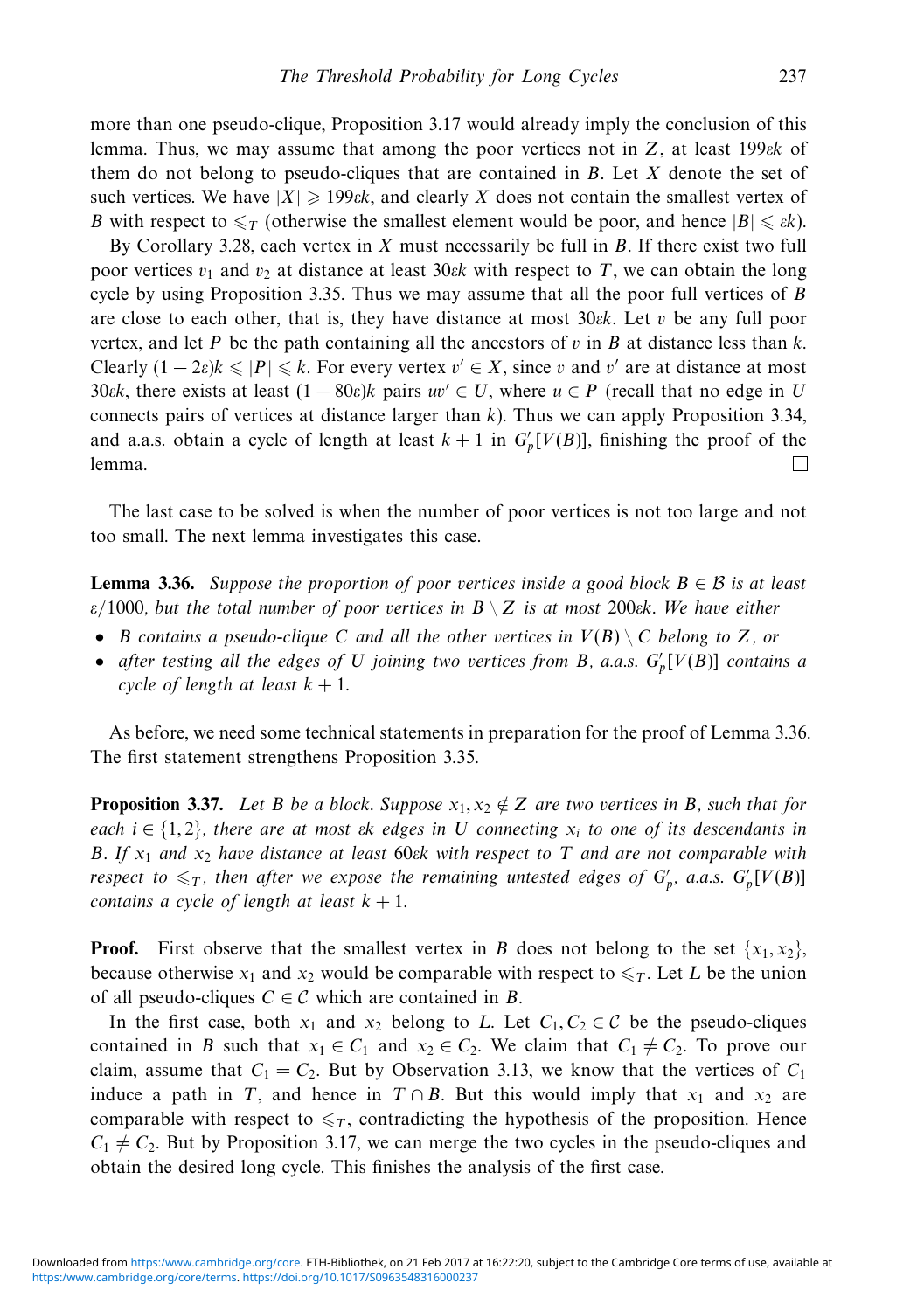In the second case, neither  $x_1$  or  $x_2$  belong to *L*. By Corollary 3.28, both  $x_1$  and  $x_2$  are full in *B*, since they do not belong to  $L \cup Z$ . After testing some of the edges of *U* incident to  $x_1$  and  $x_2$  we can obtain two rotating cycles  $J_1$  and  $J_2$  respectively, as Proposition 3.24 assures. Either *J*<sub>1</sub> is disjoint from *J*<sub>2</sub> or their intersection is of size at most  $(1 - 30\varepsilon)$ *k* (we use the same strategy as in (3.6) to estimate the size of  $J_1 \cap J_2$ ). In any case, by either Proposition 3.20 or Proposition 3.21, a.a.s. we can obtain the long cycle after we test the remaining edges of *U* in *B*, concluding the analysis of this case.

In the last remaining case, we assume that  $x_1 \in L$  but  $x_2 \notin L$ . As before, we know that  $x_2$  is full in *B*. Using Proposition 3.24, we obtain a.a.s. a rotating cycle *J* in *B* for which  $x_2$  is its pivot. Moreover, since  $x_1 \in L$ , we also know that  $x_1$  belongs to a pseudo-clique *C* ∈ *C* which is contained in *B*. We claim that  $|V(J) \cap C|$  <  $(1 - 30\varepsilon)$ *k*. If  $V(J)$  and *C* are disjoint, then our claim is trivially true. Otherwise, if they intersect, then there is a cycle *J* in *B* containing the vertices of  $C \setminus W$ , such that  $J' \cap T$  is a path (Observation 3.13). By a calculation analogous to (3.6), we obtain that  $|J \cap J'| = |V(J) \cap C| < (1 - 30\varepsilon)k$ , proving our claim. Finally, we finish the proof of this proposition with a final application of Proposition 3.22 to obtain the long cycle.  $\Box$ 

Our second auxiliary result allows us to estimate the number of poor vertices in a block.

**Proposition 3.38.** Let  $\delta > 1$ , *B* be a block, *v* be a poor vertex in *B*, and let *P* be the unique path from *v* to the smallest vertex from *B* with respect to  $\leq_T$ . If  $|V(B) \cap Z| < \varepsilon k$ , and every poor vertex of *B* not in  $Z \cup \{v\}$  is at distance at most  $\delta$  *ck* from *v*, then there is no rich vertex in *B* outside *P* at distance at least *δεk* from *v*. Furthermore, *B* contains at least  $(|B|-|P|)/(\delta+1)$  poor vertices.

**Proof.** Let *X* be the set of poor vertices in *B*. The proof of the first part of the proposition goes by contradiction. Assume that there exists a rich vertex *u* outside *P* at distance at least  $\delta$ *ek* from *v*. Recall that  $D(u)$  denotes the set of descendants of *u* in *B*. Observe that all vertices from  $D(u) \cap X$  must have distance greater than  $\delta \varepsilon k$  from *v*. On the other hand,  $|D(u) \cap X| \geq \varepsilon k$  (since every rich vertex has at least  $\varepsilon k$  poor descendants), and every vertex in  $D(u) \cap X$  must belong to *Z* by the assumptions of the proposition. We then have a contradiction, because  $|D(u) \cap X| \geq k$  >  $|V(B) \cap Z|$ . This contradiction proves the first statement of the proposition.

For each  $u \notin V(P)$  such that *u* has an immediate ancestor in *P*, we shall prove that

$$
|D(u) \cap X| \geqslant \frac{|D(u)|}{\delta + 1}.\tag{3.7}
$$

We identify the set F of the rich vertices in  $D(u)$  that have no rich descendant. For every  $w \in F$ , since *w* is rich, we have  $|D(w)| > \varepsilon k$ , and all vertices in  $D(w)$  are poor, except for *w* itself. Hence  $|D(u) \cap X| \geqslant \varepsilon k |F|$ . Furthermore, no rich vertex in  $D(u)$  is at distance larger than *δεk* from *u*, since it would have distance at least *δεk* from *v* as well, which is impossible. In other words, every rich vertex in  $D(u)$  belongs to some path in *T* from a vertex in *F* to *u*. Since all these paths have length at most  $\delta \varepsilon k$ , the total number of rich vertices in  $D(u)$  is at most  $\delta \varepsilon k|F|$ , thereby proving (3.7). Therefore the total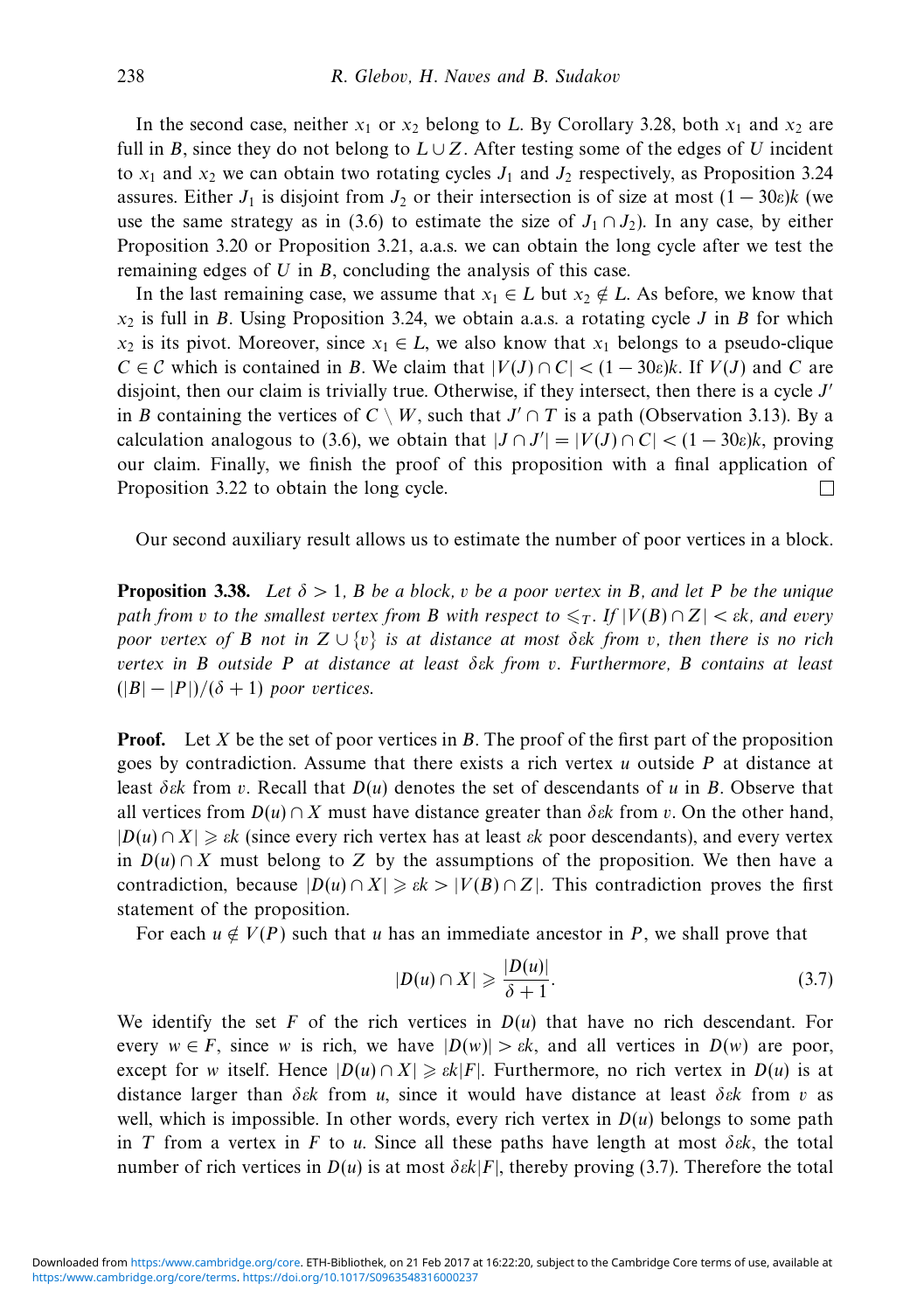number of poor vertices in *B* is at least  $(|B| - |P|)/(\delta + 1)$ , concluding the proof of the proposition. П

The last auxiliary result is to handle the case of a block containing a long path and few vertices in *Z*. The statement is as follows.

**Proposition 3.39.** Let *B* be a block, let *v* be a poor vertex in  $V(B) \setminus Z$ , and let *P* be the unique path from *v* to the smallest vertex from **B** with respect to  $\leq_T$ . If

$$
|V(B) \cap Z| < 3\epsilon k/10, \quad |P| \geqslant (1 + 1000\epsilon)k,
$$

and every poor vertex of *B* not in  $Z \cup \{v\}$  is at distance at most 100 $\epsilon$ k from *v*, then after testing the remaining untested edges from *G <sup>p</sup>*, a.a.s. we can find a cycle of length at least  $k + 1$  in  $G'_{p}[V(B)]$ .

**Proof.** Let *L* be the union of all pseudo-cliques that are contained in *B*. Observe that *L* is the union of at most one pseudo-clique, as otherwise we would have a cycle of length at least  $k + 1$  by Proposition 3.17.

We claim that either  $v \in L$ , or after possibly testing a few edges from *U* incident to *v*, we obtain a.a.s. a rotating cycle *J* with pivot *v*. To see this, observe that if  $v \notin L$ , then Corollary 3.28 implies that *v* must be full in *B*. Using Corollary 3.25, we obtain a.a.s. such a rotating cycle *J*, proving our claim. In any case, we can assume that *v* belongs to a cycle (either because *v* belongs to a pseudo-clique *C* contained in *B* or because it is the pivot of a rotating cycle *J*) of length at least  $(1 - 5\varepsilon)k$ .

Suppose there is vertex *w* in *P* at distance at least 100*εk* from the endpoint *v* of *P* that satisfies:

(i)  $w \notin Z \cup L$ , and *w* is not the smallest vertex in *B*, and

(ii) there are at most *εk* edges of *U* connecting *w* to one of its descendants.

By (i) and by Corollary 3.28, we know that *w* must be full in *B*, and hence by Proposition 3.24, after testing the far-reaching edges in *U* incident to *w*, we obtain a.a.s. a rotating cycle  $J'$  with pivot *w*. We could then merge  $J'$  with the large cycle containing *v* (which could be either from a pseudo-clique  $C \in \mathcal{C}$  if  $v \in L$ , or from the rotating cycle *J* with pivot *v*, if  $v \notin L$ ) by using Proposition 3.22, hence obtaining the desired long cycle, and we would be done.

From the discussion in the last paragraph, we may assume without loss of generality that there is no vertex *w* satisfying both (i) and (ii). Thus every vertex  $w \in V(P)$  at distance at least 100*εk* from *v* satisfying (i) must have at least *εk* descendants *u* in *B* such that  $uw \in U$ .

Let us denote by z the smallest vertex with respect to  $\leq_T$  on P such that there are at least *εk/*40 vertices *u* of distance at most 100*εk* from *v* with *zu* ∈ *U*. Notice that such a vertex *z* exists, since, for example, *v* itself, as a poor full vertex, has at least *εk/*40 neighbours in *U* of distance at most 100*εk* from *v*. Then, for every  $w \in V(P)$  with  $w \leq T z$ of distance at least 100*εk* from *v* and satisfying (i), of the at least *εk* descendants *u* in *B* such that  $uw \in U$ , at most  $|Z \cap V(B)| + \frac{\varepsilon k}{40} < \frac{13\varepsilon k}{40}$  do not belong to P. To see this,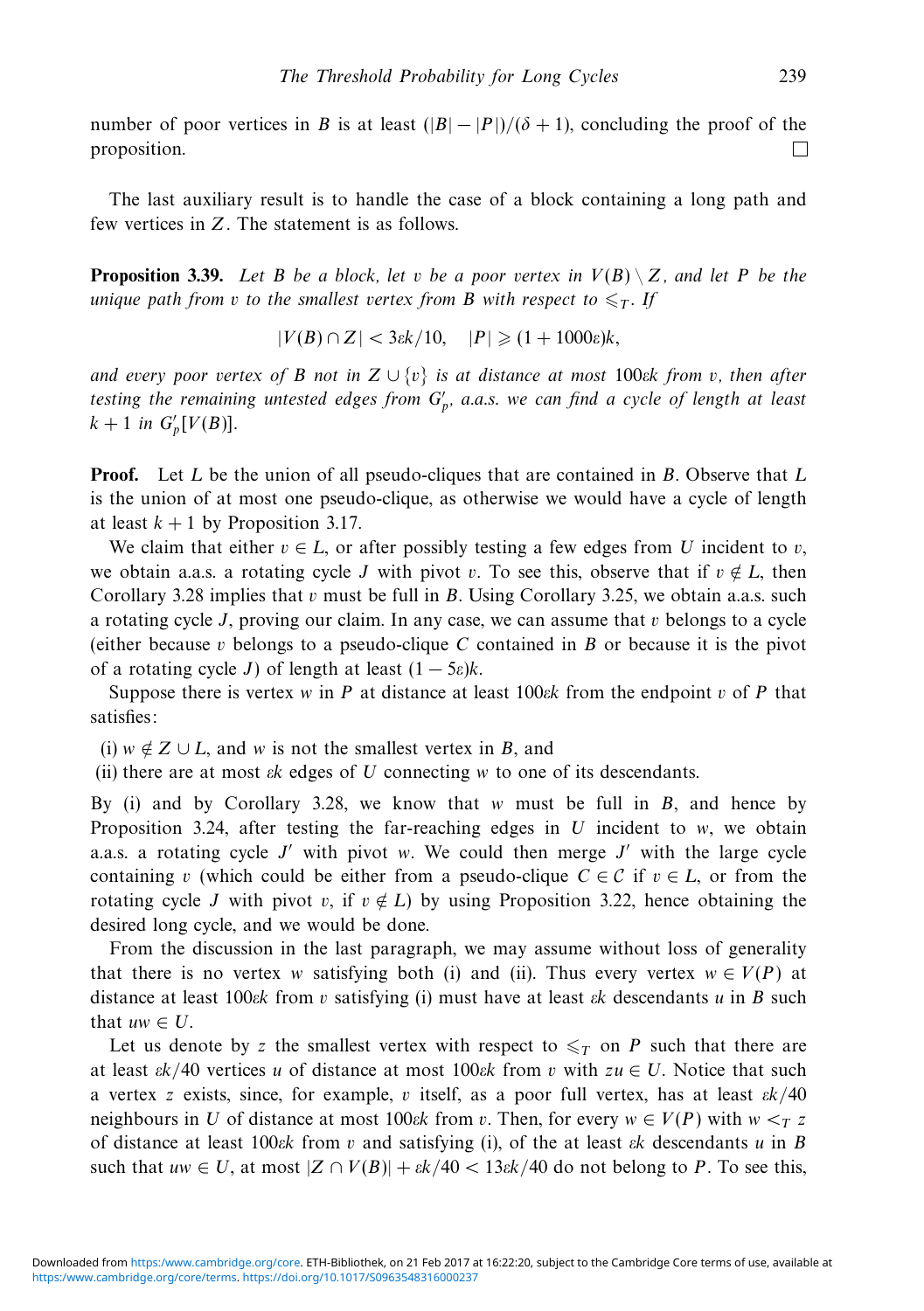observe that *w* does not have a rich descendant *u* outside *P* of distance at least 100*εk* from *v*, as otherwise it would contradict the conclusion of Proposition 3.38 (applied with  $\delta$  = 100). Furthermore, every poor descendant of *w* of distance at most 100*εk* from *v* must belong to  $Z \cap B$ . So the total number of descendants of *w* outside *P* is at most 13*εk*/40. In particular, *w* has at least  $27\varepsilon k/40$  descendants *u* such that  $u \in V(P)$  and  $uw \in U$ .

At most 13*εk/*20 of these edges connect *w* to a vertex in *P* at distance at most 13*εk/*20 from *w*. Hence there are at least *εk/*40 edges in *U* connecting *w* to one of its descendants at distance at least 13*εk/*20 on *P*. If we test these edges, a.a.s.we can find a successfully tested edge connecting *w* to one of its deep descendants in *P*, thus forming a small cycle of length at least 13*εk/*20. We can now use the same technique as in the proof of Lemma 3.29 to finish the proof of the proposition (see Figure 7). In the next few paragraphs, we briefly sketch this technique. We also remark that in our case we only need to merge constantly many small cycles, which simplifies the union bound argument.

The idea is to start at a full vertex  $w_0$  that satisfies (i) and is at distance between  $(1 + 998\varepsilon)$ *k* and  $(1 + 999\varepsilon)$ *k* from *v*, and repeat the following loop. For each  $i = 0, 1, 2, \ldots$ , by testing some edges of *U* incident to  $w_i$ , a.a.s. we can find a neighbour  $w'_i$  of  $w_i$  at distance at least 13*εk/*20 from *wi* which is a descendant of *wi* on *P*. Then we go 'upwards' (in direction to the smallest vertex from *B*) the path *P* starting from  $w_i'$  until we find another full vertex  $w_{i+1}$ . Recall that we need to go 'upwards' at most  $3\varepsilon k/10$  vertices to reach this full vertex, as long as we move entirely outside *L*. Also observe that the small cycles do not 'double-overlap', as  $13\varepsilon k/20 > 2 \cdot (3\varepsilon k/10)$ . We repeat the loop until we either hit the interior of *J* (if it exists), or a vertex from *L* which is not the smallest vertex in *L*, or a vertex below *z*.

Recall that *v* belongs to a cycle, which could be formed by vertices from either *J* or *L*. Since this cycle has size between  $(1 - 5\varepsilon)k$  and  $(1 + \varepsilon)k$ , we must necessarily stop this procedure after constantly many iterations of the loop. More precisely, if *T* denotes the time we stopped, then

$$
T < \frac{999\epsilon k}{7\epsilon k/20} < 300.
$$

Assume that at the very last step, the vertex  $w'_T$  either belongs to the interior of *J* (if it exists) or is in *L* (but is not the smallest vertex in the pseudo-clique). In the first case, we can close the cycle we are forming with *J*, because *v* has a.a.s. a neighbour which is an ancestor of  $w'_T$  at distance at most 5*εk* from  $w'_T$ . In the latter case, when  $w'_T \in L$ , from Proposition 3.22 one can deduce that the smallest vertex from *L* in the block is at distance at most  $(1 + 40\varepsilon)k$  from *v*. In addition, by Proposition 3.18, we can close the cycle using the majority of vertices from *L*. More specifically, there is a path in  $G_p'[L]$  of length at least  $(1 - 20\varepsilon)$ *k* which connects  $w'_T$  and the smallest vertex from *L*. Therefore, regardless of what happens in the last iteration of our procedure, the merged cycle always has size at least

$$
(1+998\varepsilon)k - 45\varepsilon k - 20\varepsilon k - 300 \cdot \frac{3\varepsilon k}{10} > k.
$$

The case when, at the very last step, the vertex  $w'_T$  is below *z* (but  $w'_T$  neither belongs to the interior of *J* (if it exists) nor is a non-smallest vertex of *L*), proceeds analogously to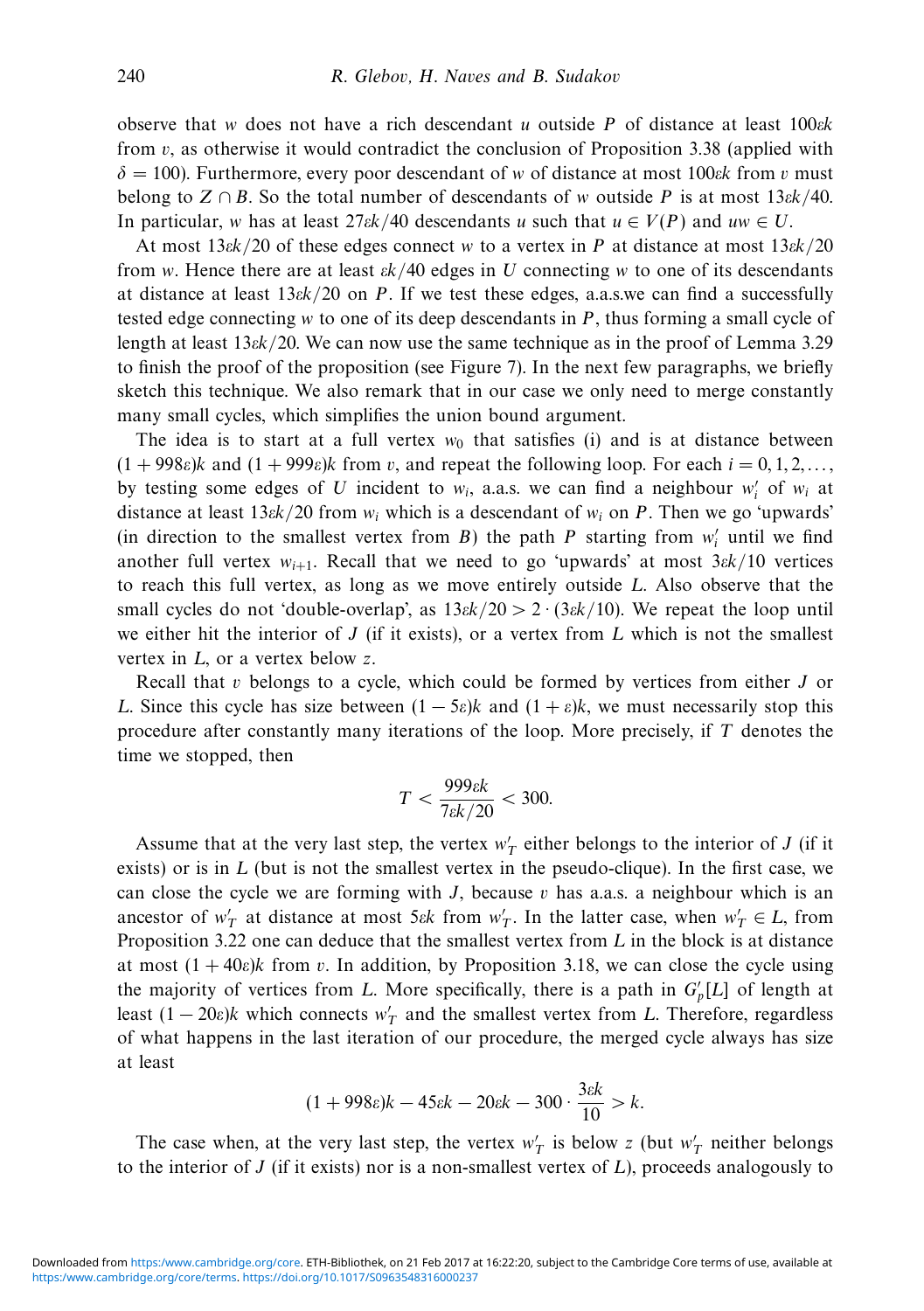the above argument: we expose the (at least *εk/*40) edges from *U* connecting *z* to vertices at distance at most 100*εk* from *v*, obtaining at least one neighbour *v* of *z*. By definition of *z*, it has distance at most  $(1 + 100\varepsilon)k$  from *v*, since *z* has neighbours at distance at most 100*εk* from *v*, and all far-reaching edges were already tested unsuccessfully in  $Q_2''$ . Therefore, since  $w'_T$  must have distance at least  $(1 - 5\varepsilon)k$  from *v*, the segment of *P* connecting *z* and  $w'_T$  has length at most 105*εk*. The merged cycle using the path from  $w'_T$ to *v* has size at least

$$
(1+998\varepsilon)k - 105\varepsilon k - 100\varepsilon k - 300 \cdot \frac{3\varepsilon k}{10} > k,
$$

thereby proving the proposition.

We are ready to prove Lemma 3.36.

**Proof of Lemma 3.36.** Let *X* be the set of poor vertices of *B*, and let  $Y = X \setminus Z$ . Since  $|Z \cap V(B)| \leq 10^{-6} \varepsilon |B|$  (because *B* is good) and  $|X| \geq 10^{-3} \varepsilon |B|$ , we must conclude that  $|Y| \ge \varepsilon |B|/1100$ . We also know that  $|Y| \le 200\varepsilon k$ , and this implies that  $|B| < 3 \cdot 10^5 k$  (we will improve this bound later), thus  $|Z \cap V(B)| < 3\varepsilon k/10$ . Finally, we have

$$
|X| \leqslant |Y| + |Z \cap V(B)| \leqslant 201 \varepsilon k.
$$

Fix a vertex  $v \in Y$  arbitrarily. Using Proposition 3.37 one can see that v has distance (with respect to *T*) of at most 60*εk* from any other vertex from *Y* , as otherwise we would obtain the long cycle and the second conclusion of the lemma would hold. Indeed, since we are considering poor vertices, there can be no situation when one of them is a descendant of the other of distance at least 60*εk*, and therefore Proposition 3.37 can be applied.

Let *P* be the path in *T* joining *v* to the smallest vertex  $v_0$  of *B* with respect to  $\leq r$ . By applying Proposition 3.38 for  $\delta = 60$ , we obtain that the total number of poor vertices in *B* is at least  $(|B| - |P|)/61$ , which implies that

$$
|B| \leqslant |P| + 61|X| \leqslant |P| + 15000\epsilon k.
$$

We might assume then that  $|P| < (1 + 1000\varepsilon)k$ . This is because the conclusion of the lemma would be true otherwise, as Proposition 3.39 shows. In particular, we must have  $|B| < (1 + 16000\varepsilon)k$ . If  $|V(B) \setminus Z| > (1 + \varepsilon)k$ , then we claim that  $\Gamma := G'[V(B) \setminus Z]$  $(Z \cup \{v_0\})$  is a graph with minimum degree at least  $(1 - 5\varepsilon)k$ . Indeed, every vertex in Γ which does not belong to a pseudo-clique contained in *B* is full in *B*, and every vertex in Γ which does belong to a pseudo-clique contained in *B* has degree at least  $(1 - 5\varepsilon)k$  in  $G'[V(B) \setminus (Z \cup \{v_0\})]$  because  $|Z \cap V(B)| < 3\varepsilon k/10$  and every pseudo-clique not completely inside the waste lost at most *εk/*2 vertices to *W*, and the claim follows.

Thus  $\Gamma$  is a graph with minimum degree at least  $(1 - 6\varepsilon)k$  satisfying  $(1 + \varepsilon)k \leqslant |\Gamma| \leqslant$  $(1 + 16000\varepsilon)$ *k*. However, as assumed at the beginning of this subsection, such a graph cannot exist, because it would violate the assumption that Proposition 3.11 holds. This implies that  $|V(B) \setminus Z| \leq (1 + \varepsilon)k$ , hence  $|B| \leq (1 + 2\varepsilon)k$ .

Next, we claim that there exists a pseudo-clique  $C \in \mathcal{C}$  such that *B* contains *C*. To prove our claim, suppose, for a contradiction, that *B* does not contain any pseudo-clique from C.

 $\Box$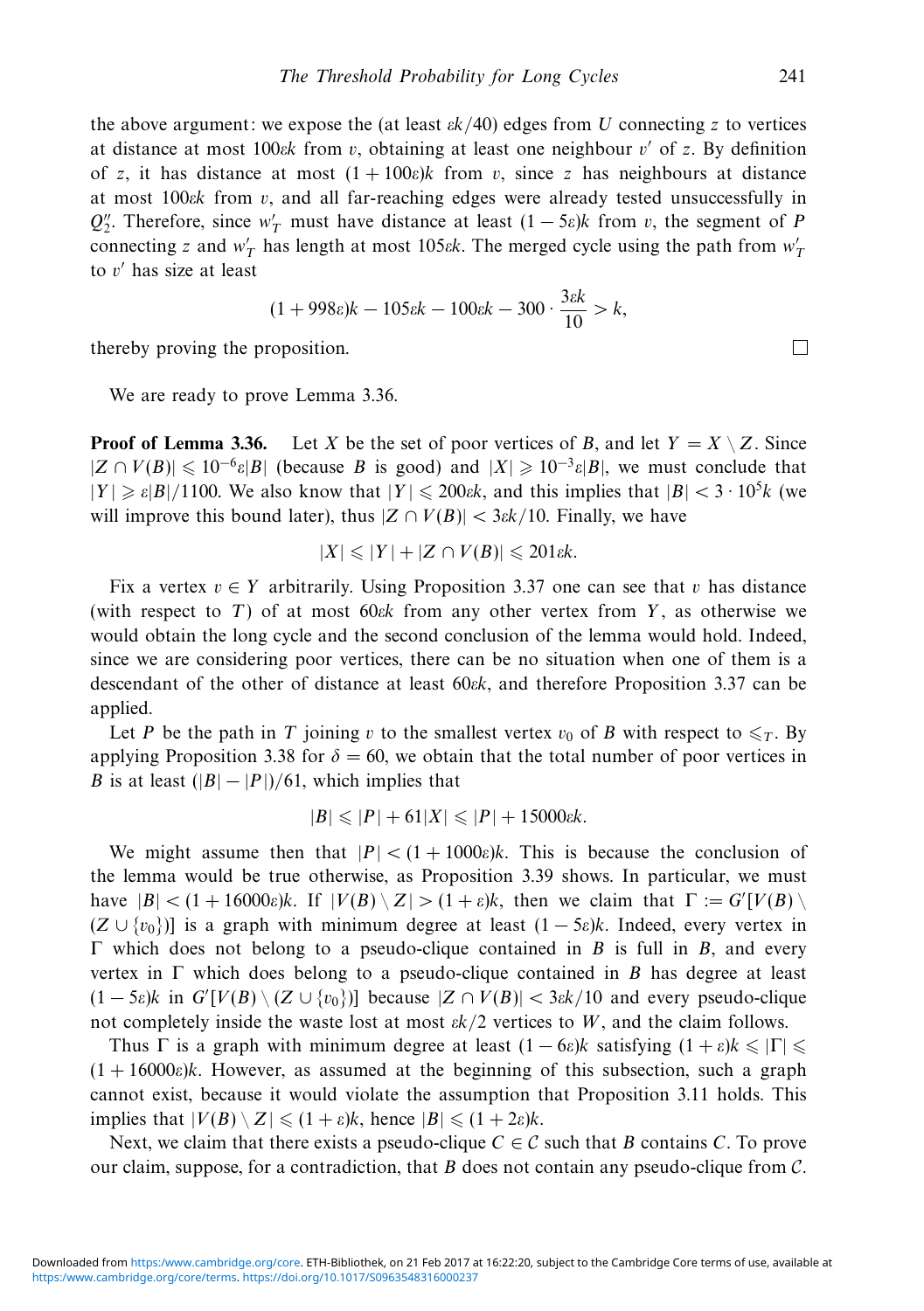Then every vertex *u* in  $V(B) \setminus (Z \cup \{v_0\})$  must be outcast. Indeed, if *u* belongs to a pseudoclique  $C' \in \mathcal{C}$ , then *u* is the smallest vertex in the unique block that contains  $C'$ , hence *u* ∈ *Z*<sub>3</sub> ⊆ *Z*, which is a contradiction. Moreover, since every vertex in  $V(B) \setminus (Z \cup \{v_0\})$  is full in *B*, we have that  $\Gamma$  is a graph with minimum degree at least  $(1 - 2\varepsilon)k$  whose vertex set consists of only outcast vertices. This fact, together with  $|\Gamma| < (1 + \varepsilon)k$ , implies that the set  $V(B) \setminus (Z \cup \{v_0\})$  forms a pseudo-clique in *G* which is disjoint from all the other pseudo-cliques from C. But this contradicts the maximality of the union  $\bigcup_{C \in \mathcal{C}} C$ , since we chose the collection of disjoint pseudo-cliques that covers the maximum number of vertices possible. This contradiction proves that *B* contains exactly one pseudo-clique *C* from C.

It remains to show that  $V(B) \subseteq Z \cup C$ , or equivalently  $V(B) \setminus (C \cup Z) = \emptyset$ . Suppose not. Clearly  $v_0 \in Z_3 \subseteq Z$  (because  $v_0$  is the smallest vertex in *B*, and *B* contains a pseudoclique). Every vertex in  $V(B) \setminus (Z \cup C)$  must be outcast and full in *B*, hence the graph  $\Gamma' := G'[C \cup (V(B) \setminus Z)]$  is a graph with minimum degree  $(1 - 4\varepsilon)k$ . By the assumption that Proposition 3.11 holds, we have that

$$
|\Gamma'| < \left(1 + \frac{\varepsilon}{2}\right)k.
$$

Hence the vertices of  $\Gamma'$  form a pseudo-clique in *G*, and if we replace *C* by  $C' :=$  $C \cup (V(B) \setminus Z)$  (recall that  $C' \setminus C$  consists only of outcast vertices), we obtain a family of pseudo-cliques whose union is larger than before, contradicting the maximality of  $\bigcup_{C \in \mathcal{C}} C$ . This final contradiction establishes the lemma.

We turn to prove Lemma 3.1. One important fact that will be used in subsequent doublecounting arguments is the following consequence of Observation 3.16: by removing the smallest vertex with respect to  $\leq_T$  from each block in B, we obtain a family of pairwise vertex-disjoint graphs.

**Proof of Lemma 3.1.** Assume, for a contradiction, that  $\ell > 10^7 \cdot n/\epsilon k$ , but  $G_p$  does not a.a.s. contain a cycle of length at least  $k + 1$ . Lemmas 3.29, 3.32 and 3.36 combined imply that either  $G_p$  a.a.s. contains a cycle of length at least  $k + 1$ , or all the good blocks contain a pseudo-clique inside, and the remaining vertices not in the pseudo-clique are in *Z*. We can bound the number *t* of vertices not in good blocks as follows.

By definition, every non-good block *B* contains at least (*ε/*106)|*B*| vertices from *Z*. Furthermore, as it was previously remarked, if we remove the smallest vertex from each block in  $B$ , we obtain a family of disjoint graphs. Hence, if  $t_0$  denotes the number of blocks in  $\beta$  of size 1, then

$$
|Z| \geq t_0 + \sum_{B \in \mathcal{B}} (|Z \cap B| - 1) \geq t_0 + \frac{\varepsilon}{2 \cdot 10^6} \sum_{\substack{B \text{ not good} \\ |B| > 1}} |B| \geq \frac{\varepsilon t}{2 \cdot 10^6}.
$$
 (3.8)

Thus

$$
t\leqslant \frac{2\cdot 10^6}{\varepsilon}\cdot |Z|,
$$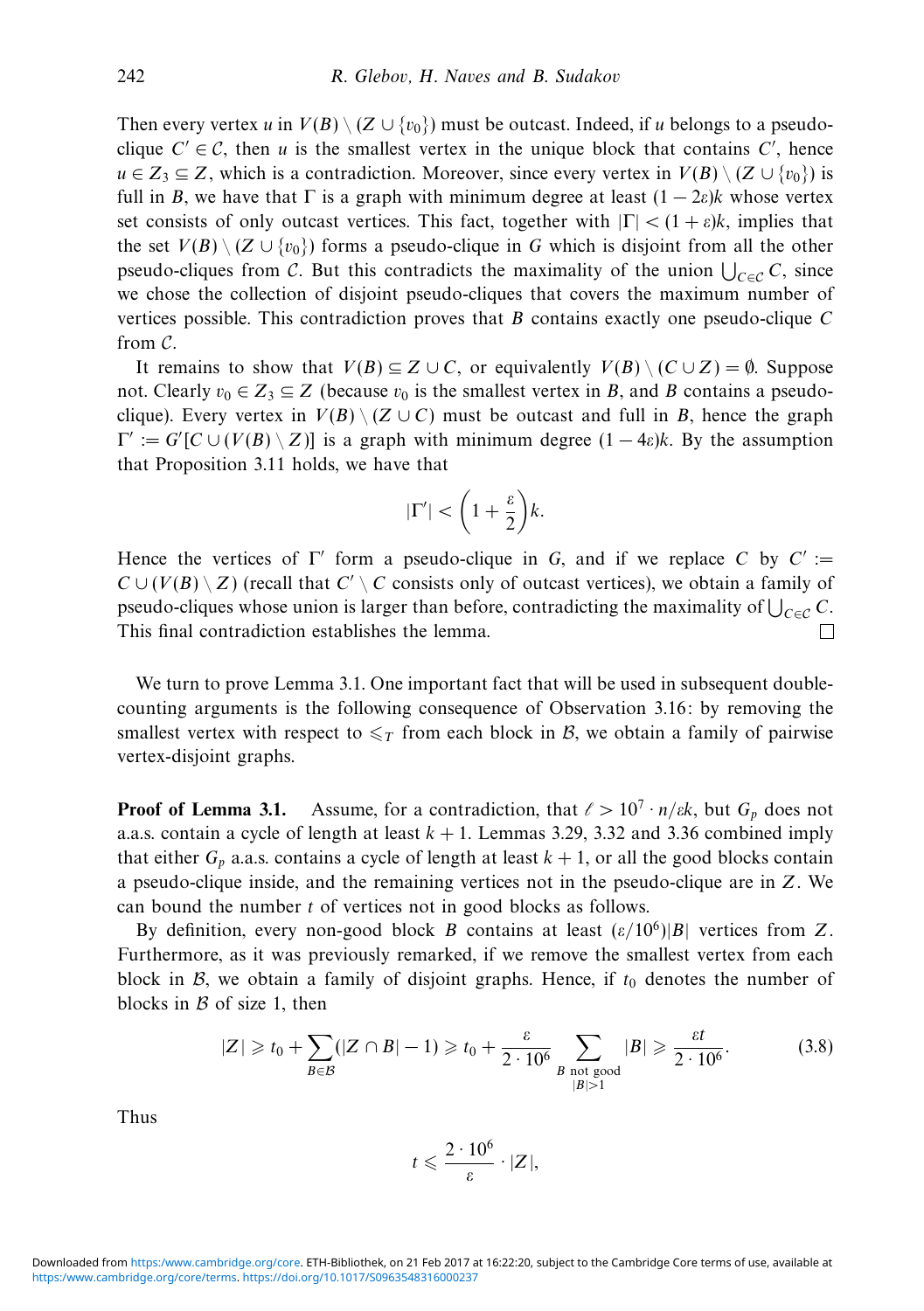where  $t$  denotes the number of vertices in non-good blocks. By  $(3.5)$  we obtain

$$
t \leq 10^6 \cdot \left(\frac{3n}{\varepsilon k} + \frac{32}{\varepsilon^2 p k} \cdot \left(\ell + \frac{n}{k}\right) + 24\right).
$$

Using Lemma 3.36, we can estimate the number of outcast vertices by adding the estimation of  $|Z|$  in (3.5) with our previous bound for  $t$  in (3.8) for  $t$ . This is true because if an outcast vertex is in a good block, then it must belong to *Z*. Hence we have  $\ell \leq t + |Z|$ , which implies that  $\ell \leq 10^7 \cdot n/\epsilon k$ , a contradiction that establishes Lemma 3.1.  $\Box$ 

Next is Lemma 3.2.

**Proof of Lemma 3.2.** Suppose that  $\ell \leq 10^7 \cdot n/\epsilon k$ , but  $G_p$  does not a.a.s. have a cycle of length at least  $k + 1$ . Clearly |C| is roughly  $n/k$ , as the number of outcast vertices is  $\ell = o(n)$ . Let B' be the sub-family of B consisting of the good blocks. If we plug the inequality  $\ell \leq 10^7 \cdot n/\epsilon k$  into the bound (3.5), we obtain  $|Z| \leq 1.1n/k$ , since  $\epsilon^2 p k \to \infty$  as  $k \to \infty$ . Moreover, using inequality (3.8), we obtain that the number of vertices of *G* not in good blocks is at most  $10^7 \cdot n/\epsilon k = o(n)$ . Because of Lemma 3.36, every member *B* of *B*<sup>*'*</sup> contains a pseudo-clique  $C \in \mathcal{C}$  and  $V(B) \setminus C \subseteq Z$ , hence  $|\mathcal{B}'| \approx n/k$ , or more specifically,  $0.99n/k \leq |\mathcal{B}'| \leq 1.01n/k$ . Furthermore, by Corollaries 3.14 and 3.15, the total number of edges in  $Q_2 \cup Q_3$  (recall that  $Q_2$  is the set of edges tested by DFS, and  $Q_3$  is the set of edges tested by the block algorithm) is at most

$$
10^8 \cdot \frac{n}{\varepsilon p k} + 2\varepsilon^2 k = o(\varepsilon n).
$$

We claim that every block  $B \in \mathcal{B} \setminus \mathcal{B}'$  of size  $1 \leq |B| < (1 - 4\varepsilon)k$  must contain at least  $\max\{1, |B| - 1\}$  vertices from *Z* (and hence *B* is necessarily not good). This is because *B* can not contain a pseudo-clique (its size is too small) and every vertex of  $V(B) \setminus Z$  which is not the smallest with respect to  $\leq T$  must be full in *B* (see Corollary 3.28). However *B* contains no full vertex, as  $|B| < (1 - 4\varepsilon)k$ , therefore *B* contains at least  $|B| - 1$  vertices from *Z*. When  $|B| = 1$ , the unique vertex in *B* is isolated in  $G_p'$ , hence it belongs to *Z* (and belongs to no other block in  $\mathcal{B}$ ) thus proving our claim.

The number of blocks  $B \in \mathcal{B} \setminus \mathcal{B}'$  having size  $|B| \geq (1 - 4\varepsilon)k$  is  $o(n/k)$ . This is because the total number of vertices not in good blocks in  $G'$  is at most  $o(n)$ . Thus the number of blocks in  $B \in \mathcal{B} \setminus \mathcal{B}'$  having size  $|B| < (1 - 4\varepsilon)k$  is at most  $|Z| \leq 1.1n/k$ . Combining these observations, we obtain  $|\mathcal{B}| \leq 3|\mathcal{B}'|$ .

The above implies the following four statements.

- (i) Fewer than  $\frac{1}{4} \cdot |\mathcal{B}'|$  blocks in  $\mathcal{B}'$  have more than five vertices from Z. This is a consequence of the inequality  $|Z| \ge \sum_{B \in \mathcal{B}} (|Z \cap V(B)| - 1)$ .
- (ii) The number of blocks in  $\mathcal{B}'$  having more than five cut-vertices is less than

$$
\frac{1}{5} \cdot |\mathcal{B}| \leqslant \frac{3}{5} \cdot |\mathcal{B}'|.
$$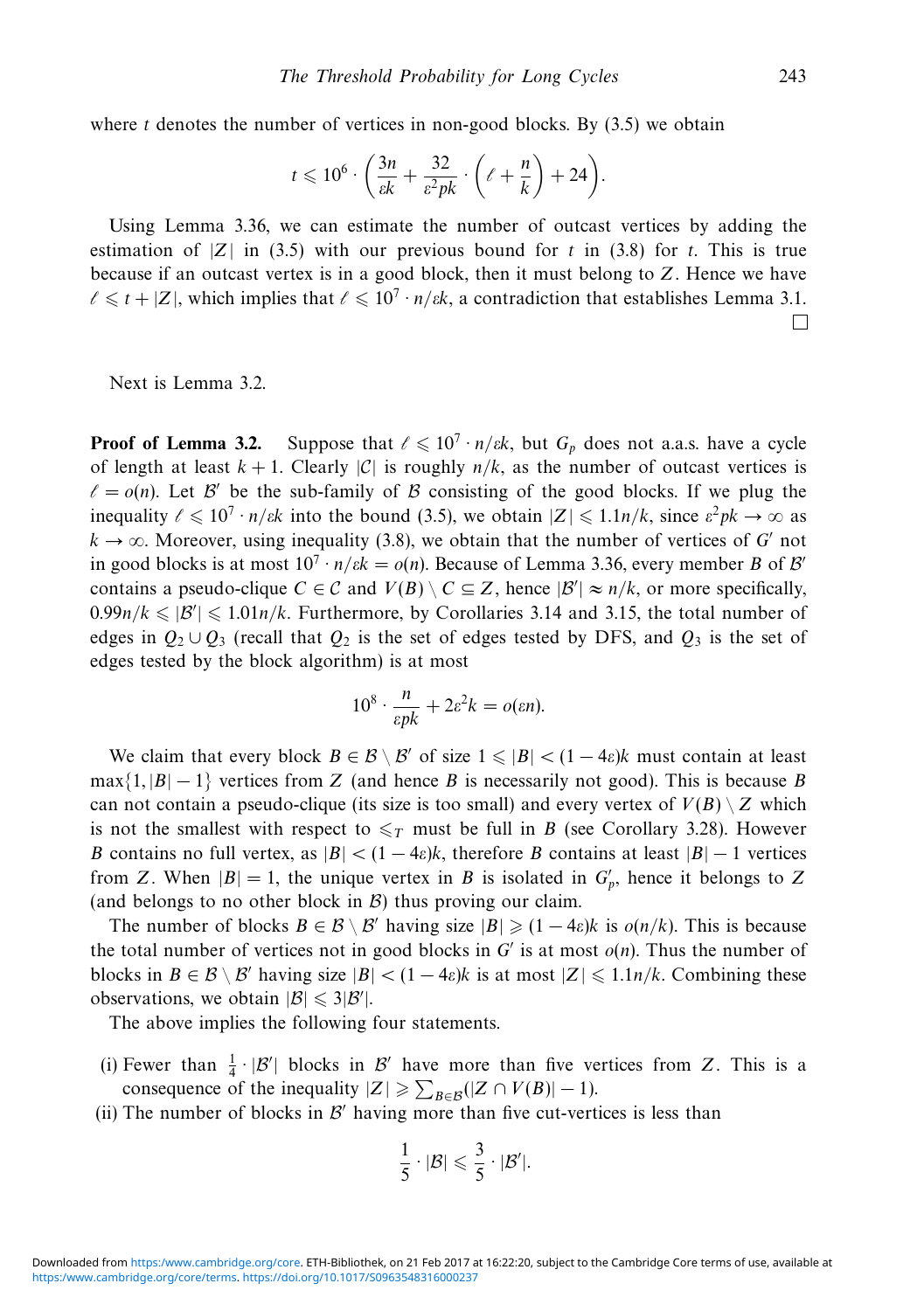This is because the total number of cut-vertices is at most  $|\mathcal{B}| - 1$ , and after the removal of the smallest vertex from each block in  $\beta$ , those blocks containing more than five cut-vertices still contribute at least five to this total.

- (iii) At least  $0.99|\mathcal{B}'|$  blocks  $B \in \mathcal{B}'$  are such that there are fewer than  $\mathfrak{c}k/3$  edges from *G*<sup> $\prime$ </sup> having one endpoint in  $V(G') \setminus V(B)$  and the other being a non-cut-vertex of *B*. This is true since every such edge is necessarily tested and belongs to  $Q_2 \cup Q_3$ , and the total number of edges in  $Q_2 \cup Q_3$  is  $o(\varepsilon n)$ .
- (iv) At least  $0.99|\mathcal{B}'|$  blocks in  $\mathcal{B}'$  contain pseudo-cliques that satisfy the condition (3.3) in Lemma 3.12.

Hence, there exists a block  $B \in \mathcal{B}'$  satisfying the conditions stated in (i)–(iv). Let  $C \in \mathcal{C}$ be the unique pseudo-clique contained in *B*.

It is time to incorporate the waste vertices back. Let *N* denote the union of  $V(B) \cap Z$ with all cut-vertices from  $B$ . By (i) and (ii), the set  $N$  has size at most 10 and clearly  $V(B) \subseteq C \cup N$ . Let *F* be the set of edges in *G* connecting  $C \setminus N$  to a vertex outside  $C \cup N$ . We prove that  $|F| \leq k$ . In order to prove this inequality, we will apply Lemma 3.12. Let us recall the definitions of the sets  $D_1$ ,  $D_1$ ,  $D_2$  and  $\mathcal E$  in (3.3). The set  $D_1$  consists of all the vertices in *C* that have more than *εk* neighbours outside *C* in *G*. The subset  $D'_1 \subseteq D_1$  is the union of  $D_1 \cap W$  with all vertices in  $D_1 \setminus W$  which lost more than a  $\frac{1}{100}$  proportion of its neighbours outside C after the deletion of W. The set  $D_2$  is the set of all vertices from *G* not in *C* that have at least *εk* neighbours in *C*. At last,  $\mathcal{E}$  is the set of all edges from *G* connecting  $C \setminus D_1$  to a vertex outside not in  $C \cup D_2$ .

We claim that all vertices in  $D_1 \setminus D'_1$  are cut-vertices, and thus  $D_1 \setminus D'_1 \subseteq N$ . Every vertex in  $D_1 \setminus D'_1$  sends at least 0.99*εk* edges outside *C* in *G*'; in particular, it also sends at least  $0.99\varepsilon k - |N| > \varepsilon k/3$  edges outside *B*. But by (iii), every vertex in *B* that sends at least *εk*/3 edges to the outside *B* must be a cut-vertex, hence  $D_1 \setminus D'_1 \subseteq N$ .

Next, we claim that  $D'_1 = \emptyset$ . By the discussion in the previous paragraph, we have  $D_1 \setminus D'_1 \subseteq N$ , hence  $|D_1 \setminus D'_1| \leq 10$ . The inequality (3.3) states that  $|D'_1| \leq |D_1|/100$ , thus  $|D_1 \setminus D'_1| \ge 99|D'_1|$ . Hence we have  $|D'_1| < 10/99 < 1$ , which implies  $D'_1 = \emptyset$ .

Our next claim states that  $D_2 \setminus W \subseteq N$ . To prove this, let us first show that every vertex in *D*<sub>2</sub>  $\setminus$  *W* belongs to *B*. A vertex in *D*<sub>2</sub>  $\setminus$  *W* sends at least *εk* edges to *C* in *G*, and since  $|C \cap W| < \varepsilon k/2$  (as otherwise *C* would be completely thrown away to the waste), this implies that every vertex in  $D_2 \setminus W$  has more than  $\frac{\varepsilon k}{2}$  neighbours in  $C \setminus W$  in the graph *G*<sup> $\prime$ </sup>, hence more than *εk*/2 – |*N*| neighbours in *C* \ (*W*  $\cup$  *N*). By (iii), any such vertex must belong to *B*, hence  $D_2 \setminus W \subseteq V(B)$ . On the other hand, since  $D_2$  and *C* are disjoint, clearly we must have  $D_2 \setminus W \subseteq V(B) \cap Z \subseteq N$ , proving our claim.

Similarly to the proof of  $D'_1 = \emptyset$ , let us now show that  $D_2 \cap W = \emptyset$ . Because  $D_2 \setminus W \subseteq N$ , we have  $|D_2 \setminus W| \leq 10$ , and by (3.3), we must have  $|D_2 \setminus W| \geq 99|D_2 \cap W|$ , therefore  $|D_2 \cap W|$  < 10/99 < 1, which implies  $D_2 \cap W = ∅$ .

We turn to prove  $|F| < \varepsilon k$ . Assume not. Because  $D_1, D_2 \subseteq N$ , we have  $F \subseteq \mathcal{E}$ . Moreover, every vertex in  $C \setminus D_1$  can send at most *εk* edges to the outside *C* in *G*, and every vertex not in *D*<sup>2</sup> can send at most *εk* edges to *C* in *G*. Thus

$$
|\mathcal{E}\setminus F|\leqslant |N\setminus D_1|\varepsilon k+|N\setminus D_2|\varepsilon k\leqslant 20\varepsilon k,
$$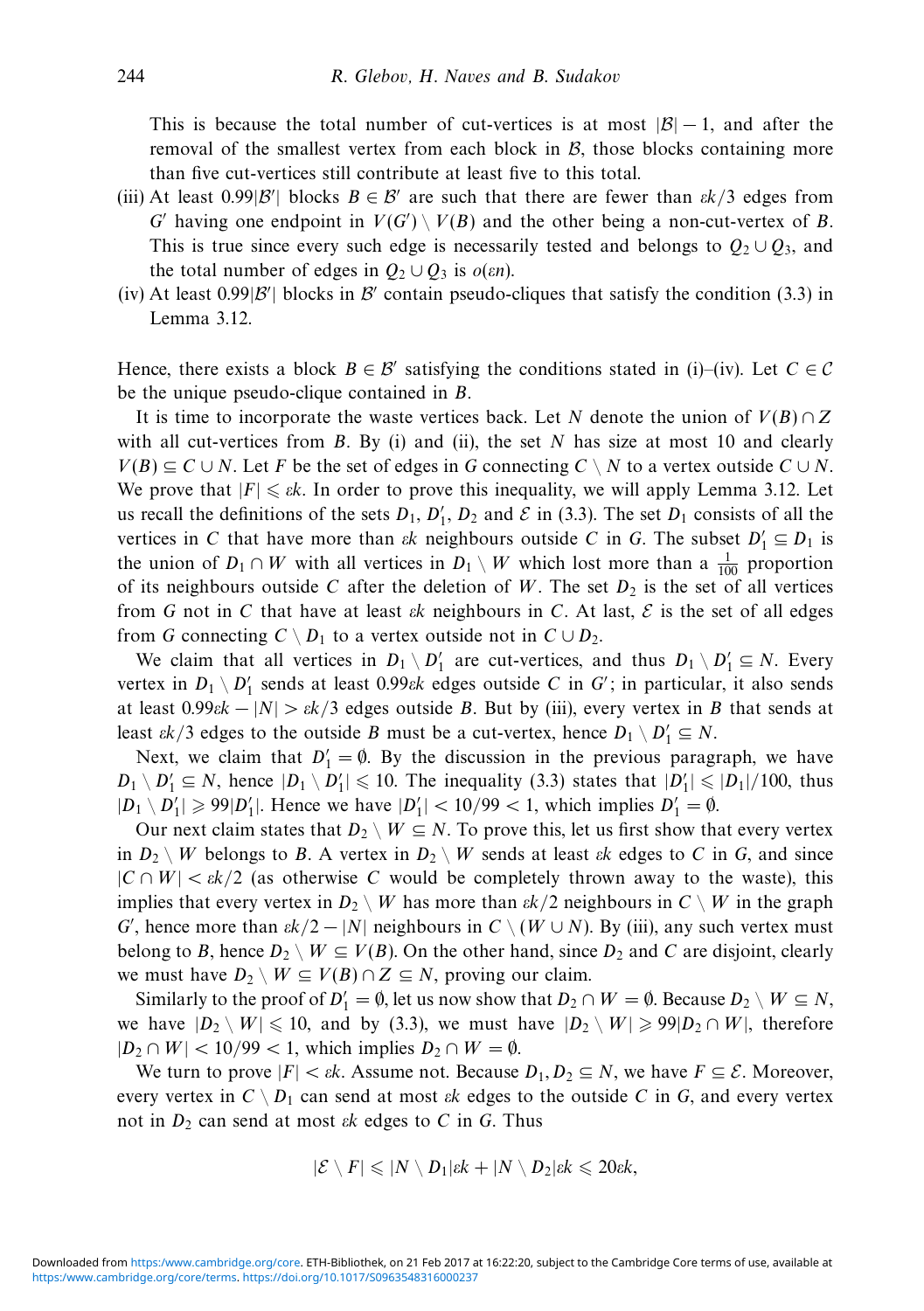and hence

$$
|F| \leqslant |\mathcal{E}| \leqslant |F| + 20\varepsilon k \leqslant 21|F|.
$$

By the inequality (3.3), we know that  $|\mathcal{E} \setminus E(G')| \leq |\mathcal{E}|/100$ , hence  $|F \setminus E(G')| \leq 21|F|/100$ . This implies that there are at least  $0.79\varepsilon k > \varepsilon k/3$  edges in *G* connecting a vertex from *C* \ *N* to a vertex outside  $C \cup N \supseteq V(B)$ , which contradicts (iii), hence  $|F| < \varepsilon k$ . Therefore the pair  $(C, N)$  satisfies the statement of Lemma 3.2. This concludes the proof of the lemma. П

# **3.6. Step 6: finishing the proof**

It remains to prove Lemma 3.3.

**Proof of Lemma 3.3.** If we remove the vertices from *N* that have fewer than *εk* neighbours in  $C \cup N$ , we might increase the number of edges between  $C \setminus N$  and  $V(G) \setminus N$  $(C \cup N)$  to at most  $\epsilon k + |N|\epsilon k \leq 11\epsilon k$ . So we can assume that every vertex from N has at least *εk* neighbours from *G* in  $C \cup N$ , and that  $e_G(C \setminus N, V(G) \setminus (C \cup N)) \leq 11$ *εk*. Let *X* = *C* ∪ *N*. From now on, we only deal with the graph  $G[X]$ .

Observe for the beginning that  $|X| \ge k + 1$ . Indeed, the minimum degree in *G* is at least *k*, and the number of edges between  $C \setminus N$  and  $V(G) \setminus X$  is less than the size of  $C \setminus N$ . In the following, we show that a.a.s.  $G_p[X]$  is Hamiltonian.

The general framework of the proof is to show some expansion properties of  $G_p[X]$  and then to deduce the Hamiltonicity from them. There are several recent papers dedicated to or just using Hamiltonicity of expanders, and the notion of expanders is slightly different every time, depending on the setting it should be applied in. Here we go with the notion used by Glebov and Krivelevich [8]: a graph *H* with the vertex set [*m*] is called a *p*'-expander, if there exists a set  $D \subset [m]$  such that *H* and *D* satisfy the following properties.

- $\bullet$   $|D| \leqslant m^{0.09}$ .
- The graph *H* does not contain a non-empty path of length at most  $(2 \log m)/(3 \log \log m)$ such that both of its (possibly identical) endpoints lie in *D*.
- For every set  $S \subset [m] \setminus D$  of size  $|S| \leq 1/p'$ , its neighbourhood satisfies

$$
|N(S)| \geqslant \frac{mp'}{1000}|S|.
$$

Let us denote  $F = G[X]$ , and let  $m = |X|$  be its order. Furthermore, let us define for convenience  $p' = (\log m + \log \log m)/m$ . We first show that for every  $f_1, f_2 = \omega_m(1), f_1 < f_2$ log log *m*, every graph *H* satisfying  $F_{p_1} \subseteq H \subseteq F_{p_2}$  with  $p_i = (\log m + \log \log m + f_i)/m$  is a.a.s. a *p*'-expander. (Notice that we are coupling  $F_{p_1}$  and  $F_{p_2}$ , so that  $F_{p_1} \subseteq F_{p_2}$ .) Indeed, let us fix

$$
D = \{v \in X : d_{F_{p_1}}(v) < \frac{mp'}{100}\}
$$

to be the set of all vertices from *X* with degree less than  $mp'/100$  in  $F_{p_1}$ . The proof of the first property is similar to the proof of Claim 4.3 in [2], and the second property is shown to hold similarly to Claim 4.4 in [2]. Finally, the proof of the third bullet follows the lines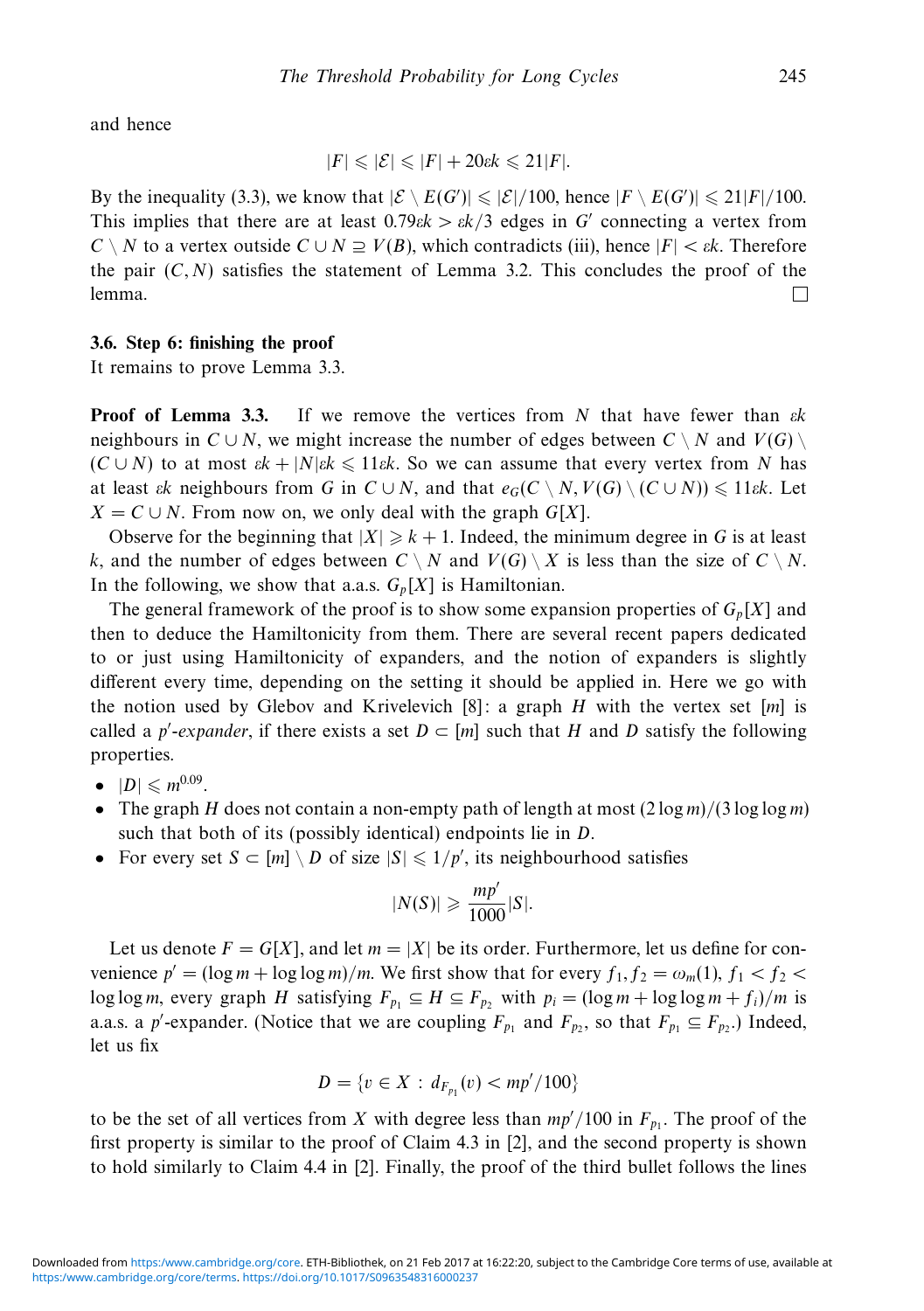of the corresponding proof in Lemma 10 in [8]. Furthermore, observe that Lemma 2.1 guarantees us that a.a.s.every vertex from *C* has degree at least two in *H*, and for the vertices in  $N$  this also holds a.a.s. by Lemma 2.1. Hence, the random graph  $H$  is a.a.s. a p'-expander with minimum degree at least 2. Applying Lemma 11 from [8], we see that *H* is either Hamiltonian or has quadratically many boosters.

With this statement in our toolbox, the proof is similar to the proof of Proposition 3.10. We fix  $p_1$  such that  $p - p_1 = \omega_m(1)$ , and let  $p_2 = p$ . We start with  $H = F_{p_1}$  and successively add random edges to its edge set until we obtain  $F_p$ . We update the set of boosters after each new edge. Every such edge has at least constant probability to be a booster for the current *H* as long as *H* is not Hamiltonian. Every added edge that is a booster increases the length of the longest cycle in the current graph by at least one, or makes it Hamiltonian. Therefore, after at most *k* added boosters, the process would end with a Hamiltonian graph. On the other hand, the total number of added edges is a binomial random variable  $|E(F_p)| - |E(F_{p_1})|$  with  $\binom{m}{2}$  trials and probability  $p - p_1 = \omega_m(1)$ . By Lemma 2.1, with probability at least  $1 - \exp(-m)$ , the number of new edges that are added to obtain  $F_p$  from  $F_{p_1}$  is  $\omega_m(m)$ . Hence, Lemma 2.1 guarantees us that a.a.s. we get sufficiently many boosters to make the graph  $F_p$  Hamiltonian, proving the lemma.  $\Box$ 

#### **4. Concluding remarks and open questions**

In this paper, we studied random subgraphs of graphs with large minimum degree. Our goal was to extend classical results on random graphs to a more general model, where we replace the host graph by a graph with large minimum degree. We determined the threshold probability for having cycle of length at least  $k + 1$  in the random subgraph of graph with minimum degree at least *k*, showing that the assertion about Hamiltonicity of  $\mathbb{G}(k+1,p)$  can be extended to this setting.

We believe that there are further interesting statements that one can deduce from our proof. One of them is the bipartite version of Theorem 1.1. Namely, that in a bipartite graph with minimum degree at least *k*, the random subgraph (with the same probability as in this paper) a.a.s. contains a cycle of length at least 2*k*. However, since the paper is already quite long, we do not check all the technical details needed for the proof of this statement.

Another fact that can be shown similarly to Theorem 1.1 is as follows. Let *G* be a graph with minimum degree at least *k*, and fix a constant *c*. If

$$
p = p(k) \geqslant \frac{\log k + \log \log k + c}{k},
$$

then  $G_p$  contains a cycle of length at least  $k + 1$  with probability at least  $e^{-e^{-c}} - o(1)$ . This particular statement is an analogue of the well-known result on the probability of  $\mathbb{G}(k+1,p)$  being Hamiltonian in the range of p where the probability of having one vertex of degree at most one is a constant (see  $e.g.$  [4]). The only difference in the proof compared to Theorem 1.1 would be the proof of the corresponding version of Lemma 3.3, since this is the only place where we use the additional summand  $\omega(1)$  in the definition of *p*.